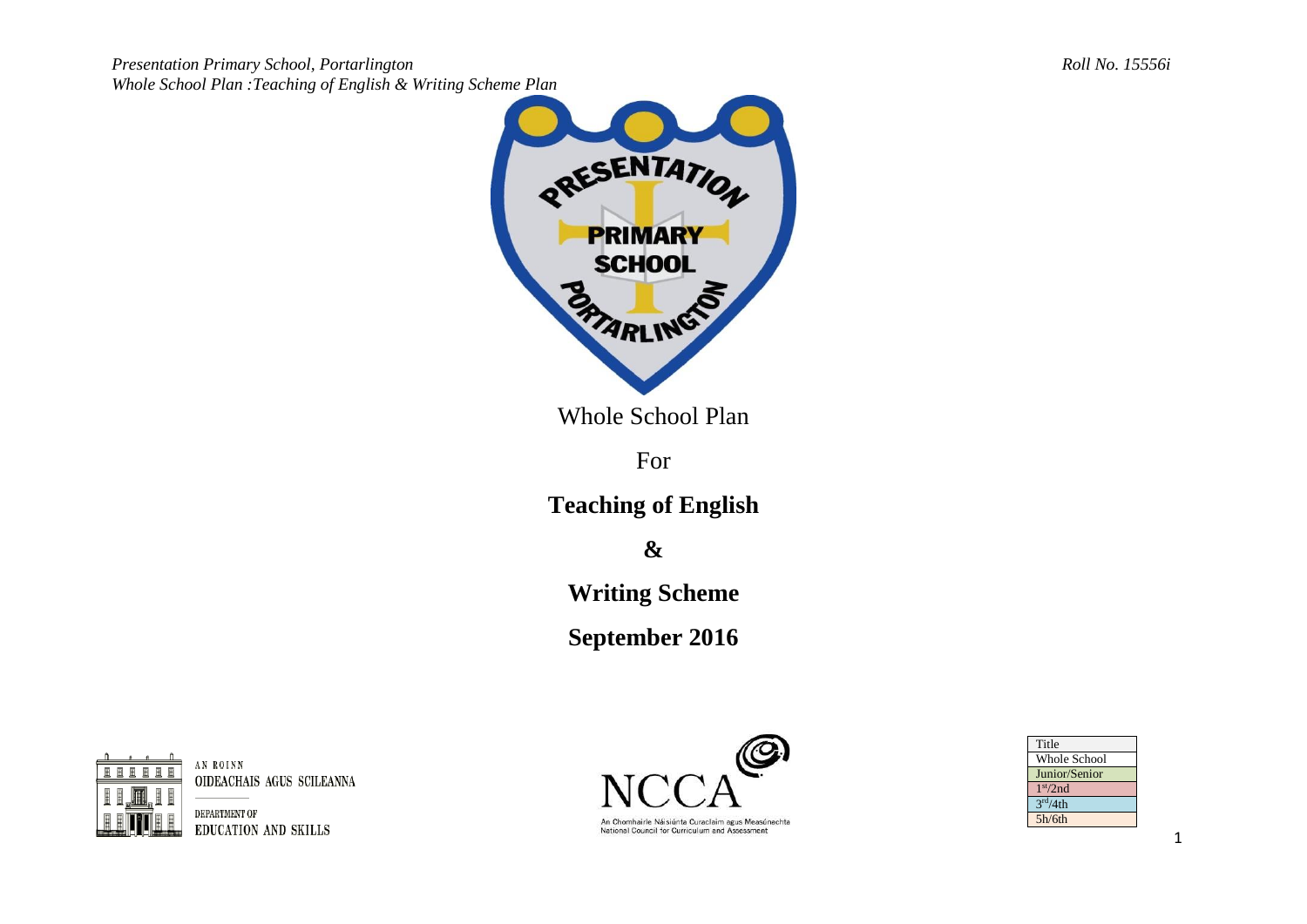| Aims:                                                                                                                                                                                                                                                                                                                                                                                                                                                                                                    |                     |                     |                    |  |  |
|----------------------------------------------------------------------------------------------------------------------------------------------------------------------------------------------------------------------------------------------------------------------------------------------------------------------------------------------------------------------------------------------------------------------------------------------------------------------------------------------------------|---------------------|---------------------|--------------------|--|--|
| <b>Juniors/Seniors</b>                                                                                                                                                                                                                                                                                                                                                                                                                                                                                   | <b>First/Second</b> | <b>Third/Fourth</b> | <b>Fifth/Sixth</b> |  |  |
| To promote positive attitudes and develop an appreciation of the value of language spoken, read and written<br>To create, foster and maintain the child's interest in expression and communication<br>To develop the child's ability to engage appropriately in listener-speaker relationships<br>To develop confidence and competence in listening, speaking, reading and writing<br>To develop cognitive ability and the capacity to clarify thinking through oral<br>a. Language, reading and writing |                     |                     |                    |  |  |
| To enable the child to read and write independently                                                                                                                                                                                                                                                                                                                                                                                                                                                      |                     |                     |                    |  |  |
| To enhance emotional, imaginative and aesthetic development through oral language, reading and writing experience                                                                                                                                                                                                                                                                                                                                                                                        |                     |                     |                    |  |  |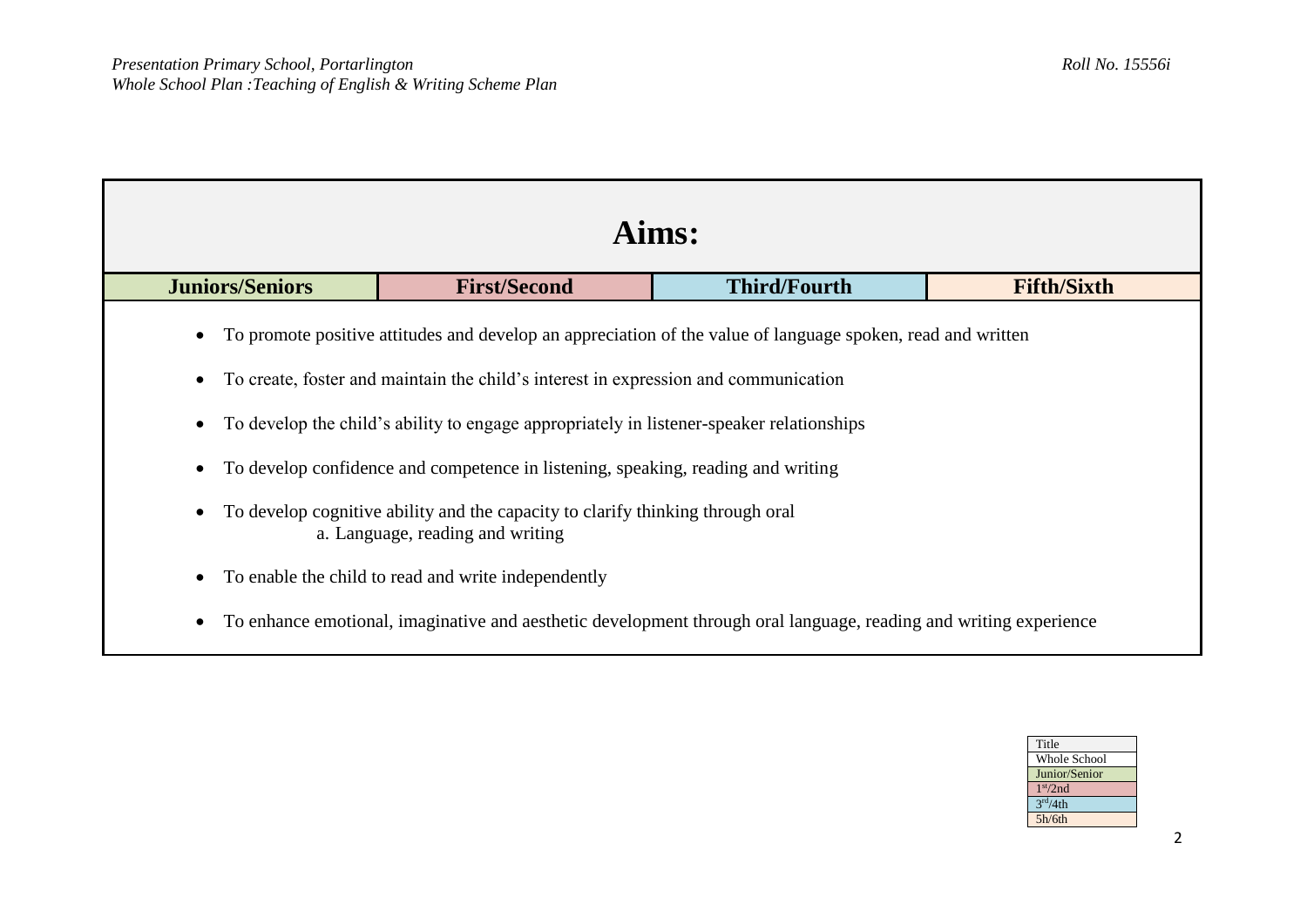| <b>Oral Language:</b>      |                                                                                                                  |                                                                                                         |  |                     |                    |  |  |
|----------------------------|------------------------------------------------------------------------------------------------------------------|---------------------------------------------------------------------------------------------------------|--|---------------------|--------------------|--|--|
|                            |                                                                                                                  | The Child Will Be Enabled To:                                                                           |  |                     |                    |  |  |
|                            | <b>Juniors/Seniors</b>                                                                                           | <b>First/Second</b>                                                                                     |  | <b>Third/Fourth</b> | <b>Fifth/Sixth</b> |  |  |
| <b>Competence and</b>      |                                                                                                                  | Talk about and reflect on past and present experience                                                   |  |                     |                    |  |  |
| <b>Confidence in</b>       |                                                                                                                  | Experiment with more elaborate vocabulary and sentence structure in order to extend and explore meaning |  |                     |                    |  |  |
|                            | 3.                                                                                                               | Experiment with word order and examine its implications for meaning and clarity                         |  |                     |                    |  |  |
| using Language             | 4.                                                                                                               | Focus on the subject under discussion and sustain a conversation on it                                  |  |                     |                    |  |  |
|                            | 5.                                                                                                               | Initiate discussions, respond to the initiatives of others, and have practice in taking turns           |  |                     |                    |  |  |
|                            | Developing cognitive abilities through language                                                                  |                                                                                                         |  |                     |                    |  |  |
|                            | Experience challenging vocabulary and sentences structure from the teacher                                       |                                                                                                         |  |                     |                    |  |  |
| <b>Receptiveness to</b>    | Listen to stories, descriptions, instructions and directions and respond to them                                 |                                                                                                         |  |                     |                    |  |  |
|                            | Become more adept in using appropriate verbal and non-verbal behaviour in order to secure and maintain the<br>3. |                                                                                                         |  |                     |                    |  |  |
| Language                   | attention of the listener                                                                                        |                                                                                                         |  |                     |                    |  |  |
|                            | 4.                                                                                                               | Use gesture and movement to extend the meaning of what he/she is saying                                 |  |                     |                    |  |  |
|                            | Express in mime various emotions and reactions and interpret the emotions and reactions of others<br>5.          |                                                                                                         |  |                     |                    |  |  |
| <b>Developing</b>          |                                                                                                                  | Give a description and answer questions on it                                                           |  |                     |                    |  |  |
| <b>Cognitive Abilities</b> |                                                                                                                  | Listen to others describe experiences and ask questions about their reactions to them                   |  |                     |                    |  |  |
| through Language:          | 3.                                                                                                               | Listen to a story/narrative and ask questions about it                                                  |  |                     |                    |  |  |
|                            | 4.                                                                                                               | Ask questions - Who? What? Where? Why? What time? How?                                                  |  |                     |                    |  |  |

| Title                |
|----------------------|
| <b>Whole School</b>  |
| Junior/Senior        |
| 1 <sup>st</sup> /2nd |
| 3 <sup>rd</sup> /4th |
| 5h/6th               |
|                      |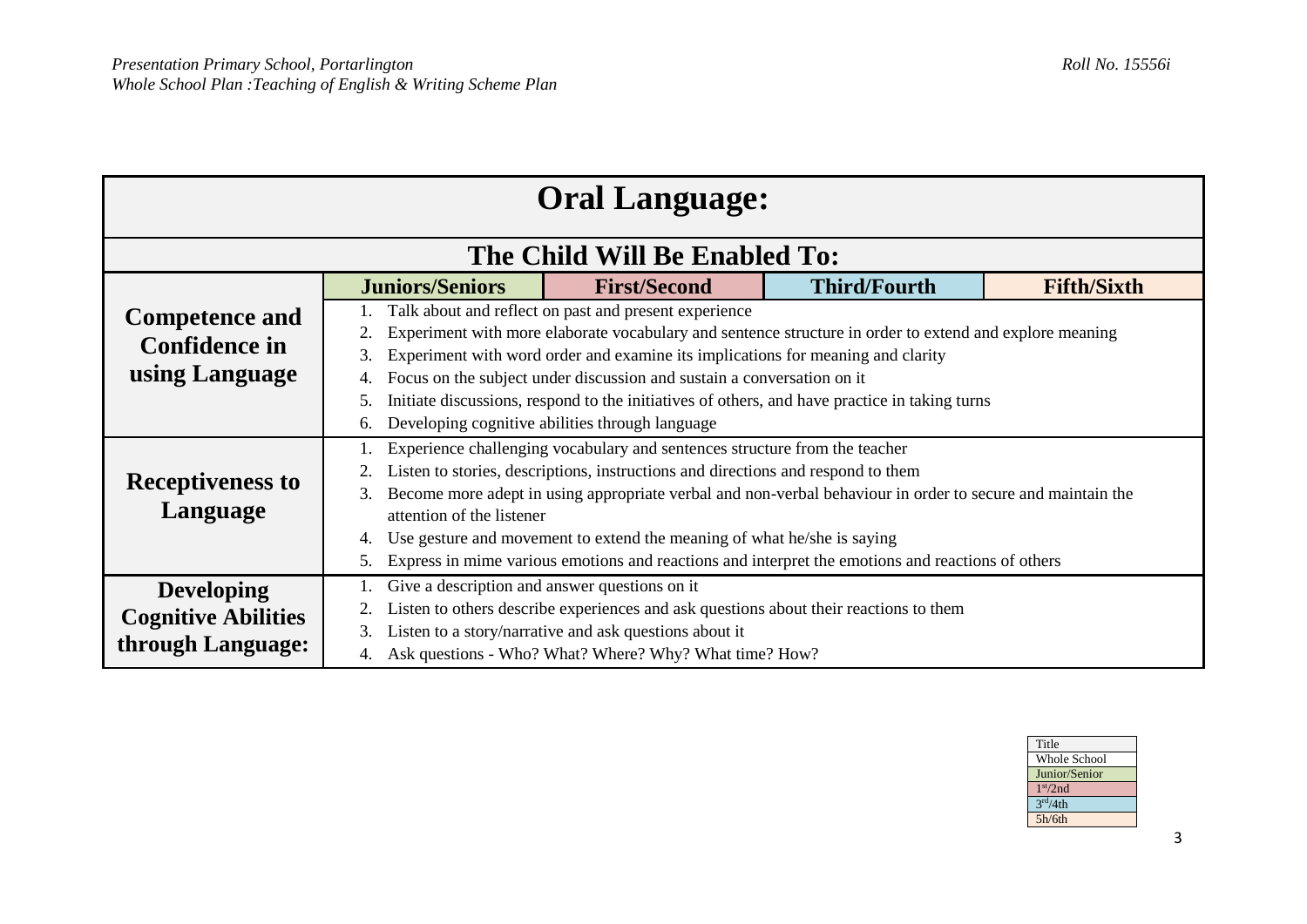**Development through Language**

- 3. Listen to and learn rhymes, poems and nonsense rhymes
- 4. Clap the rhythm of poems and rhymes

| <b>Strand Unit: Oral Language</b>                             |                                                                                                                                                                                                                                                           |                                                                                                                                                                                                                                        |                                                                                                                                                                                                       |                                                                                                                                                                                                                          |  |
|---------------------------------------------------------------|-----------------------------------------------------------------------------------------------------------------------------------------------------------------------------------------------------------------------------------------------------------|----------------------------------------------------------------------------------------------------------------------------------------------------------------------------------------------------------------------------------------|-------------------------------------------------------------------------------------------------------------------------------------------------------------------------------------------------------|--------------------------------------------------------------------------------------------------------------------------------------------------------------------------------------------------------------------------|--|
|                                                               | <b>Juniors/Seniors</b>                                                                                                                                                                                                                                    | <b>First/Second</b>                                                                                                                                                                                                                    | <b>Third/Fourth</b>                                                                                                                                                                                   | <b>Fifth/Sixth</b>                                                                                                                                                                                                       |  |
| Competence $\&$<br><b>Confidence</b><br><b>Using Language</b> | Discussing and sequencing<br>events in child's own past<br>Sustain conversations on a<br>variety of subjects: my<br>family, Halloween,<br>Christmas etc.<br>Take turns and extend on<br>others vocabulary-add on<br>sentences<br>Social features-real and | Talk about past and<br>present experiences and<br>future experiences<br>Choosing appropriate<br>words to name and<br>describe things and events<br>Experimenting with<br>descriptive words to add<br>detail<br>Use language to perform | Taking turns and tolerate<br>views of others<br>Initiate conversations and<br>respond to others<br>Present relevant ideas in<br>logical sequence on a<br>subject<br>Summarise and prioritise<br>ideas | Detailed instruction and<br>directions<br>Converse freely on a range<br>of topics<br>Taking turns, tolerate<br>others views<br>More elaborate social<br>functions: welcome<br>visitors, formal<br>introductions, vote of |  |
|                                                               | imaginary situations-role                                                                                                                                                                                                                                 | common social functions.                                                                                                                                                                                                               | Discuss meaning and                                                                                                                                                                                   | thanks, express sympathy                                                                                                                                                                                                 |  |

| Title                |
|----------------------|
| Whole School         |
| Junior/Senior        |
| 1 <sup>st</sup> /2nd |
| 3 <sup>rd</sup> /4th |
| 5h/6th               |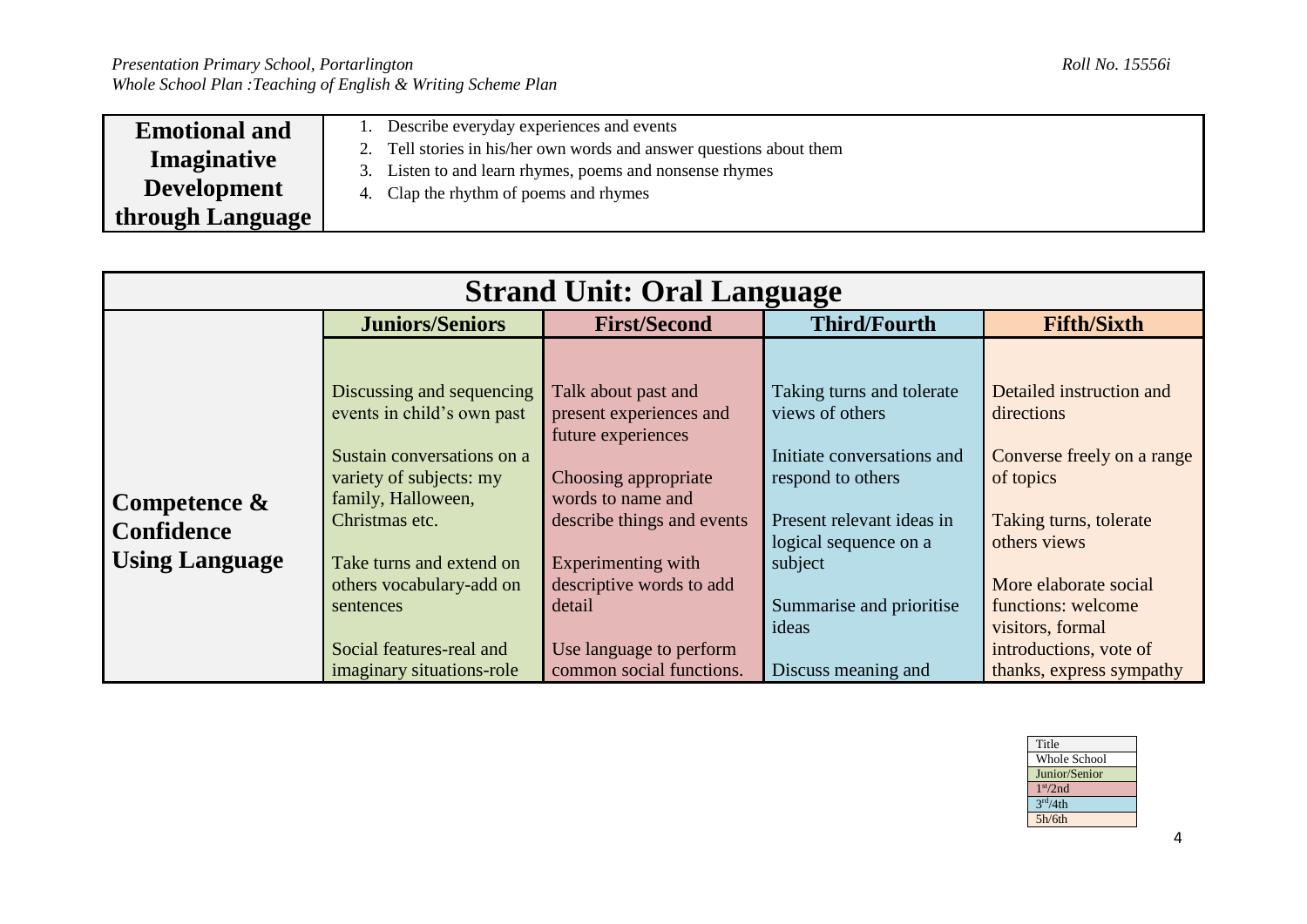| play. | Discussing & sequencing<br>events in child's own past<br>Sustain conversations on a<br>variety of subjects: my<br>family, Halloween,<br>Christmas<br>Take turns and extend on<br>others vocabulary $-$ add on<br>sentences<br>Social functions – real and<br>imaginary situations – role<br>play | origins of words<br>Note new words through<br>reading/writing<br>Play synonym and<br>antonym games<br>Note noun/verbs<br>adjectives, pronouns and<br>prepositions<br>Social functions (as in 1st)<br>& 2nd)<br>approval/disapproval,<br>express concern asking<br>questions<br>Hear discuss and react to<br>local storytellers | and make a complaint<br>Discuss effects of<br>jargon/slang and cliché<br>Note parts of speech as in<br>$(3rd & 4th)$ plus<br>conjunction articles and<br>interjections<br>Properties of nouns/verbs<br>plus ability to understand<br>phrase/clause<br>Hear other accents/dialects<br>Use improvisational drama<br>to discuss effect of<br>accent/dialects on<br>situations |
|-------|--------------------------------------------------------------------------------------------------------------------------------------------------------------------------------------------------------------------------------------------------------------------------------------------------|--------------------------------------------------------------------------------------------------------------------------------------------------------------------------------------------------------------------------------------------------------------------------------------------------------------------------------|----------------------------------------------------------------------------------------------------------------------------------------------------------------------------------------------------------------------------------------------------------------------------------------------------------------------------------------------------------------------------|
|       |                                                                                                                                                                                                                                                                                                  |                                                                                                                                                                                                                                                                                                                                |                                                                                                                                                                                                                                                                                                                                                                            |

| Title                |  |
|----------------------|--|
| <b>Whole School</b>  |  |
| Junior/Senior        |  |
| 1 <sup>st</sup> /2nd |  |
| 3 <sup>rd</sup> /4th |  |
| 5h/6th               |  |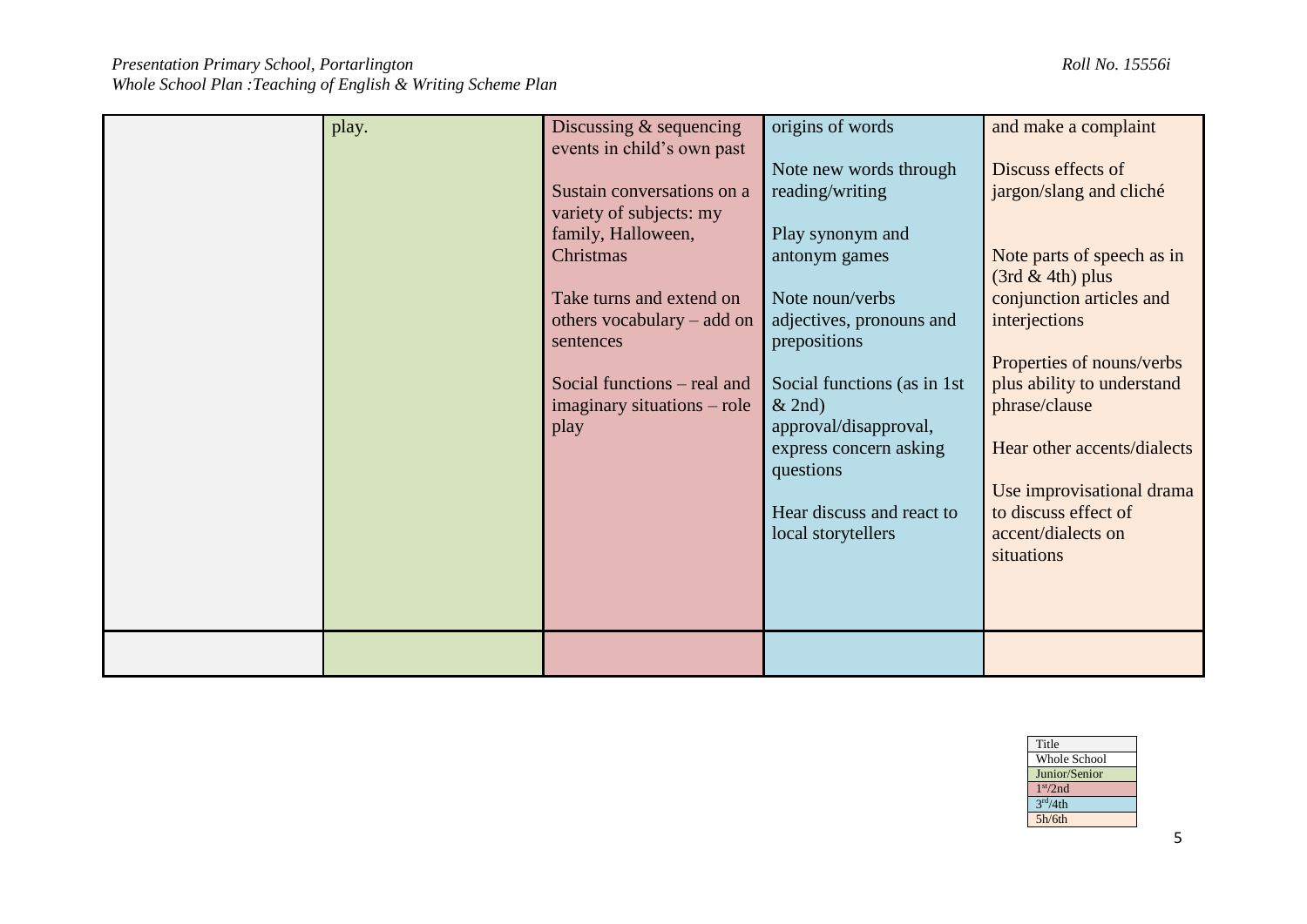|                         | Using of big books-discuss    | Experience, recognise and   | <b>Experience challenging</b> | Develop sophistication in   |
|-------------------------|-------------------------------|-----------------------------|-------------------------------|-----------------------------|
|                         | cover, author, illustrations, | observe simple commands     | vocal and sentence            | use of vocals and sentence  |
|                         | sequence, relate to own       |                             | structure                     | structure                   |
|                         | lives                         | Listen to a story and then  |                               |                             |
|                         |                               | respond                     | Listen to, retell and tape a  | Listen to and react to      |
|                         | Listen to and do activities   |                             | narrative                     | expressions, opinions and   |
|                         |                               | Hear and repeat words and   |                               | interpretations of others   |
| <b>Receptiveness to</b> | Sequences activities          | phrases modelled by         | Give and follow               |                             |
| Language                | (history)                     | teacher.                    | instructions on performing    | Listen to and discuss radio |
|                         |                               |                             | a task                        | broadcasts                  |
|                         | Verbal and non-verbal         | Use and interpret tone of   |                               |                             |
|                         | behaviours – facial           | voice to express emotion    | Note gesture, facial          | Interpret mood etc in       |
|                         | $expressions - circle time$   |                             | expression, tone of voice     | photograph                  |
|                         | (SPHE)                        | Use of reading zone books   |                               |                             |
|                         |                               | - discuss cover, author,    | Be clear and audible          | <b>Follow detailed</b>      |
|                         | Mime                          | illustrator, illustrations, |                               | instructions and directions |
|                         |                               | sequence                    | Use mime to convey ideas      |                             |
|                         |                               |                             |                               | Games identify objects      |
|                         |                               | Listen to and do activities | Discuss use of non verbal     | from descriptions.          |
|                         |                               |                             | communication e.g. music      | Note gesture, facial        |
|                         |                               |                             | sound effect                  | expression                  |
|                         |                               | Sequencing activities       |                               |                             |
|                         |                               | (History)                   |                               | Be clear and audible        |
|                         |                               |                             |                               |                             |
|                         |                               | Verbal and non-verbal       |                               | Use mine                    |
|                         |                               | behaviours – facial         |                               |                             |

| Title                |               |
|----------------------|---------------|
|                      | Whole School  |
|                      | Junior/Senior |
| 1 <sup>st</sup> /2nd |               |
| 3 <sup>rd</sup> /4th |               |
| 5h/6th               |               |
|                      |               |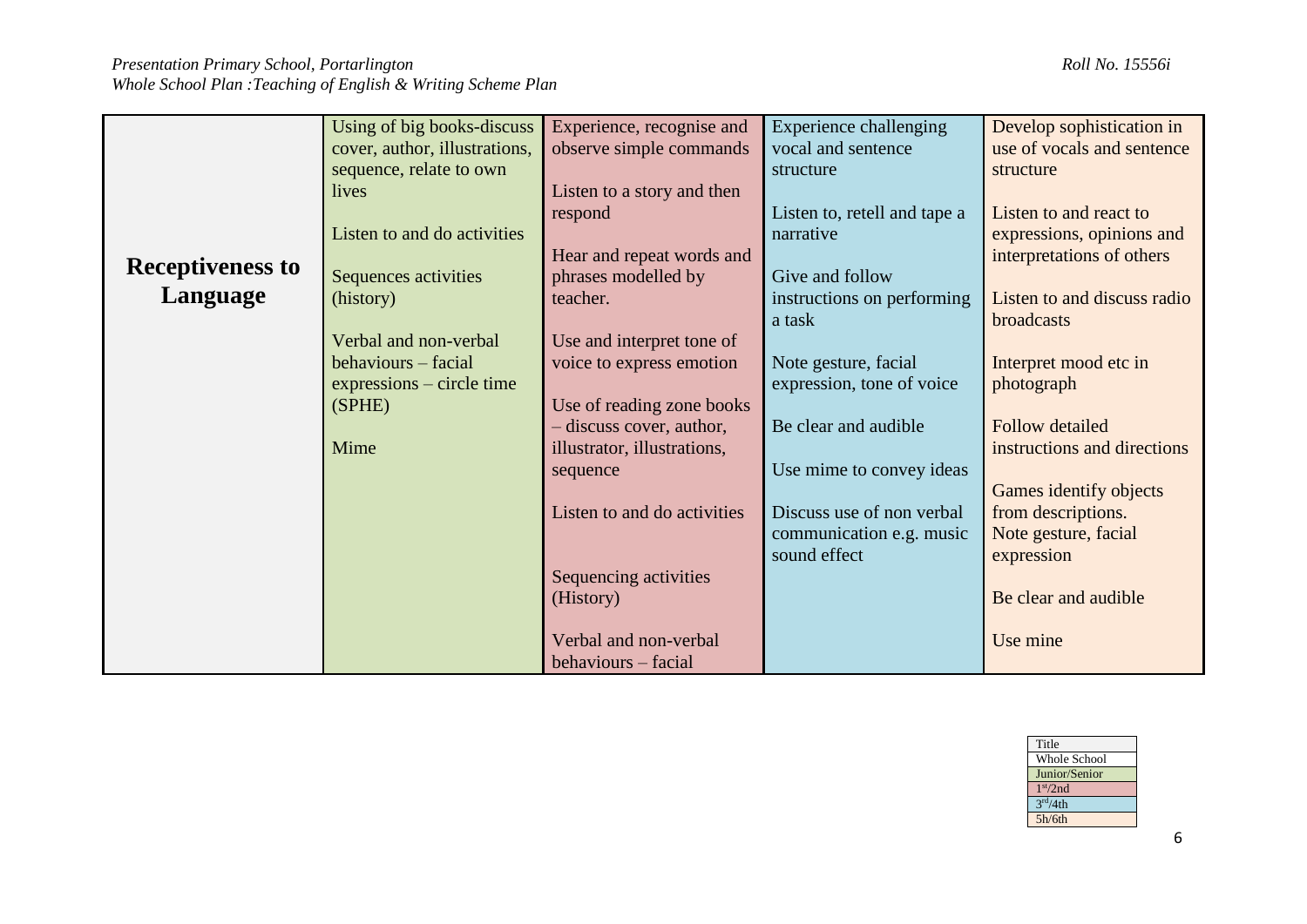|                                                 |                                                             | expressions – circle time<br>activities (SPHE, Drama)           |                                               | Listen to authors read and<br>discuss work                                  |
|-------------------------------------------------|-------------------------------------------------------------|-----------------------------------------------------------------|-----------------------------------------------|-----------------------------------------------------------------------------|
|                                                 |                                                             | Mime (Drama)                                                    |                                               | Listen to sound tapes                                                       |
|                                                 |                                                             |                                                                 |                                               | Discuss sound effects                                                       |
|                                                 |                                                             |                                                                 |                                               |                                                                             |
|                                                 | Big Books – describing a<br>particular part,                | Talk about past and<br>present experience                       | Discuss issues affecting<br>their lives       | Discuss issues of concern                                                   |
|                                                 | asking/answering<br>questions                               | Choosing appropriate                                            | Discuss story and predict                     | Ideas and concepts in the<br>curriculum                                     |
|                                                 | Describe experiences -                                      | words to name and<br>describe things and events                 | outcomes                                      | Use basic questions as                                                      |
| <b>Developing</b><br><b>Cognitive Abilities</b> | where, when, who, why,<br>what. Retelling and<br>sequencing | (People and places)<br>Ask questions Who?                       | Solutions to problems.<br>Discuss topics      | means of extending<br>knowledge                                             |
|                                                 | Ask questions                                               | What? Where? Why?<br>How? What if?                              | Discuss cause/effect in<br>relation to events | Prioritise questions to ask<br>on a topic of interest                       |
|                                                 | Listening games – Simon<br>says etc.                        | Listen to others describing<br>experiences and ask<br>questions | Listen to a presentation<br>and ask questions | Argue points of view<br>agree/disagree                                      |
|                                                 |                                                             | <b>Teacher Reading Aloud -</b><br>describing a particular       | Basic questions as in (1st)<br>& 2nd)         | Justify and defend<br>particular opinions and<br>persuade others to support |

| Title                |
|----------------------|
| <b>Whole School</b>  |
| Junior/Senior        |
| 1 <sup>st</sup> /2nd |
| 3 <sup>rd</sup> /4th |
| 5h/6th               |
|                      |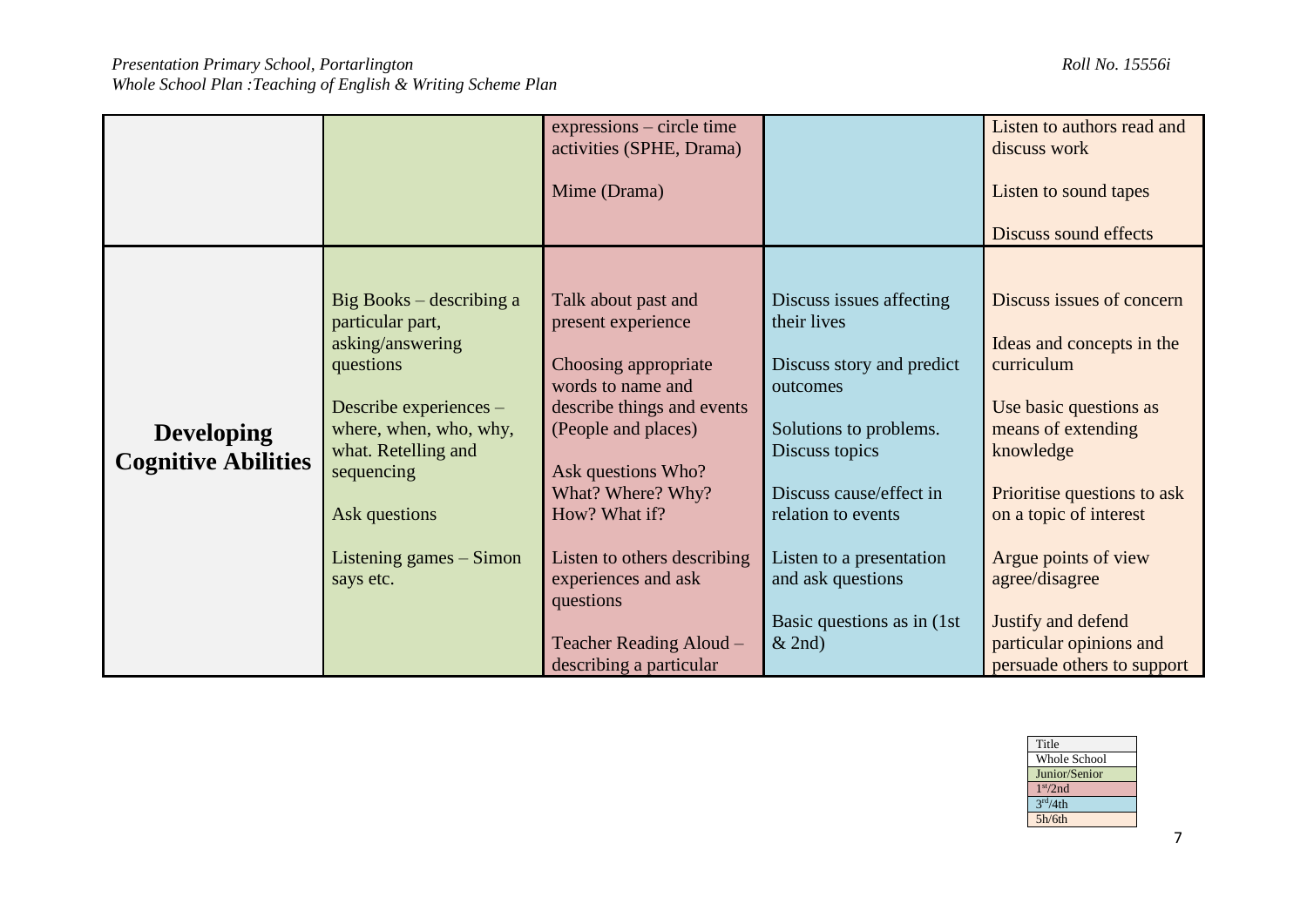| Whole School Plan : Teaching of English & Writing Scheme Plan |  |
|---------------------------------------------------------------|--|
|---------------------------------------------------------------|--|

|                        |                           | part, asking/answering                          | Justify likes/dislikes                 | your point of view         |
|------------------------|---------------------------|-------------------------------------------------|----------------------------------------|----------------------------|
|                        |                           | questions                                       | Argue points of view                   | Respond to teacher         |
|                        |                           | Describe experiences –                          |                                        | arguments                  |
|                        |                           | where, when, who why,                           | Explore historical events              |                            |
|                        |                           | what. Retelling $&$                             | through improvisational                | Discuss value, relevance   |
|                        |                           | sequencing                                      | drama and explore reaction<br>to ideas | and truth of popular ideas |
|                        |                           | Ask questions                                   |                                        | Use of improvisational     |
|                        |                           |                                                 |                                        | drama as in (3rd &4th)     |
|                        |                           | Listening games – Simon                         |                                        |                            |
|                        |                           | Says, percussion                                |                                        |                            |
|                        |                           | instruments (Music), I<br>Spy, Chinese Whispers |                                        |                            |
|                        |                           |                                                 |                                        |                            |
|                        |                           |                                                 |                                        |                            |
|                        | Describing events $-$ Our | Talk and reflect on                             | Describe and discuss                   | As in $(3rd \& 4th)$ plus  |
| <b>Emotional &amp;</b> | News, my weekend, what I  | everyday experiences and                        | experiences                            | local, world and national  |
| Imaginative            | did after school etc.     | feelings (linked in SPHE)                       |                                        | events                     |
|                        |                           |                                                 | Discuss favourite moments              |                            |
| <b>Development</b>     | Discussing feelings of    | Listen to Learn and retell a                    |                                        | Discuss concerns of other  |
| characters             |                           | variety of stories, rhymes                      | React to events and                    | children                   |
|                        | Rhymes and poems          | and songs                                       | characters in stories and              | Discuss literature (ideas, |
|                        |                           | Responding through                              | poems                                  | concepts and images)       |
|                        | Creating and telling own  | discussions mime and role                       | Create, tell and retell                |                            |

| Title                |
|----------------------|
| Whole School         |
| Junior/Senior        |
| 1 <sup>st</sup> /2nd |
| 3 <sup>rd</sup> /4th |
| 5h/6th               |
|                      |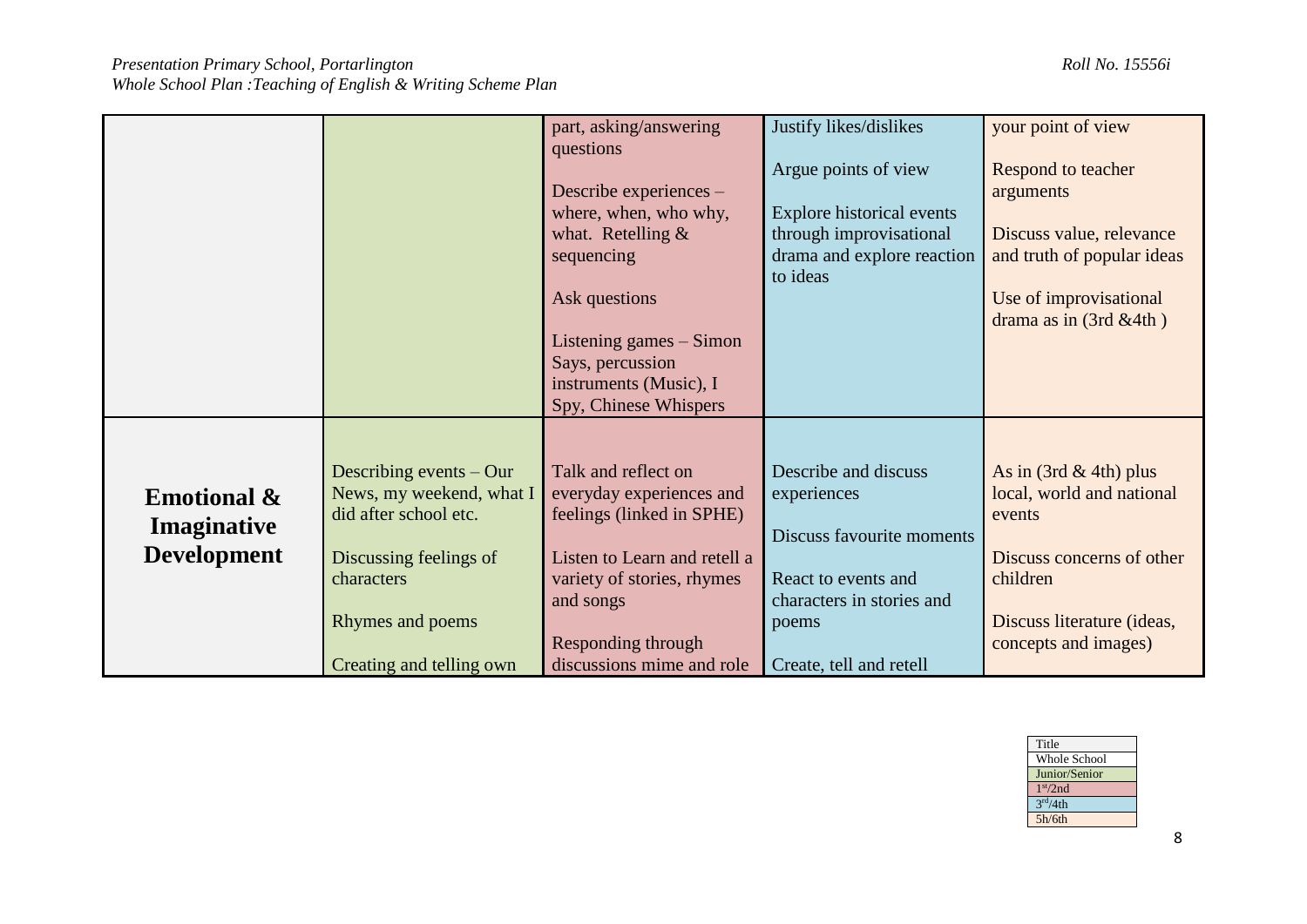| stories | $-$ playing<br>Use language to create and<br>sustain imaginary<br>situations in play                                                                                                                                            | stories to class<br>Express feelings and<br>attitudes (use drama) real<br>and imaginary | Discuss personal reading<br>and writing<br>Discuss Plays, films and<br>T.V. programmes |
|---------|---------------------------------------------------------------------------------------------------------------------------------------------------------------------------------------------------------------------------------|-----------------------------------------------------------------------------------------|----------------------------------------------------------------------------------------|
|         | Experiment with different<br>voices during role-playing<br>Describing events $-$ Our<br>News, My Weekend, What<br>I did after school? Etc.<br>Discussing feelings of<br>characters<br>Rhymes & poems<br><b>Creating stories</b> | Dramatise stories<br>Riddles, jokes humours<br>literature, funny sounding<br>words      | Experience playful aspects<br>of language as in $(3rd \& )$<br>4th)                    |

| Title                |
|----------------------|
| <b>Whole School</b>  |
| Junior/Senior        |
| 1 <sup>st</sup> /2nd |
| 3 <sup>rd</sup> /4th |
| 5h/6th               |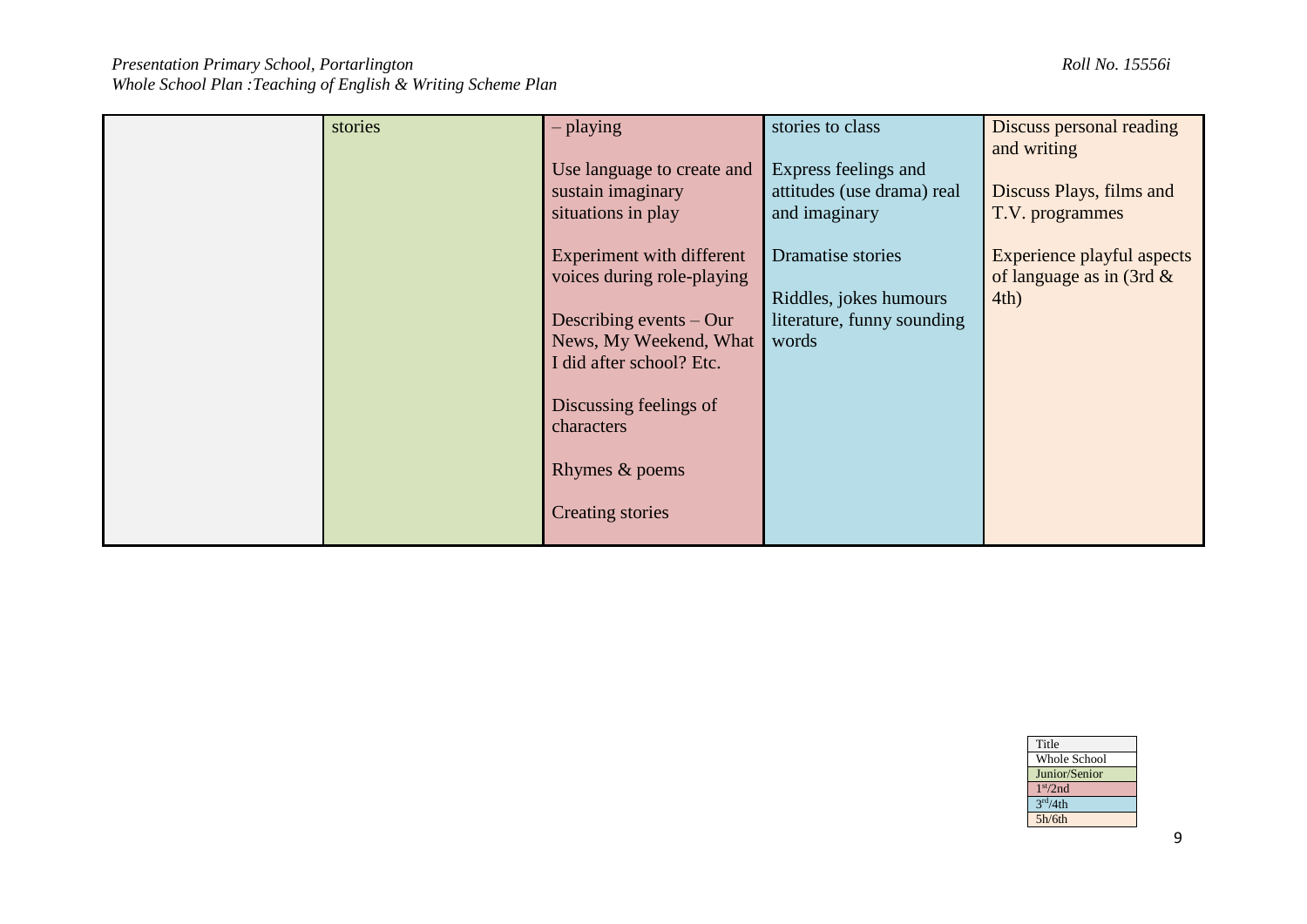| <b>Oral Language Strategies:</b>                                                                                                                                                                                                                                                            |                                                                                                                                                                                                                                                                                                                                                                                                                                                                                                                                                                                                                                                                                                                                                            |               |  |  |
|---------------------------------------------------------------------------------------------------------------------------------------------------------------------------------------------------------------------------------------------------------------------------------------------|------------------------------------------------------------------------------------------------------------------------------------------------------------------------------------------------------------------------------------------------------------------------------------------------------------------------------------------------------------------------------------------------------------------------------------------------------------------------------------------------------------------------------------------------------------------------------------------------------------------------------------------------------------------------------------------------------------------------------------------------------------|---------------|--|--|
|                                                                                                                                                                                                                                                                                             | <b>Junior</b>                                                                                                                                                                                                                                                                                                                                                                                                                                                                                                                                                                                                                                                                                                                                              | <b>Senior</b> |  |  |
| <b>Circle Work</b>                                                                                                                                                                                                                                                                          | Introduce yourself – (3 things about yourself). Develop "introduction" and add on extended<br>family (6 sentences) in Senior Infants. Rules should be specified prior to speaking e.g. one<br>speaker at a time, emphasize that listening is an important as speaking. If they're not ready for<br>their turn, respect shyness and return later on<br>Things I like dislike<br>$\bullet$<br>Feelings e.g.: after PE I feel tired/exhausted/sleepy (develop language)<br>$\bullet$<br>Revise a theme by brainstorming, eg; Autumn – words associated with it eg; hibernation, leaves<br>$\bullet$<br>etc. extend and develop in Senior Infants. Integration with Religion or S.E.S.E.<br>Smells; I like the smell of/I don't like the smell of<br>$\bullet$ |               |  |  |
| Days of the week, season, suitable clothing etc. Use equipment available in the classroom eg;<br><b>News and Weather</b><br>weather chart<br>Use play to develop cognitive ability through oral language ie; describes objects, sorting and<br>$\bullet$<br>matching while talking about it |                                                                                                                                                                                                                                                                                                                                                                                                                                                                                                                                                                                                                                                                                                                                                            |               |  |  |
| <b>Storytelling</b>                                                                                                                                                                                                                                                                         | Listen and re-tell stories in their own language<br>$\bullet$<br>Take turns one speaker at a time                                                                                                                                                                                                                                                                                                                                                                                                                                                                                                                                                                                                                                                          |               |  |  |
| Christmas, Easter, Halloween and Holidays<br>$\bullet$<br><b>Discussion of Events</b>                                                                                                                                                                                                       |                                                                                                                                                                                                                                                                                                                                                                                                                                                                                                                                                                                                                                                                                                                                                            |               |  |  |
| <b>Looking at Pictures</b>                                                                                                                                                                                                                                                                  | Art gallery pictures eg; Bedroom at Arlas (Van Gogh). Endless questioning and discussion can<br>follow                                                                                                                                                                                                                                                                                                                                                                                                                                                                                                                                                                                                                                                     |               |  |  |

| Title                |
|----------------------|
| Whole School         |
| Junior/Senior        |
| 1 <sup>st</sup> /2nd |
| 3 <sup>rd</sup> /4th |
| 5h/6th               |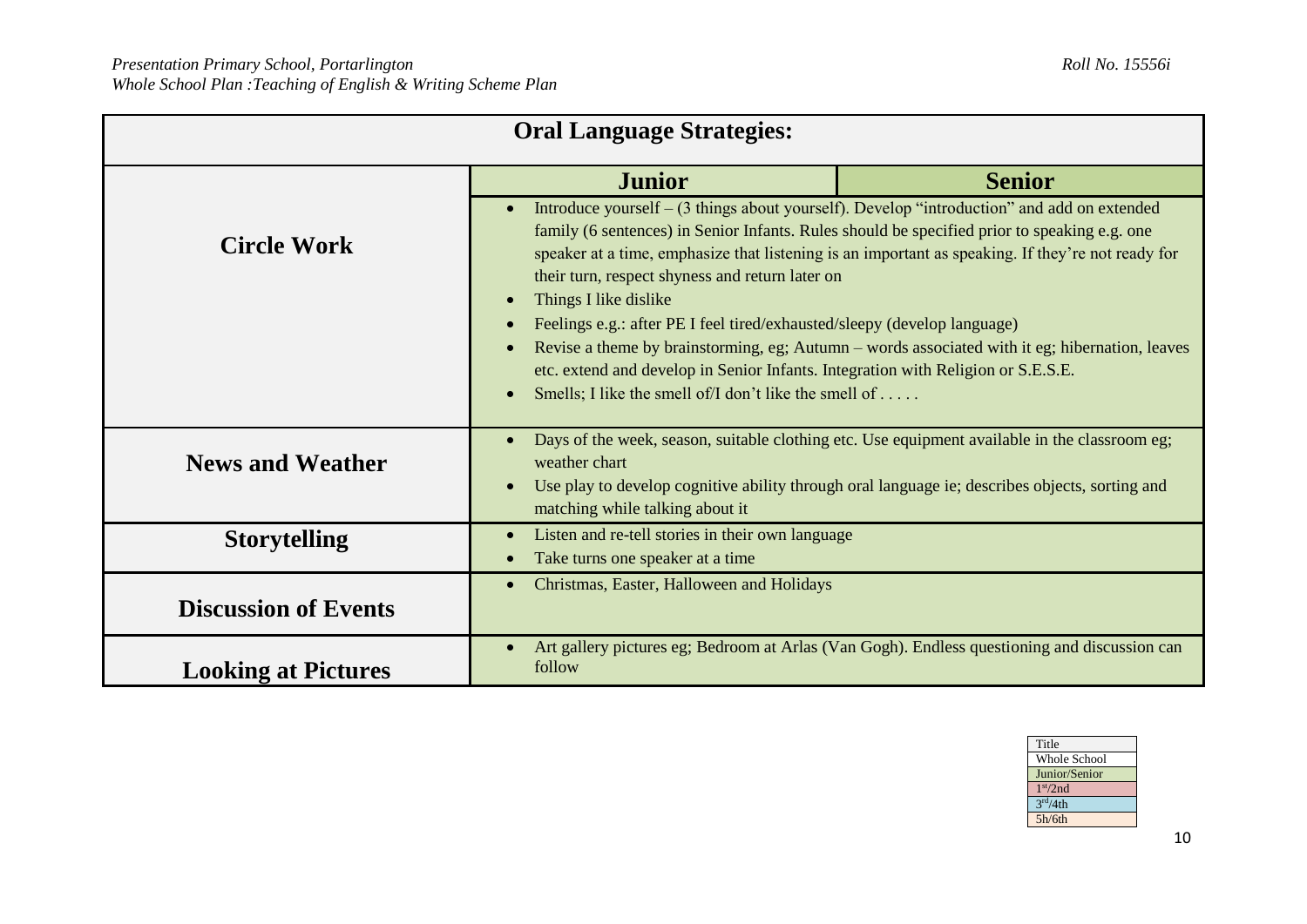| <b>Bring and Tell Session</b>                                                                                                                                                                                             | They bring in an object and have to tell the class about it<br>$\bullet$                                                                                                                                                                                                                                                                                                                                                                                                                                                                                                                                                                                                                                                                                                                                     |  |  |
|---------------------------------------------------------------------------------------------------------------------------------------------------------------------------------------------------------------------------|--------------------------------------------------------------------------------------------------------------------------------------------------------------------------------------------------------------------------------------------------------------------------------------------------------------------------------------------------------------------------------------------------------------------------------------------------------------------------------------------------------------------------------------------------------------------------------------------------------------------------------------------------------------------------------------------------------------------------------------------------------------------------------------------------------------|--|--|
| <b>Drama and Development if</b><br><b>Social Skills</b>                                                                                                                                                                   | Open ended creative activity - I went to the shop and I bought a litre of milk, then each child<br>$\bullet$<br>has to expand<br>A visit to the hospital<br>$\bullet$<br>A visitor to the house<br>All should be developed and extended in senior infants<br>$\bullet$                                                                                                                                                                                                                                                                                                                                                                                                                                                                                                                                       |  |  |
| Use of the Telephone                                                                                                                                                                                                      | Get them to ring each other with a specific message<br>$\bullet$                                                                                                                                                                                                                                                                                                                                                                                                                                                                                                                                                                                                                                                                                                                                             |  |  |
| <b>Use of Rhymes and Poetry</b>                                                                                                                                                                                           | Variety of poems and rhymes<br>$\bullet$                                                                                                                                                                                                                                                                                                                                                                                                                                                                                                                                                                                                                                                                                                                                                                     |  |  |
| <b>Spellings:</b><br>Good spelling is an important part of a child's<br>development. A wide vocabulary and good<br>pronunciation are a help to good spelling is and<br>great stress is placed on spelling in every class. | <b>Teaching points:</b><br>Spellings are not taught in isolation. Spelling is closely related, to writing so the teacher<br>anticipates the child's needs for essay by preparing some necessary words.<br>2. Compile special words charts and displays on the wall in the classroom - often misspelt<br>words.<br>3. Use of letter strings e.g. Fallons.<br>Break up words e.g. together.<br>4.<br>Use of phonics.<br>5.<br>Teach words as wholes and in context e.g. say word, put in a sentence and say the word<br>6.<br>again.<br>7. Teach words as they arise and build lists from these.<br>8. Take note of and teach letter strings e.g. -tion is useful in hundreds of words.<br>Key steps to teaching words:<br>1. Look at a word and memorise it.<br>2. Cover it.<br>3. Write it down from memory. |  |  |



11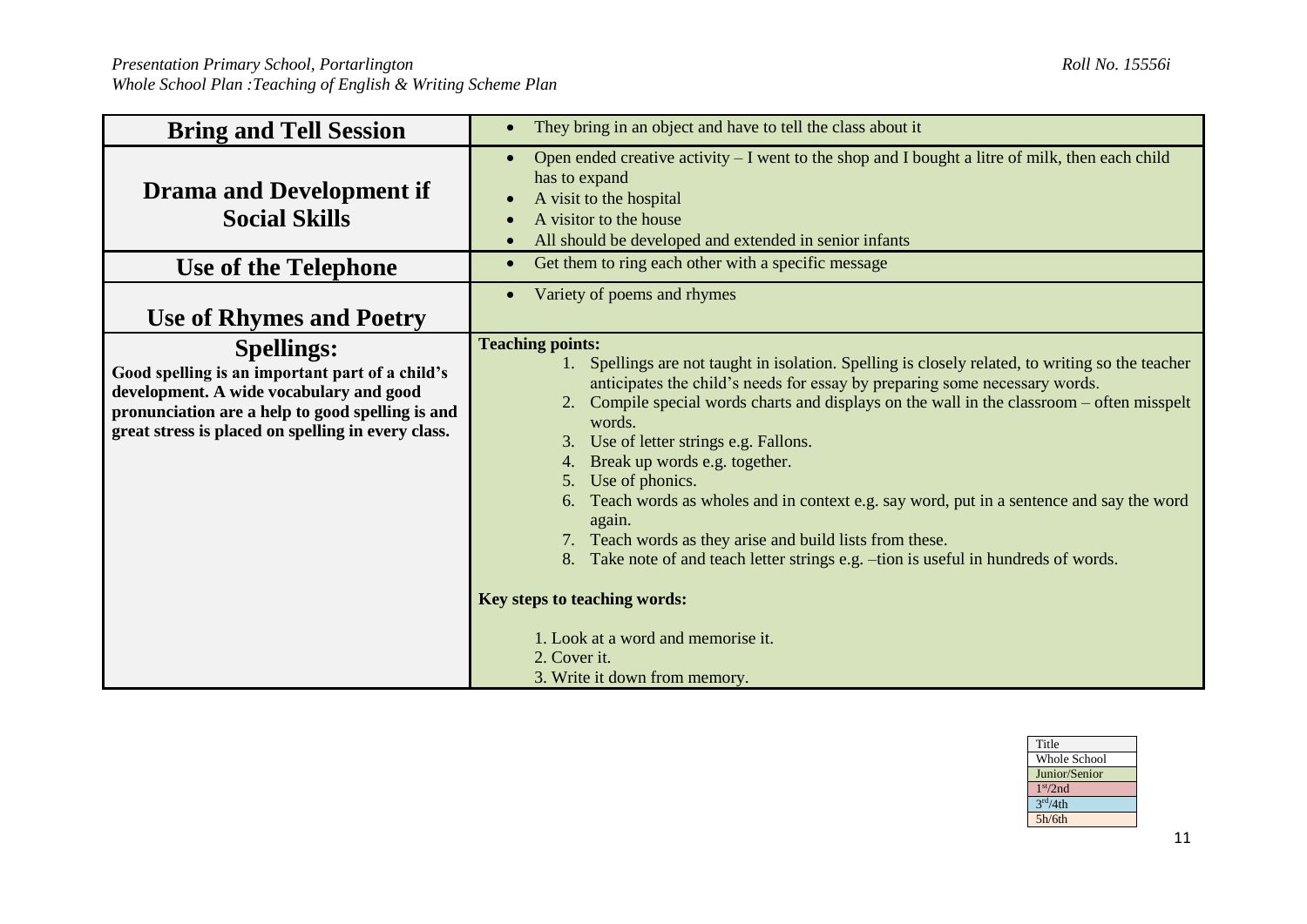|                                                        | 4. Check if it is correct.                                                                                                                                                                                                                                                                                                                                                                                                                                                                                                     |  |  |
|--------------------------------------------------------|--------------------------------------------------------------------------------------------------------------------------------------------------------------------------------------------------------------------------------------------------------------------------------------------------------------------------------------------------------------------------------------------------------------------------------------------------------------------------------------------------------------------------------|--|--|
|                                                        | <b>Test and learn:</b><br>Test first.<br>1.                                                                                                                                                                                                                                                                                                                                                                                                                                                                                    |  |  |
|                                                        | 2.<br>Learn misspelt words.<br>3.<br>Spelling workshop.                                                                                                                                                                                                                                                                                                                                                                                                                                                                        |  |  |
|                                                        | <b>Assessment of spelling:</b>                                                                                                                                                                                                                                                                                                                                                                                                                                                                                                 |  |  |
|                                                        | Attainment tests e.g. Spar/Schonell.<br>1.                                                                                                                                                                                                                                                                                                                                                                                                                                                                                     |  |  |
|                                                        | 2.<br>Diagnostic test $-$ as on sheet.<br>3.<br>School test – often misspelt words                                                                                                                                                                                                                                                                                                                                                                                                                                             |  |  |
|                                                        |                                                                                                                                                                                                                                                                                                                                                                                                                                                                                                                                |  |  |
|                                                        | <b>Senior Cycle</b>                                                                                                                                                                                                                                                                                                                                                                                                                                                                                                            |  |  |
|                                                        | <b>Test and learn from Schonell test.</b>                                                                                                                                                                                                                                                                                                                                                                                                                                                                                      |  |  |
| <b>School Spelling Plan for Senior</b><br><b>Cycle</b> | 1.<br>2.<br>Spellings relating to other subjects e.g. History, geography etc.<br>3.<br><b>Consolidate and revise</b><br>Vowel digraph - ea, 0a, 0y, 0i, 00, 0u.<br>a.<br>Consonant digraph – wh, ah, th, sh, ph, gh.<br>$\mathbf{b}$ .<br>Word endings - s,es,ed,ing,y,ly,tion,able,ure,ous,re.<br>$c_{\bullet}$<br>Introduce and Consolidate, silent letters in 5th class and revise in 6th class<br>4.<br>g,k,w,u,h,b,gh,l,t.<br>5.<br>Singular and plural of nouns, pages 7,8,9,10 of grammar work book for senior classes. |  |  |

| Title                |
|----------------------|
| <b>Whole School</b>  |
| Junior/Senior        |
| 1 <sup>st</sup> /2nd |
| 3 <sup>rd</sup> /4th |
| 5h/6th               |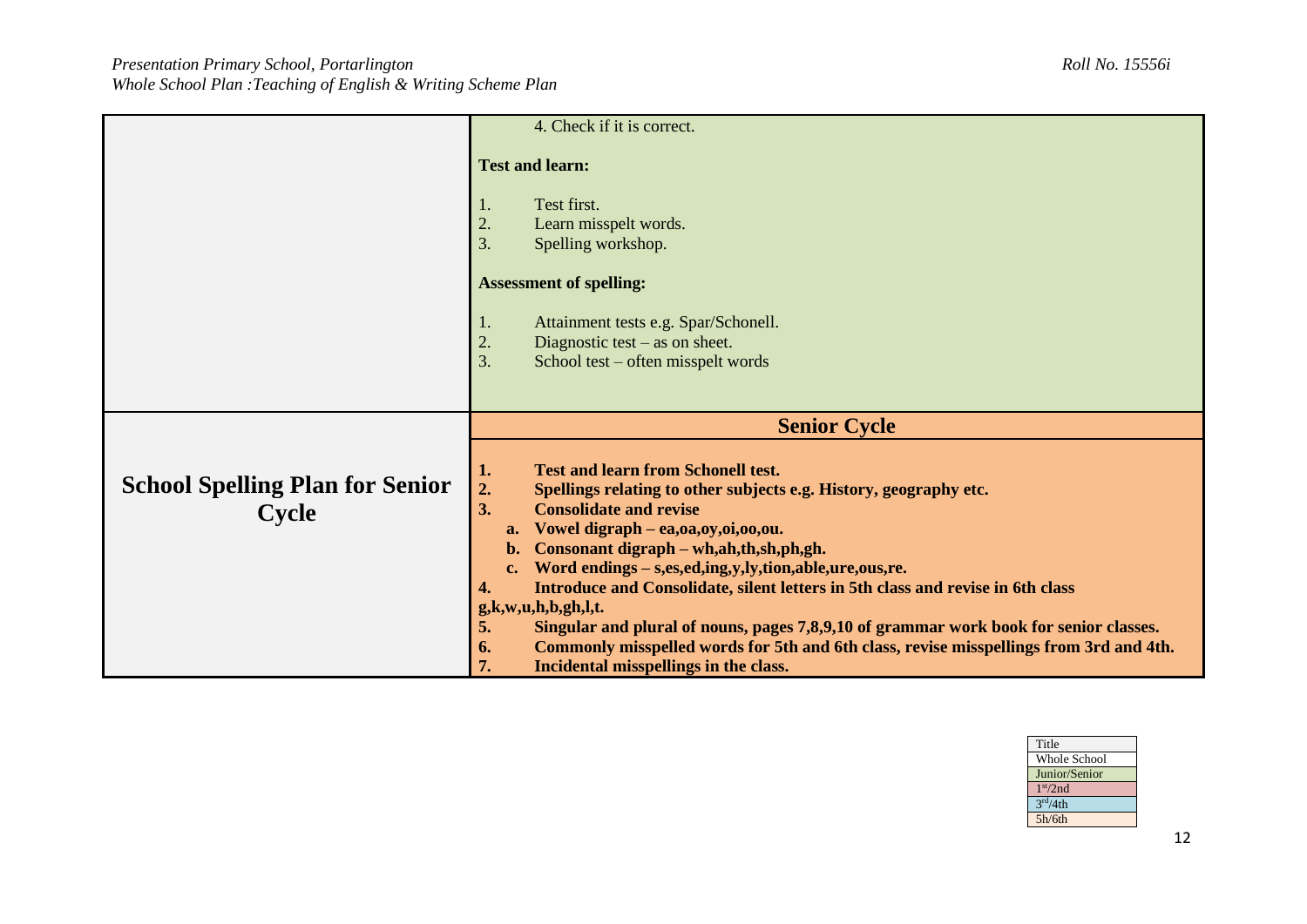| <b>Reading:</b>                                                                                                                                                                                                                                                                                                                                                                                                                                                                                                                                                                                                                                                                                                                                                                                                                                        |                        |                                                                                                                                                                       |                     |                    |  |
|--------------------------------------------------------------------------------------------------------------------------------------------------------------------------------------------------------------------------------------------------------------------------------------------------------------------------------------------------------------------------------------------------------------------------------------------------------------------------------------------------------------------------------------------------------------------------------------------------------------------------------------------------------------------------------------------------------------------------------------------------------------------------------------------------------------------------------------------------------|------------------------|-----------------------------------------------------------------------------------------------------------------------------------------------------------------------|---------------------|--------------------|--|
|                                                                                                                                                                                                                                                                                                                                                                                                                                                                                                                                                                                                                                                                                                                                                                                                                                                        |                        | The Child Will Be Enabled To:                                                                                                                                         |                     |                    |  |
|                                                                                                                                                                                                                                                                                                                                                                                                                                                                                                                                                                                                                                                                                                                                                                                                                                                        | <b>Juniors/Seniors</b> | <b>First/Second</b>                                                                                                                                                   | <b>Third/Fourth</b> | <b>Fifth/Sixth</b> |  |
| Continue to experience the reading process being modelled.<br>Engage in shared reading activities.<br>Continue to build sight vocabulary of common words from books read and from personal experiences.<br>3.<br>Engage in activities designed to increase awareness of sounds.<br><b>Receptiveness to</b><br>Learn about the sounds associated with the beginning of a word or syllable.<br>5.<br>Language<br>Learn to connect the beginning of words and syllables with their rhyming parts.<br>6.<br>Learn about common word endings, word families and roots of words.<br>Use grapho/phonic and contextual cues when attempting to identify unfamiliar cues.<br>Self-correct reading errors when what he/she reads does not make sense.<br>9.<br>10. Develop reading skills through engaging material appropriate to his/her stage of development. |                        |                                                                                                                                                                       |                     |                    |  |
| <b>Developing</b><br><b>Cognitive through</b><br>Language                                                                                                                                                                                                                                                                                                                                                                                                                                                                                                                                                                                                                                                                                                                                                                                              |                        | Develop comprehension strategies: recalling details, assimilating facts, retelling stories.<br>Predict future events and outcomes in a book that is being read aloud. |                     |                    |  |

| Title                |
|----------------------|
| <b>Whole School</b>  |
| Junior/Senior        |
| 1 <sup>st</sup> /2nd |
| 3 <sup>rd</sup> /4th |
| 5h/6th               |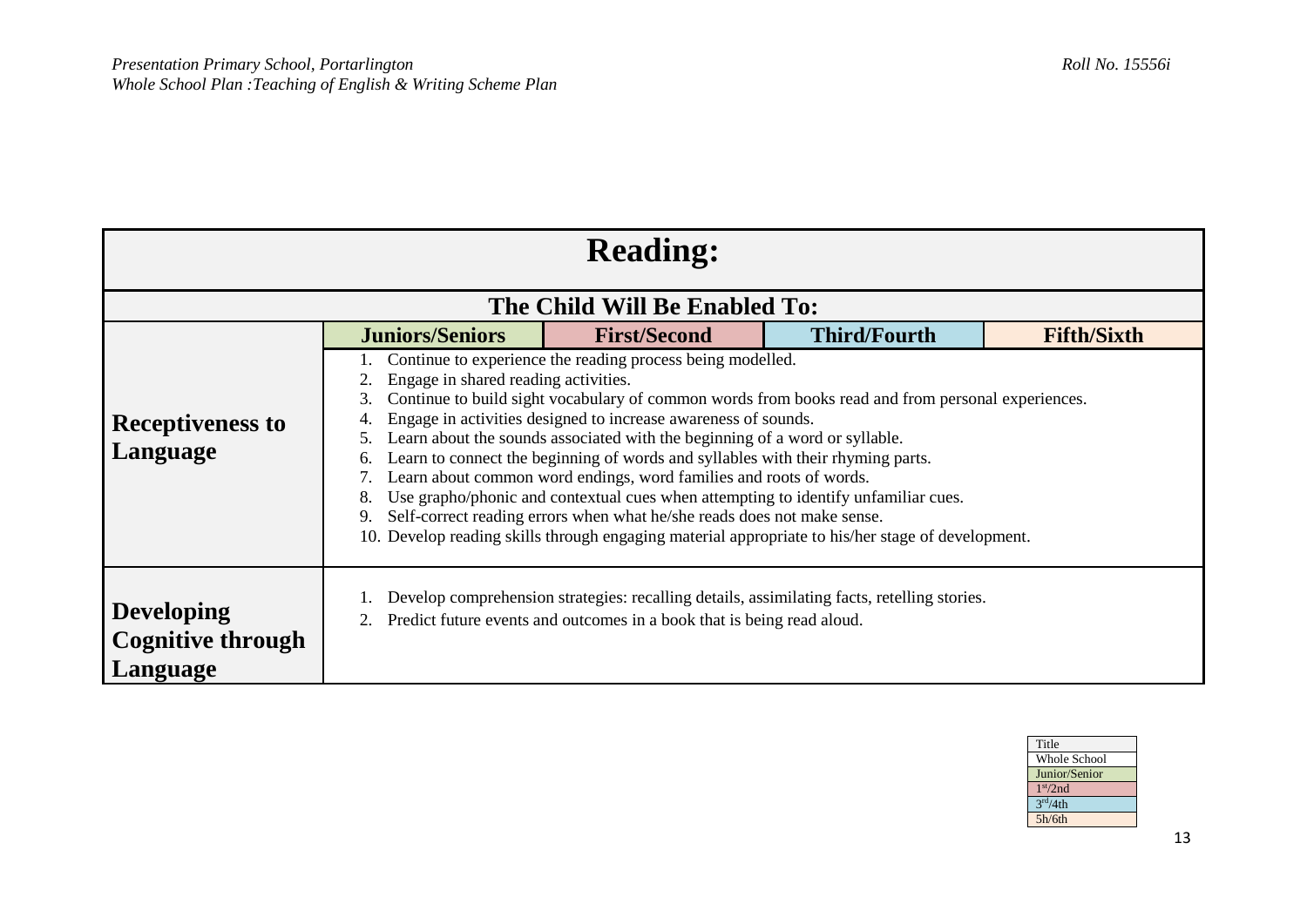|                      | Continue to listen to enjoy stories and poems being read aloud.                                         |
|----------------------|---------------------------------------------------------------------------------------------------------|
| <b>Emotional and</b> | Engage in spare-moment reading and browsing by having ready access to reading material.                 |
|                      | Experience enhanced levels of self-esteem through success in reading.                                   |
| Imaginative          | Listen to entire stories read aloud in instalments.                                                     |
| Development          | Respond to characters and events in a story.                                                            |
| through Language     | 6. Explore different attitudes and feelings by imagining what it would be like to be certain characters |
|                      | Respond to characters and events in a story through talk, discussion, writing, drama and visual arts.   |

|                                                               | <b>Strand Unit: Reading</b>                                                                                                                                                                                                                                                   |                                                                                                                                  |                                                                                                                                |                                                                                                                                                                               |  |
|---------------------------------------------------------------|-------------------------------------------------------------------------------------------------------------------------------------------------------------------------------------------------------------------------------------------------------------------------------|----------------------------------------------------------------------------------------------------------------------------------|--------------------------------------------------------------------------------------------------------------------------------|-------------------------------------------------------------------------------------------------------------------------------------------------------------------------------|--|
|                                                               | <b>Juniors/Seniors</b>                                                                                                                                                                                                                                                        | <b>First/Second</b>                                                                                                              | <b>Third/Fourth</b>                                                                                                            | <b>Fifth/Sixth</b>                                                                                                                                                            |  |
| <b>Competence</b><br>& Confidence<br><b>Using</b><br>language | Experience reading being modelled by teacher-class<br>reader, big books, library books, interactive whiteboard<br>notebook<br>Handling books regularly and looking through them<br>(Library time)<br>Experience of collaborative reading- Big books and reading<br>with buddy | Range of library<br>books for daily<br>read aloud<br>Class library for<br>personal reading<br>- range of genres<br>D.E.A.R. time | Access to books in<br>library, both in and<br>outside of school<br>Select personal<br>reading<br>Experience different<br>texts | More challenging<br>reading material to be<br>made available<br>Group or whole class<br>reading<br>Newspaper $-$ the structure<br>of the component parts,<br>editorial, news, |  |
|                                                               | Sight vocabulary- Dolch/Tricky words and reader words                                                                                                                                                                                                                         | Reading zone                                                                                                                     | Enjoy poetry and                                                                                                               | feature/review, sport,                                                                                                                                                        |  |

| Title                |
|----------------------|
| <b>Whole School</b>  |
| Junior/Senior        |
| 1 <sup>st</sup> /2nd |
| 3 <sup>rd</sup> /4th |
| 5h/6th               |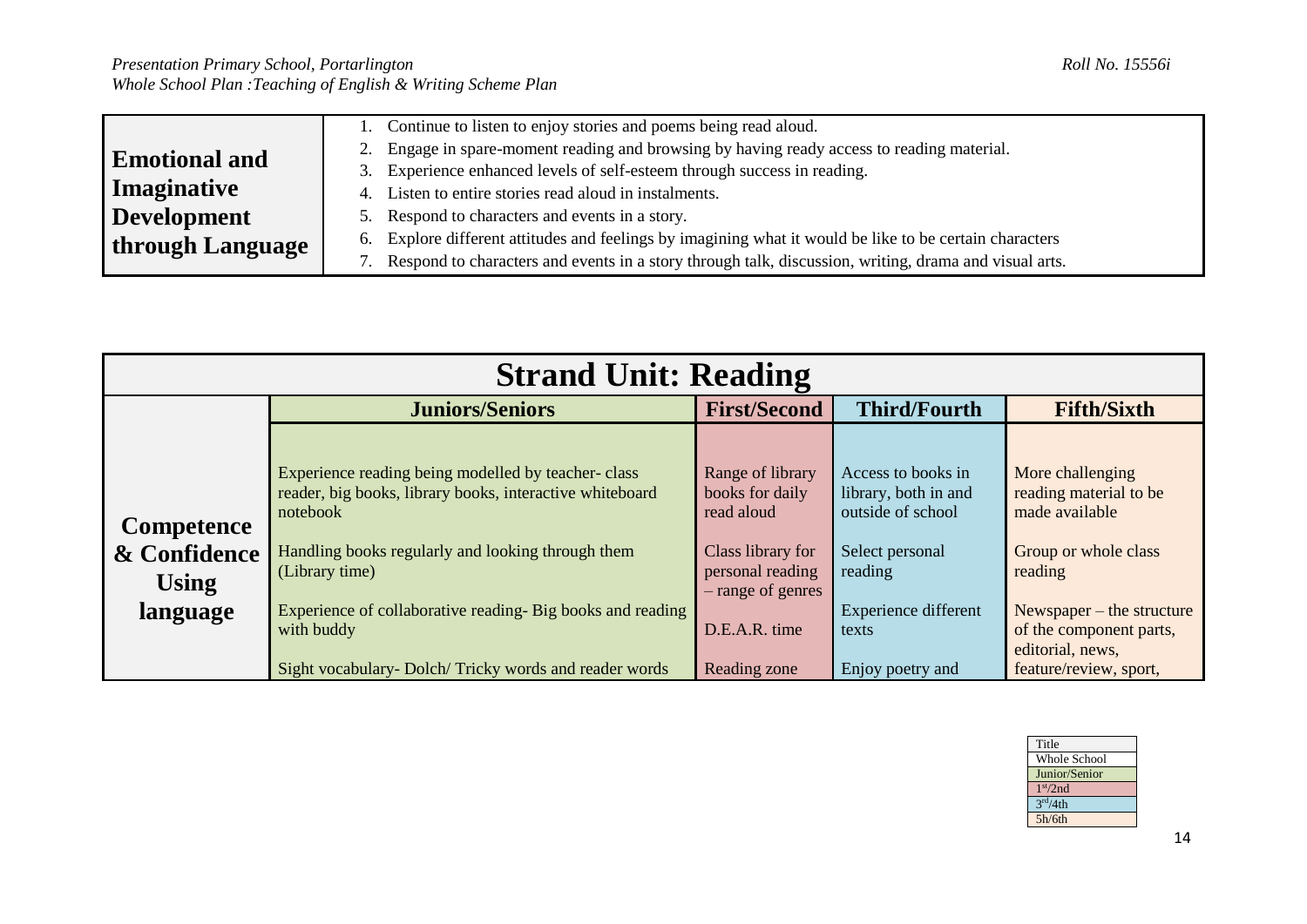| Isolating the beginning and final sounds of words                                                                                  | pack                                                                                    | verse<br>Develop retrieval<br>skills, contents, index,<br>scanning and chapter<br>headings<br>Use of dictionaries<br>Talk about choice of<br>books and the reasons<br>for choices<br>Experience a shared<br>response to fiction<br>through the use of a<br>class novel<br>Read aloud with<br>expression | obituary, crossword along<br>with advertisements and<br>television schedules<br>Read to satisfy personal<br>interests |
|------------------------------------------------------------------------------------------------------------------------------------|-----------------------------------------------------------------------------------------|---------------------------------------------------------------------------------------------------------------------------------------------------------------------------------------------------------------------------------------------------------------------------------------------------------|-----------------------------------------------------------------------------------------------------------------------|
| Listen to and respond to stories, rhymes, poems and songs<br>Listening activities<br>Play with language/ Sense of rhythm and rhyme | Development of<br>phonological<br>$awareness -$<br>initial consonant<br>blends, initial | Use of graphic/Phonic<br>syntactic strategy<br>Refer to word parts<br>prefixes/suffixes                                                                                                                                                                                                                 | Listen to as well as<br>reading and reciting a<br>wide range of poetry<br>Have access to a wide                       |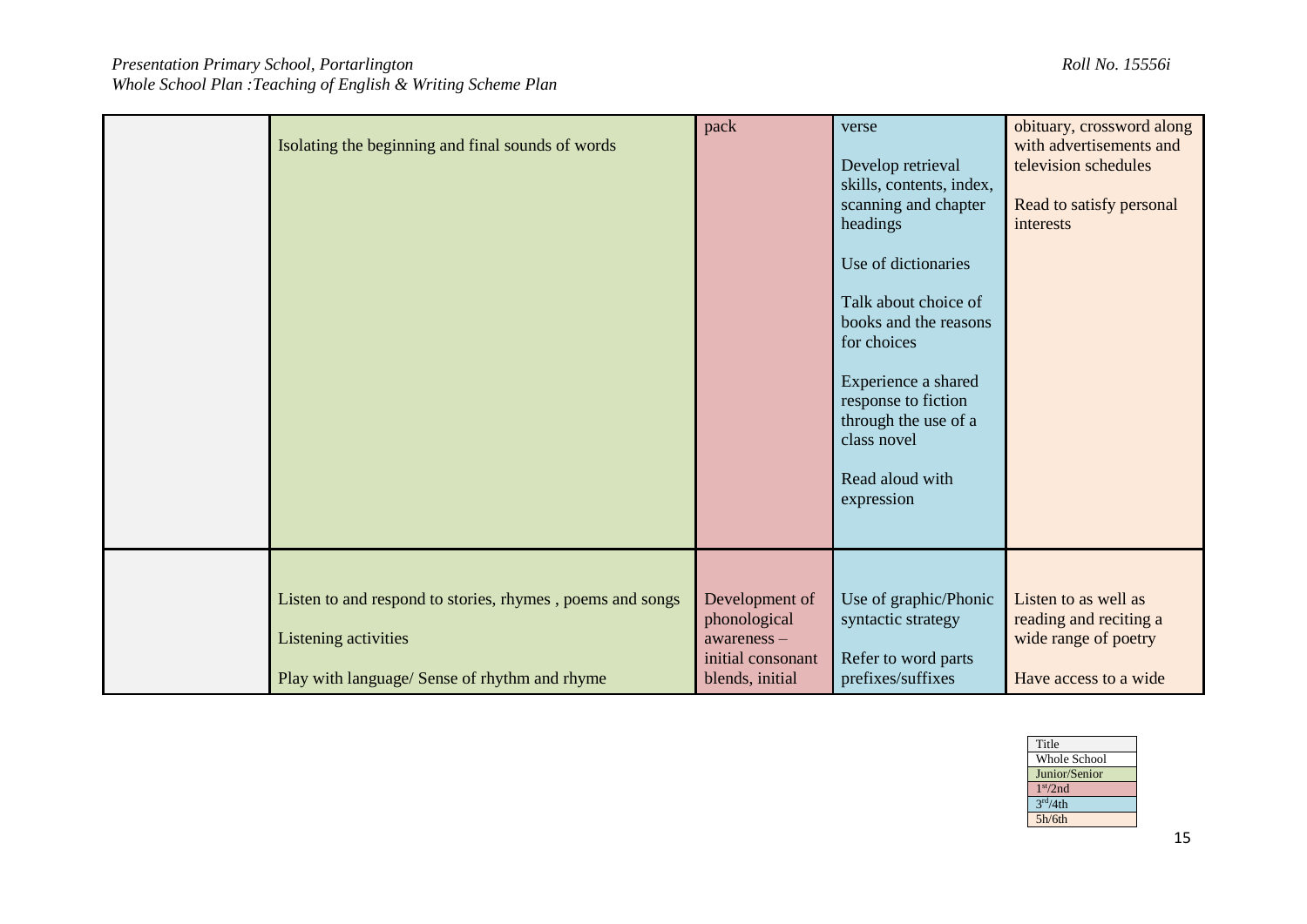| <b>Receptiveness</b> |                                                                      | consonant            |                      | range of material          |
|----------------------|----------------------------------------------------------------------|----------------------|----------------------|----------------------------|
|                      | Recognise the names of the letters and the letter sounds             | diagraphs, letter    | Self correct reading | magazines, papers,         |
| to Language          | relationships                                                        | strings, breaking    | errors               | fiction/nonfiction, poetry |
|                      |                                                                      | words into           |                      | anthologies and reference  |
|                      | Following the jolly Phonics programme of                             | syllables            | Develop independent  | material                   |
|                      | s,a,t,i,p,n,c,k,e,h,r,m,d,g,o,u,t,l,f,b,j,k,sh,oa,ie,ai,v,w,y,ch,et, |                      | reading              |                            |
|                      | at, am, ng, sh, th, qu, oo, oi, ue, er                               | Developing sight     |                      | Keep, record of his/her    |
|                      |                                                                      | $vocabulary -$       | Listen to teacher    | personal reading           |
|                      | Phonemic awareness: Decoding words                                   | high frequency       | reading              |                            |
|                      | Awareness of the conventions of a book                               | words from           |                      | Use comprehension skills,  |
|                      |                                                                      | Dolch lists &        |                      | analysing, evaluating,     |
|                      |                                                                      | common words         |                      | deduction and prediction   |
|                      |                                                                      | in reader            |                      |                            |
|                      |                                                                      |                      |                      | Develop skimming,          |
|                      |                                                                      | <b>PAT</b>           |                      | scanning, note taking and  |
|                      |                                                                      |                      |                      | summarise                  |
|                      |                                                                      | <b>Jolly Phonics</b> |                      |                            |
|                      |                                                                      | List                 |                      | Retrieve and interpret     |
|                      |                                                                      |                      |                      | information from           |
|                      |                                                                      |                      |                      | charts/diagrams/lists/webs |
|                      |                                                                      |                      |                      | and surveys                |
|                      |                                                                      |                      |                      |                            |
|                      |                                                                      |                      |                      | Support arguments with     |
|                      |                                                                      |                      |                      | evidence from texts        |
|                      |                                                                      |                      |                      |                            |
|                      |                                                                      |                      |                      | Read functional texts -    |
|                      |                                                                      |                      |                      | menus/time tables etc.     |
|                      |                                                                      |                      |                      |                            |
|                      |                                                                      |                      |                      | Distinguish between fact   |

| Title                |  |
|----------------------|--|
| <b>Whole School</b>  |  |
| Junior/Senior        |  |
| 1 <sup>st</sup> /2nd |  |
| 3 <sup>rd</sup> /4th |  |
| 5h/6th               |  |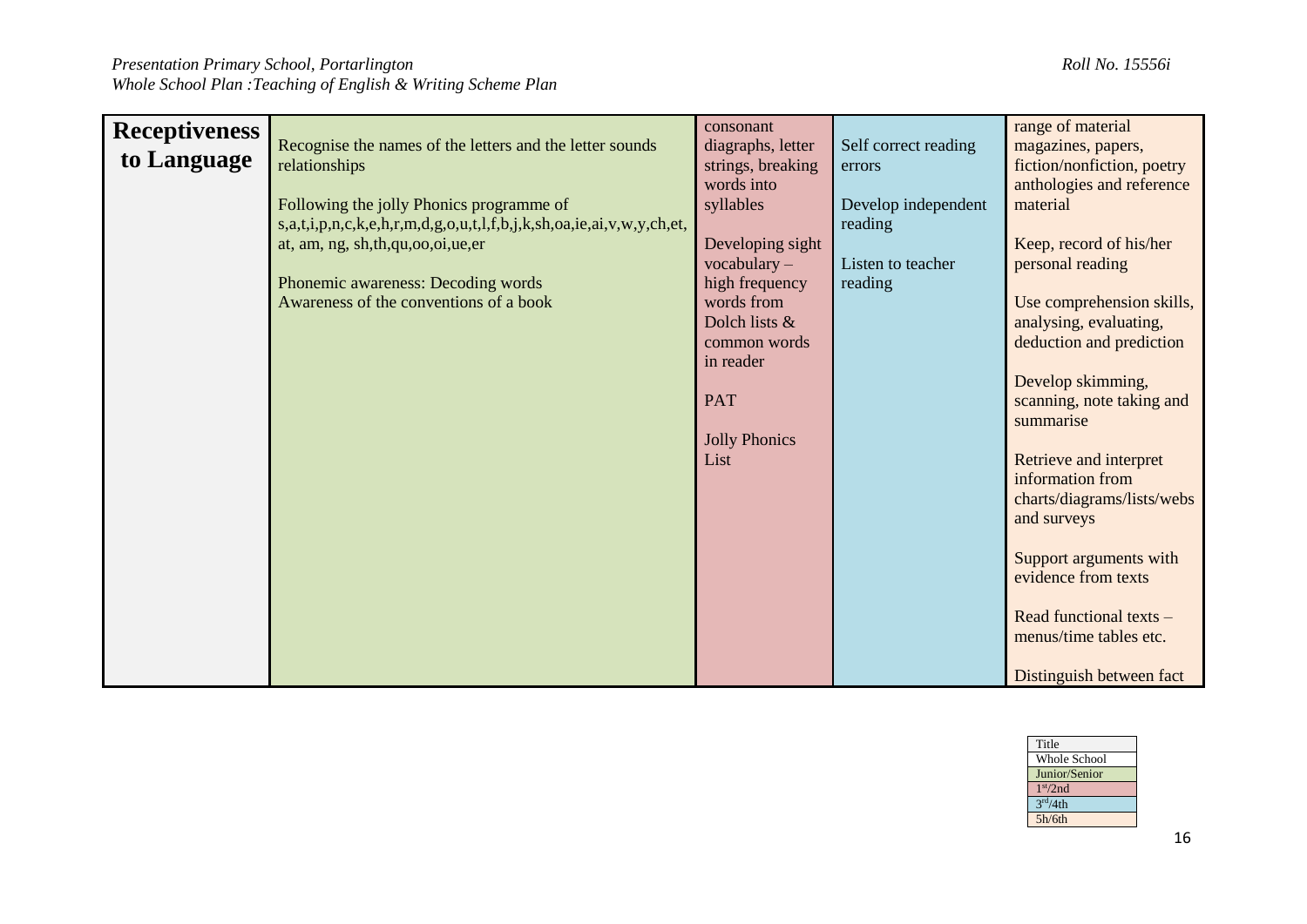|                                                    |                                                                                                                                                                                                                                     |                                                                                                                                                                                                                                                                               |                                                                                                                                                                                                                                                             | and opinion<br>Use I.T. to find<br>information                                                                                                                                                                                                                                                                                                                           |
|----------------------------------------------------|-------------------------------------------------------------------------------------------------------------------------------------------------------------------------------------------------------------------------------------|-------------------------------------------------------------------------------------------------------------------------------------------------------------------------------------------------------------------------------------------------------------------------------|-------------------------------------------------------------------------------------------------------------------------------------------------------------------------------------------------------------------------------------------------------------|--------------------------------------------------------------------------------------------------------------------------------------------------------------------------------------------------------------------------------------------------------------------------------------------------------------------------------------------------------------------------|
| <b>Developing</b><br>Cognitive<br><b>Abilities</b> | Re-read, retell and act out familiar stories and poems- (with<br>buddy)<br>Differentiate between text and pictures<br>Exploring the function of text (what is it telling us?)<br>Recalling events in a story and talking about them | Ask questions<br>about a fact book<br>or story<br>Retell a story in<br>the correct<br>sequence<br>Predict what will<br>happen next in a<br>book or story<br>Discuss the<br>books they like<br>& dislike, talk<br>to others about<br>their opinions $\&$<br>recommend<br>books | Silent reading<br>Read short books<br>Recommend books to<br>others (book report)<br>Use I.T. to increase<br>motivation to read<br>Know the structure of<br>books - Page, chapter,<br>illustrations etc.<br>Develop skills in<br>location book in<br>library | Listen to as well as<br>reading and reciting a<br>wide range of poetry<br>Have access to a wide<br>range of material<br>magazines, papers,<br>fiction/nonfiction, poetry<br>anthologies and reference<br>material<br>Keep, record of his/her<br>personal reading<br>Use comprehension skills,<br>analysing, evaluating,<br>deduction and prediction<br>Develop skimming, |

| Title                |
|----------------------|
| Whole School         |
| Junior/Senior        |
| 1 <sup>st</sup> /2nd |
| 3 <sup>rd</sup> /4th |
| 5h/6th               |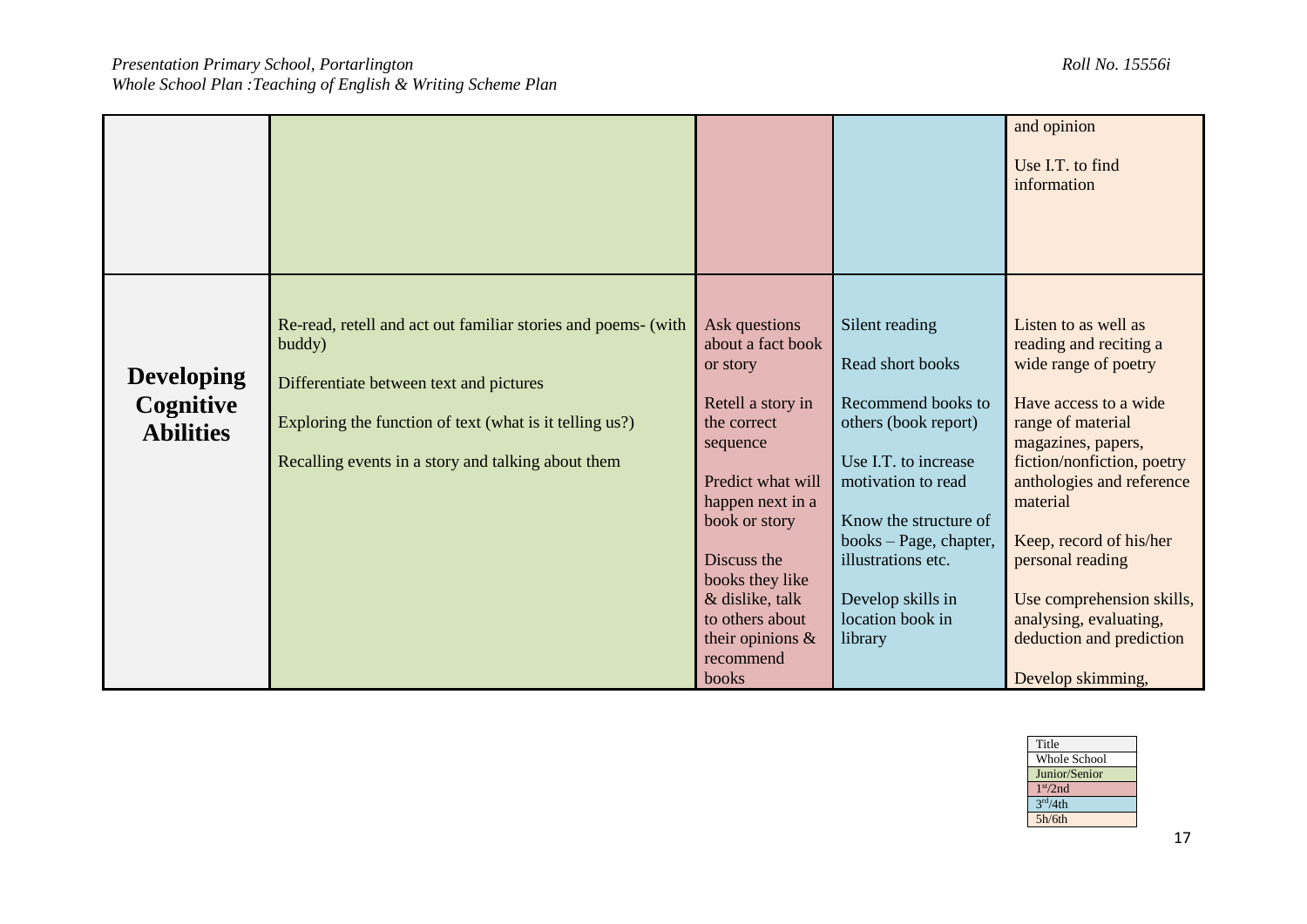|                                              |                                                                                                                                                                          |                                                                      | Develop<br>comprehension<br>strategies,<br>assimilation/deduction<br>inference<br>(conclusion), analysis,<br>prediction, evaluation<br>and summaries<br>Keep a record of<br>reading | scanning, note taking and<br>summarise<br>Retrieve and interpret<br>information from<br>charts/diagrams/lists/webs<br>and surveys<br>Support arguments with<br>evidence from texts<br>Read functional texts -<br>menus/time tables etc.<br>Distinguish between fact<br>and opinion<br>Use I.T. to find<br>information |
|----------------------------------------------|--------------------------------------------------------------------------------------------------------------------------------------------------------------------------|----------------------------------------------------------------------|-------------------------------------------------------------------------------------------------------------------------------------------------------------------------------------|-----------------------------------------------------------------------------------------------------------------------------------------------------------------------------------------------------------------------------------------------------------------------------------------------------------------------|
| <b>Emotional &amp;</b><br><b>Imaginative</b> | Associating print with enjoyment- through teacher reading<br>a variety of stories and poems for the children to listen to<br>Shared reading experiences<br>-with teacher | Listen to $&$ enjoy<br>texts being read<br>aloud<br>Listen to & read | Extend and develop<br>his/her response to<br>increasingly,<br>challenging reading<br>material                                                                                       | Respond to poetry and<br>fiction through<br>discussion, writing,<br>drama, the visual arts and<br>dance                                                                                                                                                                                                               |

| Title                |
|----------------------|
| Whole School         |
| Junior/Senior        |
| 1 <sup>st</sup> /2nd |
| 3 <sup>rd</sup> /4th |
| 5h/6th               |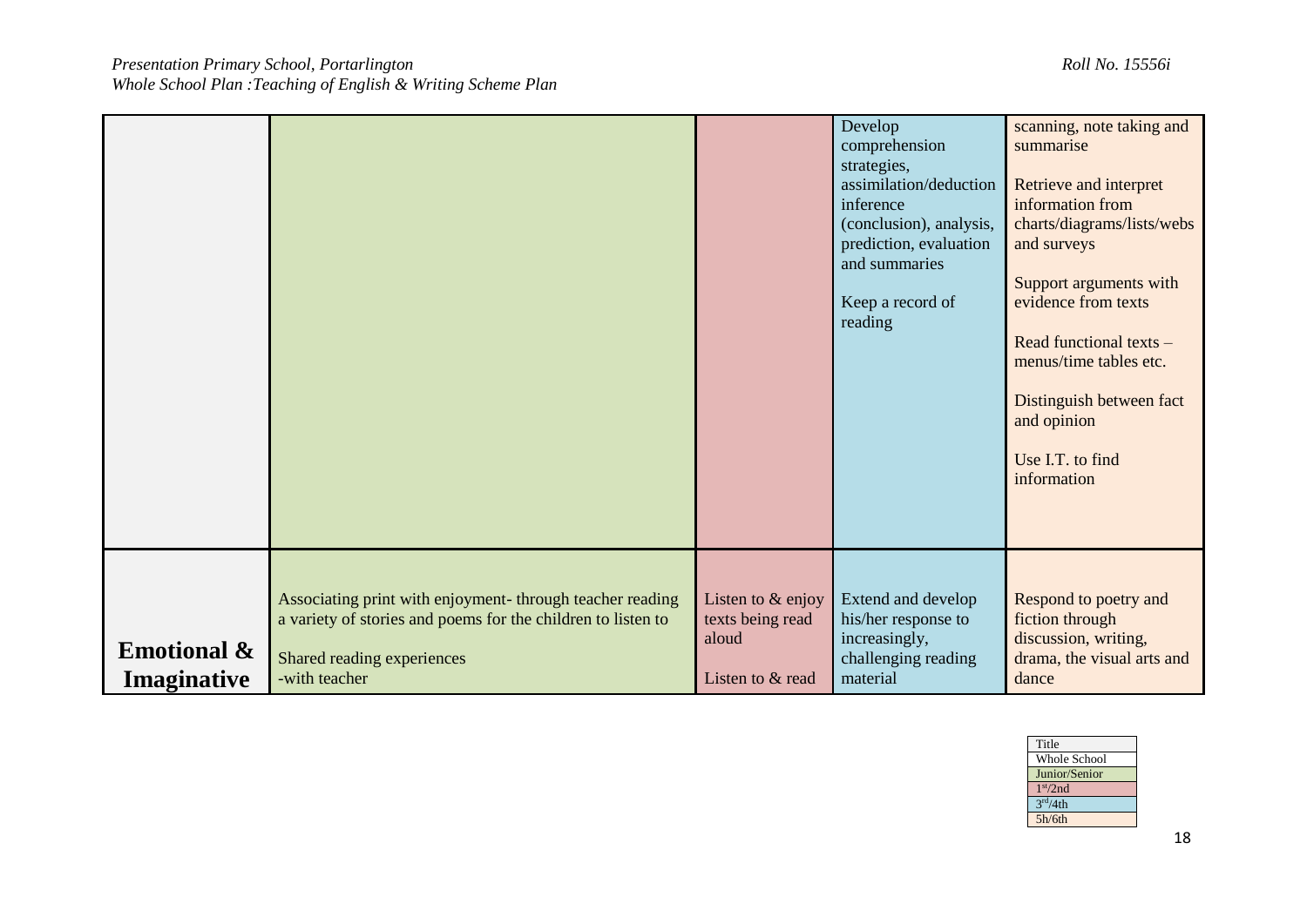| <b>Development</b> | -buddy reader                                             | a variety of      |                       |                             |
|--------------------|-----------------------------------------------------------|-------------------|-----------------------|-----------------------------|
|                    |                                                           | different genres  | Discussion            | Relate personal             |
|                    | Opportunities for reading                                 |                   | Poetry, writing,      | experience to the ideas     |
|                    |                                                           |                   |                       |                             |
|                    | - library books for enjoyment -individual interests being | Respond to texts  | drama, visual arts,   | and emotions conveyed in    |
|                    | observed                                                  | through           | movement, dance       | the text                    |
|                    |                                                           | discussion,       |                       |                             |
|                    |                                                           | drawings etc.     | Engage in talk about  | Appreciate issues in        |
|                    |                                                           |                   | books setting, plot,  | fiction development of      |
|                    |                                                           | Imagine what it   | character, motive,    | character and a sense of    |
|                    |                                                           | would be like to  | favourite authors     | time and place              |
|                    |                                                           | be a particular   |                       |                             |
|                    |                                                           | character         | Talk about choice of  | Continue to share           |
|                    |                                                           |                   | books and the reasons | responses to an ever        |
|                    |                                                           | Imagine how you   | for the choices       | increasing variety of texts |
|                    |                                                           | would feel i a    |                       | with the wider community    |
|                    |                                                           | particular        | Experience a shared   | of readers                  |
|                    |                                                           | situation         | response to fiction   |                             |
|                    |                                                           |                   | through the use of a  | Browse through handle       |
|                    |                                                           | Engage in         | class novel           | discuss recommend and       |
|                    |                                                           | informal          |                       | select books for reading    |
|                    |                                                           | discussions about | Read aloud with       |                             |
|                    |                                                           | texts             | expression            | Develop individuality as a  |
|                    |                                                           |                   |                       | reader by experiencing      |
|                    |                                                           |                   |                       |                             |
|                    |                                                           |                   |                       | success and the             |
|                    |                                                           |                   |                       | enhancement of self -       |
|                    |                                                           |                   |                       | esteem through reading      |
|                    |                                                           |                   |                       |                             |
|                    |                                                           |                   |                       | Read aloud from personal    |
|                    |                                                           |                   |                       | choice of texts to          |

| Title                |
|----------------------|
| Whole School         |
| Junior/Senior        |
| 1 <sup>st</sup> /2nd |
| 3 <sup>rd</sup> /4th |
| 5h/6th               |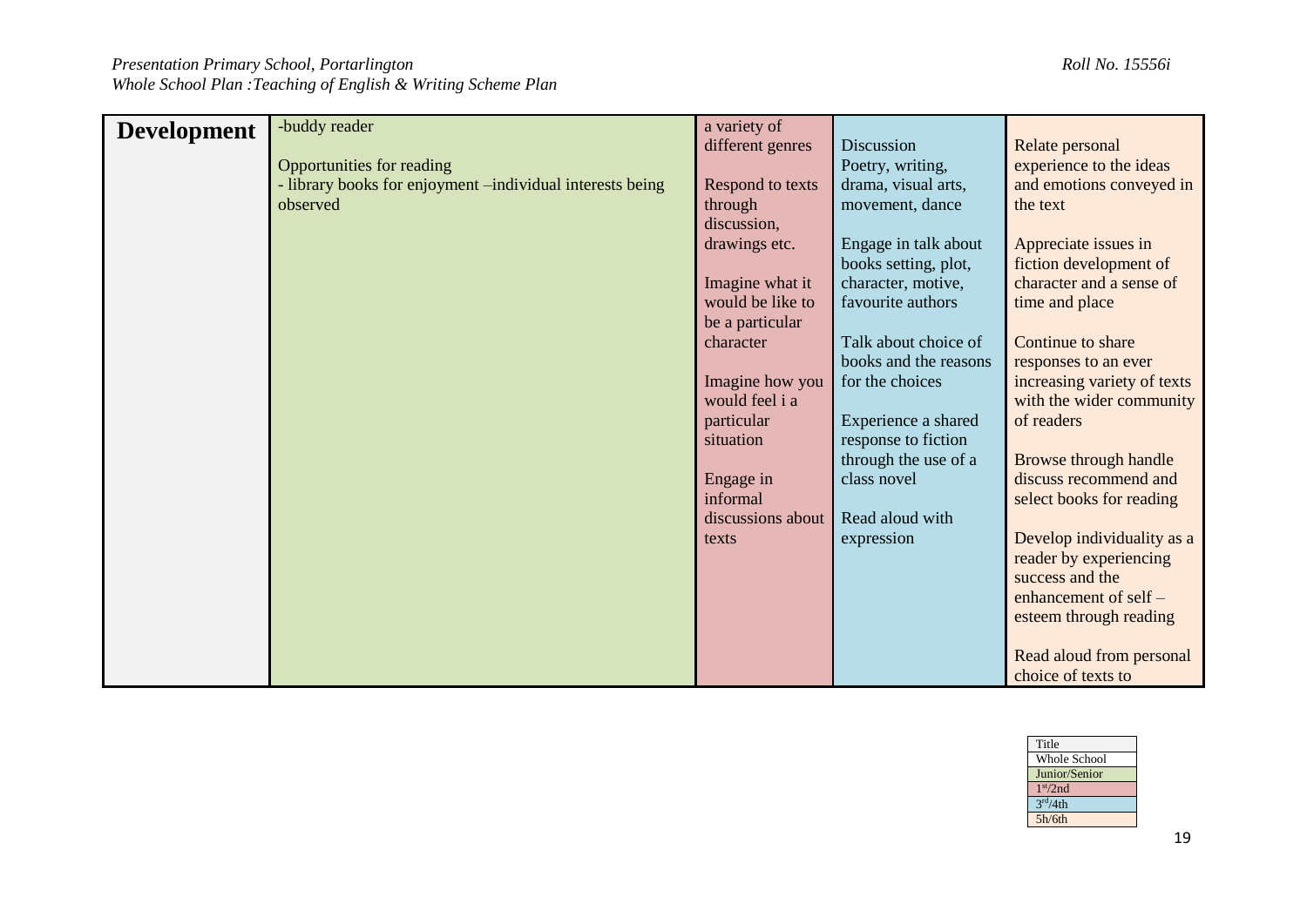|  |  | entertain and inform an<br>audience                                                                                 |
|--|--|---------------------------------------------------------------------------------------------------------------------|
|  |  | Listen to books or<br>extracts from books and<br>poetry read aloud or<br>presented on tape, radio<br>and television |

|              | <b>Core Poems and Stories</b>                                                                                                                                                            |                                                                                                                                            |                                                                                                                                                                              |                                                                                                                                                                                                                                                                                                                       |  |  |  |
|--------------|------------------------------------------------------------------------------------------------------------------------------------------------------------------------------------------|--------------------------------------------------------------------------------------------------------------------------------------------|------------------------------------------------------------------------------------------------------------------------------------------------------------------------------|-----------------------------------------------------------------------------------------------------------------------------------------------------------------------------------------------------------------------------------------------------------------------------------------------------------------------|--|--|--|
|              | <b>Juniors/Seniors</b>                                                                                                                                                                   | <b>First/Second</b>                                                                                                                        | <b>Third/Fourth</b>                                                                                                                                                          | <b>Fifth/Sixth</b>                                                                                                                                                                                                                                                                                                    |  |  |  |
| <b>Poems</b> | Action rhymes<br>$\bullet$<br>The smartest giant<br>Achoo<br>The end<br>The wrong start<br>In time-out time<br>Playdough people<br>A nature walk<br>Homework oh<br>$\bullet$<br>homework | My Little Dogs<br>Splash<br>The Skateboard<br>twins<br>My Brother<br>The Five Little<br>pumpkins<br>The Pencil<br>On the Ning Nang<br>Nong | 3 <sup>rd</sup> Class:<br>Walk into my parlour<br>Mary Howitt<br>New Shoes<br>The Biggest<br>Fireworks<br>The Witch by Percy H<br><b>Hott</b><br>Once there was a<br>snowman | 5 <sup>th</sup> Class:<br>'First Day at School' by<br><b>Roger Gough</b><br>The Triantiwontigongolope<br>by C.J.Dennis<br>'If' by Rudyard Kipling<br>'The Road not Taken' by<br><b>Robert Frost</b><br>The Land of Counterpane by<br><b>Robert Louis Stevenson</b><br>'Blackberry Picking' by<br><b>Séamas Heaney</b> |  |  |  |

| Title                |
|----------------------|
| Whole School         |
| Junior/Senior        |
| 1 <sup>st</sup> /2nd |
| 3 <sup>rd</sup> /4th |
| 5h/6th               |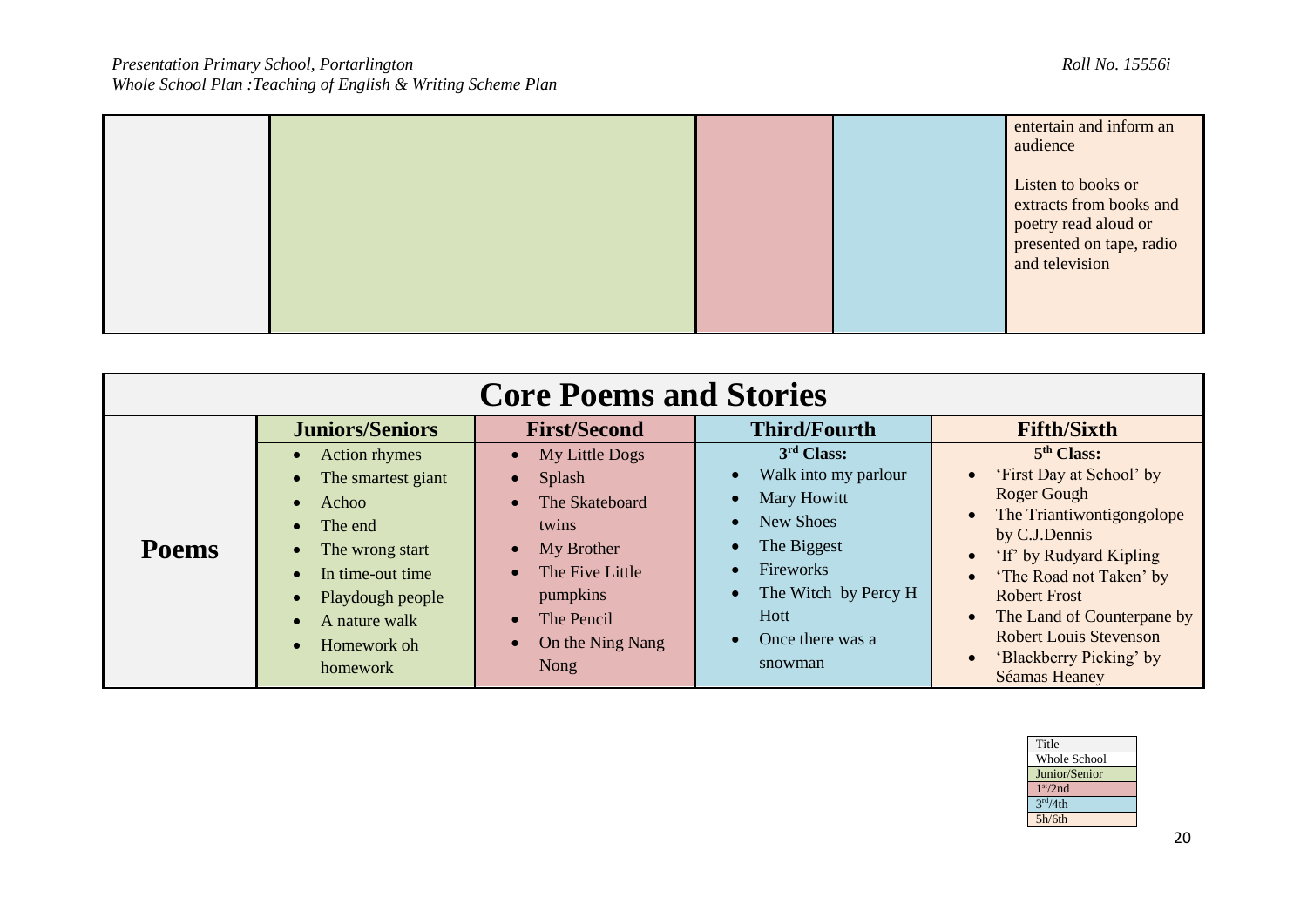| Witch, witch where<br>do you fly<br>Archibald the spider<br>How do we know<br>it's winter<br><b>Haunted</b> house<br>The magic chant<br>Chubby little<br>snowman<br>Bouncing around the<br>playground | Sand<br>Cats<br><b>Trouser Hunt</b><br>Is everyone in bed<br>now?<br>I had a little brother<br>Betty at the Party<br><b>Food Poetry</b><br><b>Magic Shoes</b><br><b>Ten Dancing</b><br><b>Dinosaurs</b><br>The Runner | Christmas Everywhere<br>by Phillips Brooks<br>Ducks Ditty by<br>$\bullet$<br>Kenneth<br>Grahame<br>The Rooks by Jane<br>Euphemia Browne<br>The Magic Piper by E<br>L Marsh<br>The Kitten at play by<br>William Wordsworth<br>The cat of cats by<br>William BrightyRands<br>A boys song by James<br>Hogg<br>At the zoo by William<br>Makepeace Thackery<br>A cradle song by<br>Padraic Colum<br>Spaghetti, spaghetti by<br><b>Jack Prelutsky</b><br>A noble boy<br>Frolic by AE<br>The sea by Barry | 'Gran can you Rap?' by Jack<br>Ousbey<br>To a Squirrel at Kyle-na-no<br>by WB Yeats<br>The Highwayman, by Alfred<br><b>Noyes</b><br>Hallowe'en Night,<br><b>Spellbound by Emily Bronte</b><br>In Autumn by John Clare<br>Memory of my Father by<br>Patrick Kavanagh<br>Ode to the West Wind by<br>Percy Bysshe Shelley<br>To Autumn by John Keats<br>Leisure- W.H. Davies<br>The Little Peasant Girl's<br>Christmas Morning by S.H.<br><b>Bradford</b><br>November I remember, I<br>remember'by Thomas Hood<br>The Ballad of Fr Gilligan'<br>by WB Yeats<br>Winter by William<br>Shakespeare<br>Stopping by woods on a<br>Snowy evening by Robt.<br>Frost<br>Winter Dusk by |
|-------------------------------------------------------------------------------------------------------------------------------------------------------------------------------------------------------|-----------------------------------------------------------------------------------------------------------------------------------------------------------------------------------------------------------------------|----------------------------------------------------------------------------------------------------------------------------------------------------------------------------------------------------------------------------------------------------------------------------------------------------------------------------------------------------------------------------------------------------------------------------------------------------------------------------------------------------|-----------------------------------------------------------------------------------------------------------------------------------------------------------------------------------------------------------------------------------------------------------------------------------------------------------------------------------------------------------------------------------------------------------------------------------------------------------------------------------------------------------------------------------------------------------------------------------------------------------------------------------------------------------------------------|

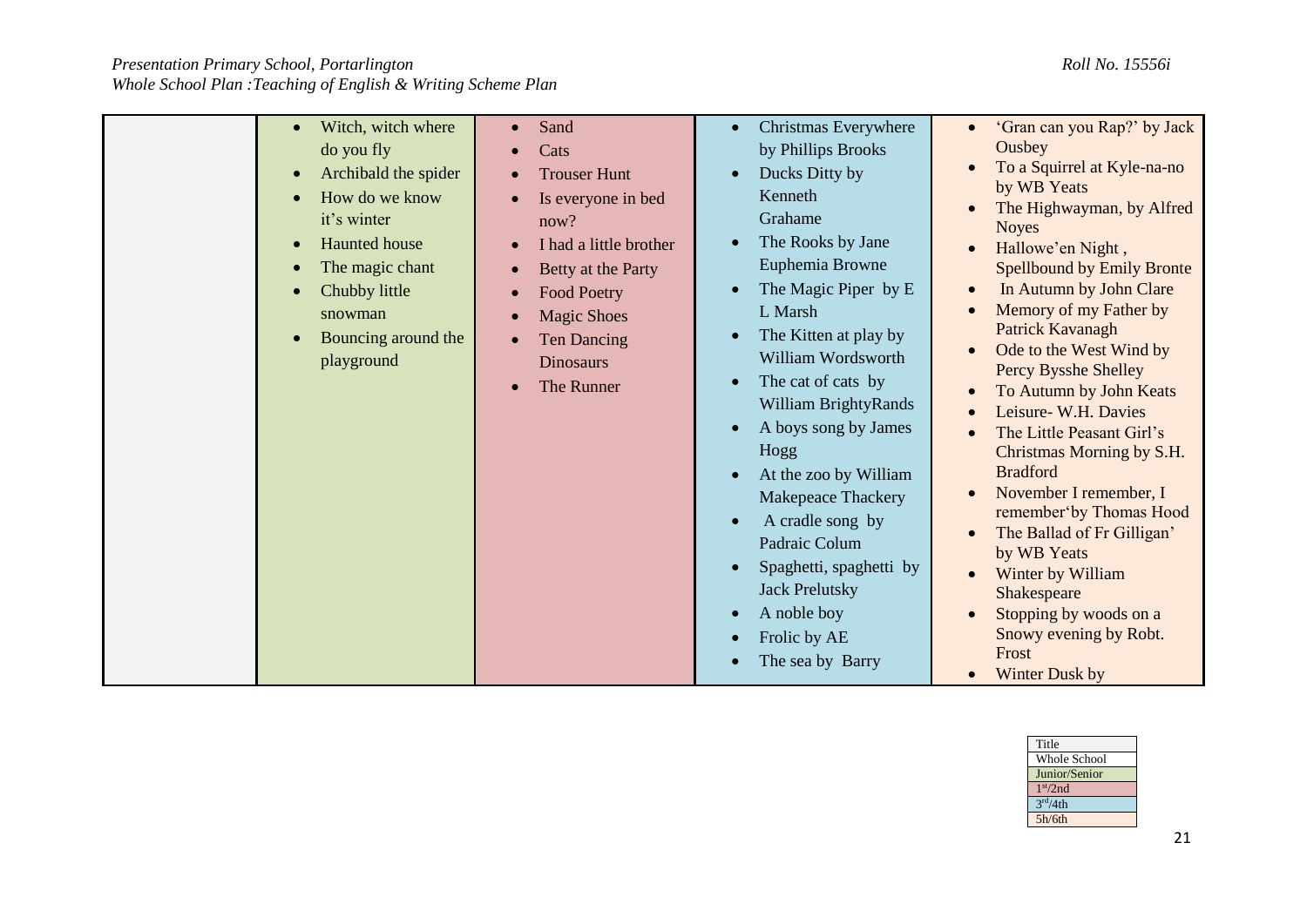|  | Cornwall                             | R.K.Munkittrick            |
|--|--------------------------------------|----------------------------|
|  |                                      | The Stolen Child by        |
|  | 4 <sup>th</sup> Class:               | W.B.Yeats                  |
|  | Mr. Unsworth                         | The Ballad of Fr Gilligan' |
|  |                                      | by WB Yeats                |
|  | Try to Read<br>$\bullet$             | The Old Woman of the       |
|  | You Shouldn't Have                   | Roads, by P Colum          |
|  | <b>I</b> Love You<br>$\bullet$       | Winter Dusk by             |
|  | <b>Counties of Ireland</b>           | R.K.Munkittrick            |
|  |                                      | Requiem (Anon)             |
|  | Friends<br>$\bullet$                 | The Twins by Henry S.      |
|  | Listen<br>$\bullet$                  | Leigh                      |
|  | I Can't Write a Poem                 | The Daffodils, by Wm.      |
|  | My Teacher stole my                  | Wordsworth                 |
|  | <b>IPod</b>                          |                            |
|  |                                      | A Fishing Song by William  |
|  | Surf the Web                         | Rands                      |
|  | Undone<br>$\bullet$                  | All in the April Evening   |
|  | <b>Correct Yourself</b><br>$\bullet$ | Little Boy blue by Eugene  |
|  | Worm Weary<br>$\bullet$              | Field                      |
|  |                                      | All the World's a Stage by |
|  | <b>Bad Day</b><br>$\bullet$          | Wm Shakespeare             |
|  | Disguised                            | When I heard the Learn'd   |
|  | 12' O Clock Feeding                  | <b>Astronomer by Walt</b>  |
|  | Don't say it!<br>$\bullet$           | Whitman                    |
|  | There was an Old Man                 | I see His Blood upon the   |
|  | from Peru                            | Rose by Joseph Mary        |
|  |                                      | Plunkett                   |
|  | I'm the Shadow                       | <b>Colonel Fazackerley</b> |

| Title                |
|----------------------|
| <b>Whole School</b>  |
| Junior/Senior        |
| 1 <sup>st</sup> /2nd |
| 3 <sup>rd</sup> /4th |
| 5h/6th               |
|                      |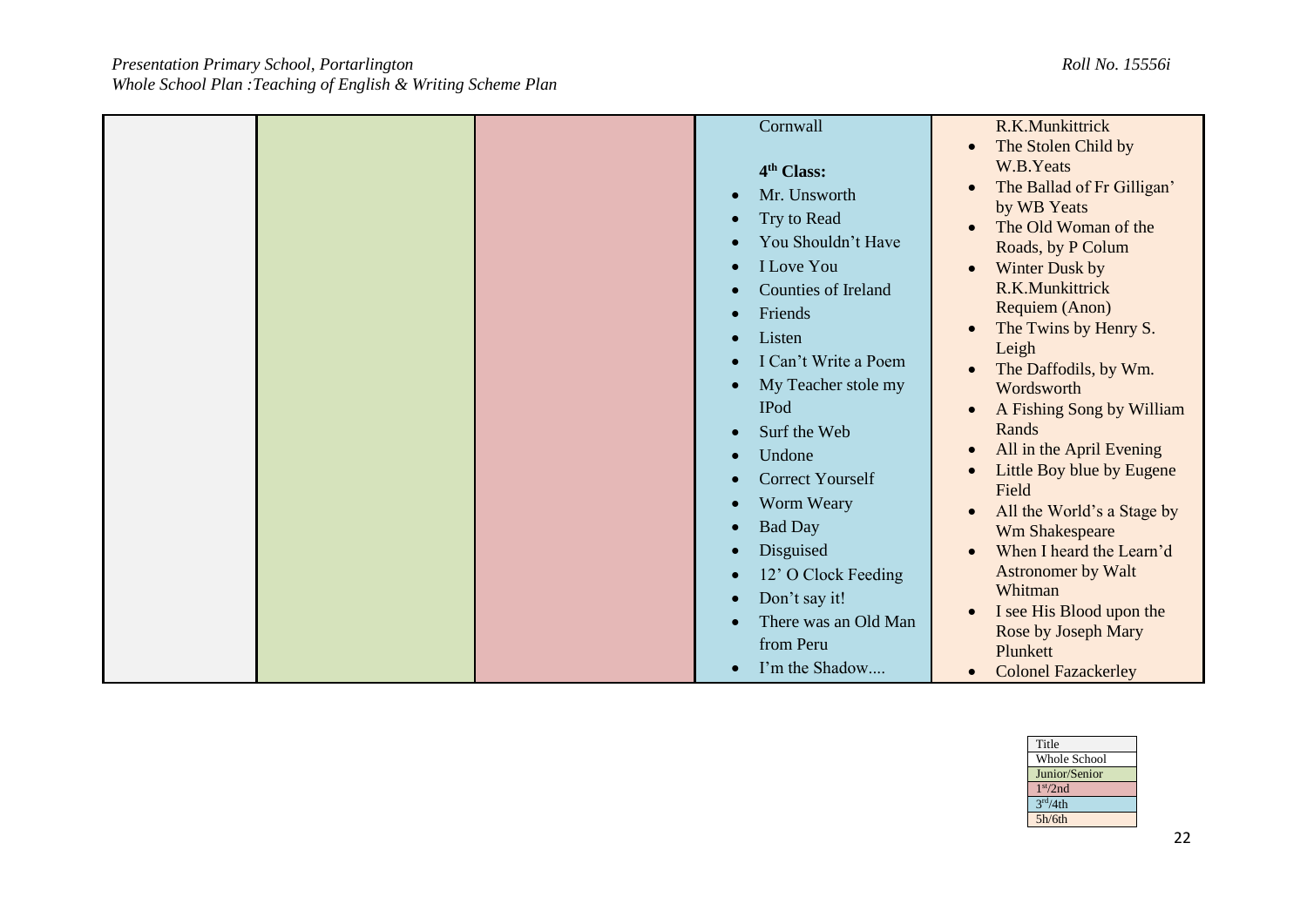|  | The Moon<br>$\bullet$<br>My Wonderful Cat<br>$\bullet$<br><b>Baby Talk</b><br>$\bullet$<br>You are old, Father<br>William<br>The Story of Flying<br>$\bullet$<br>Robert<br>Jabberwocky<br>$\bullet$<br>Surf the Web<br>$\bullet$<br>No Thanks<br>In your own Words | <b>Butterworth Toast by</b><br><b>Charles Causley</b><br>All my Great Excuses by<br><b>Kenn Nesbitt</b><br>To my Sister by Wm<br>$\bullet$<br>Wordsworth<br>A Ballad of Athloneby<br>Aubrey de Vere<br>6th Class:<br>A Bird Came Down<br>$\bullet$<br><b>My Place</b><br>$\bullet$<br>When all the others                                                                                       |
|--|--------------------------------------------------------------------------------------------------------------------------------------------------------------------------------------------------------------------------------------------------------------------|-------------------------------------------------------------------------------------------------------------------------------------------------------------------------------------------------------------------------------------------------------------------------------------------------------------------------------------------------------------------------------------------------|
|  | <b>Button Up</b><br>$\bullet$<br>In Order<br>$\bullet$<br>Scan it!<br>$\bullet$<br>Take your Time<br>$\bullet$                                                                                                                                                     | were away at mass<br>by Seamus Heaney<br>The Road not Taken<br>$\bullet$<br>The Daffodils<br>$\bullet$<br><b>Midterm Break</b><br>$\bullet$<br>In Flander's Field<br>$\bullet$<br>The House with<br>Nobody in it<br>Advice on how to<br>$\bullet$<br>fall asleep on<br>Halloween night<br>He wishes for<br>$\bullet$<br><b>Cloths of Heaven</b><br>To any reader<br>$\bullet$<br>Twas the Night |

| Title                |
|----------------------|
| <b>Whole School</b>  |
| Junior/Senior        |
| 1 <sup>st</sup> /2nd |
| 3 <sup>rd</sup> /4th |
| 5h/6th               |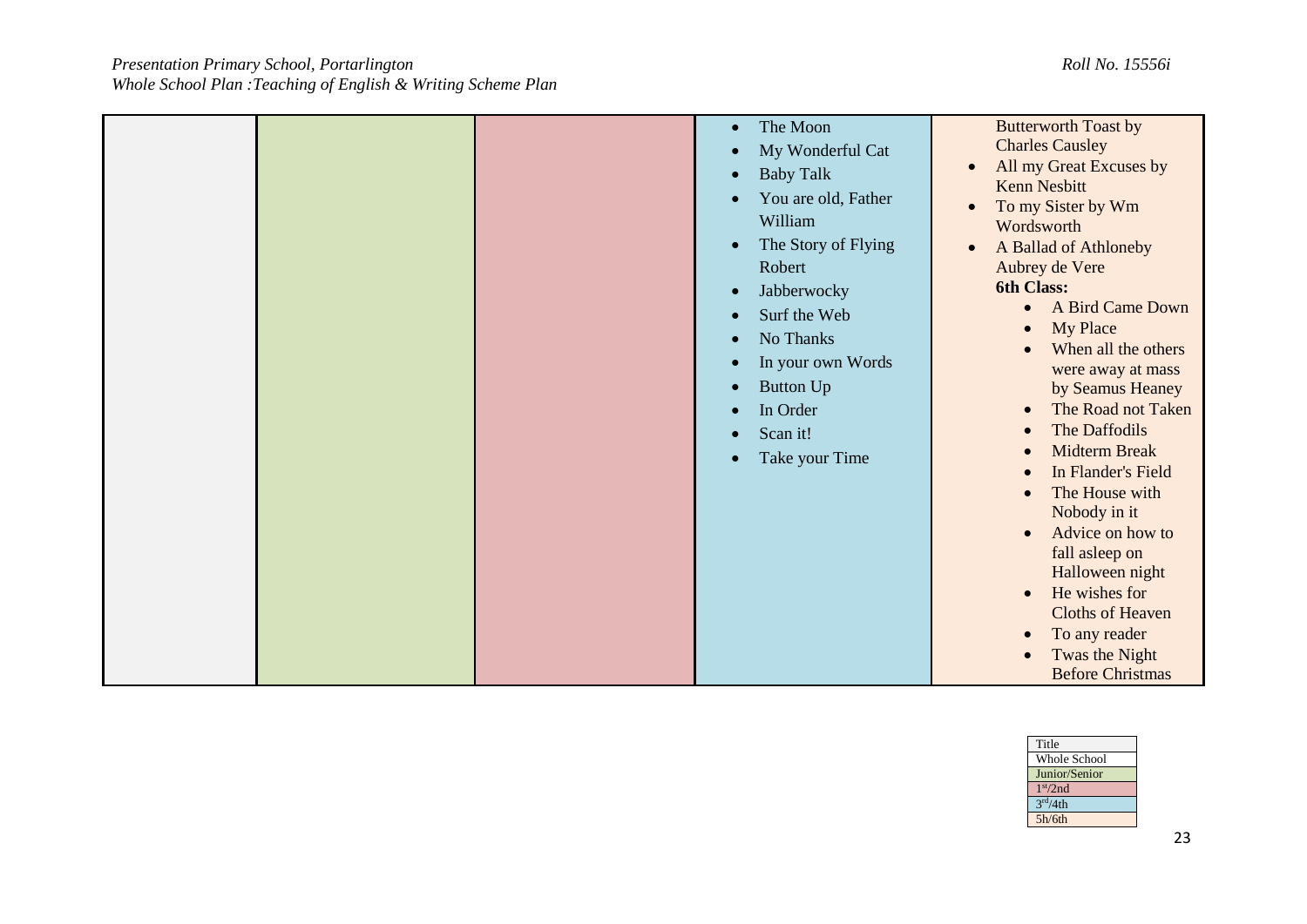| <b>Stories</b> | The Gruffalo<br>$\bullet$<br>The smartest giant<br>$\bullet$<br>The Twits by Roald<br>$\bullet$<br>Dahl<br>Matilda by Roald<br>$\bullet$<br>Dahl<br>Room on the broom<br>$\bullet$<br>Winnie's Magic<br>$\bullet$<br><b>Moments</b><br>Goldilocks & the 3<br>bears<br>Little red riding<br>$\bullet$<br>hood<br>The 3 little pigs<br>$\bullet$<br>The BFG by Roald<br>$\bullet$<br>Dahl<br>Hansel & Gretel<br>Jack and the | <b>1st Class:</b><br><b>Reading Zone:</b><br>- Finn's Dream<br>- Four Friends<br>- Two Little Frogs<br><b>Folens</b><br><b>ReadingLevel 1</b><br><b>Just Phonics</b><br>$2nd$ Class:<br><b>The Grumpy</b><br><b>Teaspoon:</b><br>-First Day back for Jack<br>- Gráinne's Little trick<br>-The Grumpy Teaspoon | 3rd Class:<br><b>Reading Zone</b><br>$\bullet$<br><b>English in Practice</b><br><b>Novels:</b><br>- Under the Hawthorn<br>Tree<br>- Butterfly Lion<br>4 <sup>th</sup> Class:<br><b>Reading Zone-The</b><br>$\bullet$<br><b>Golden Harp</b><br><b>Treasury Workbook:</b><br>-The King and the<br>Wrestler<br>-Wise Aunt Alice<br>-The Fox and the<br>Woodcutter<br>-The Upstairs Dragon | 5th Class:<br><b>Reading Zone</b><br><b>Novels:</b><br>$\bullet$<br>- Kensuke's Kingdom<br>- Wildflower Girl<br>- Journey to the River Sea<br>- War Horse<br><b>6th Class:</b><br><b>Reading Zone</b><br>Novels:<br>-A Girl Called Blue<br>- The Boy in the Striped<br>Pyjamas |
|----------------|----------------------------------------------------------------------------------------------------------------------------------------------------------------------------------------------------------------------------------------------------------------------------------------------------------------------------------------------------------------------------------------------------------------------------|---------------------------------------------------------------------------------------------------------------------------------------------------------------------------------------------------------------------------------------------------------------------------------------------------------------|----------------------------------------------------------------------------------------------------------------------------------------------------------------------------------------------------------------------------------------------------------------------------------------------------------------------------------------------------------------------------------------|--------------------------------------------------------------------------------------------------------------------------------------------------------------------------------------------------------------------------------------------------------------------------------|

| Title                |  |
|----------------------|--|
| <b>Whole School</b>  |  |
| Junior/Senior        |  |
| 1 <sup>st</sup> /2nd |  |
| 3 <sup>rd</sup> /4th |  |
| 5h/6th               |  |
|                      |  |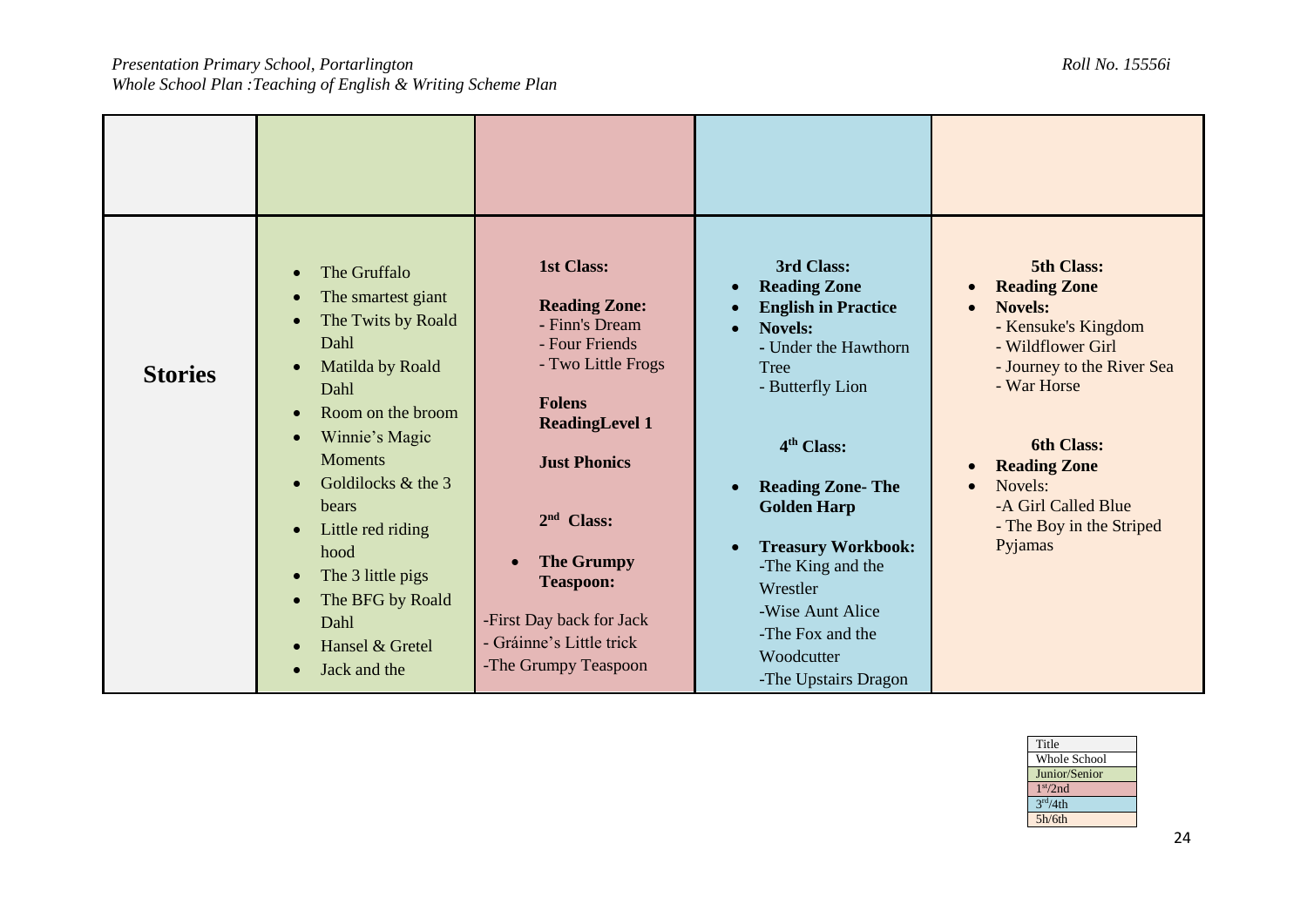| beanstalk                          | -The story of chocolate     | -Spider Power         |  |
|------------------------------------|-----------------------------|-----------------------|--|
| The Jolly Postman<br>$\bullet$     | -Master man                 | -The Match Girl       |  |
|                                    | -Crazy Daisy                | -AbebeBikila          |  |
| Little robin red vest<br>$\bullet$ |                             |                       |  |
| Christmas stories<br>$\bullet$     | -At the bike shop           | -On Boaster's Hill    |  |
|                                    | <b>Janosik</b>              | -SéanMcSharry         |  |
|                                    | -Danny Digs in!             | -The Marrog           |  |
|                                    | -How my day flies           | - Window to the Past  |  |
|                                    | -Picasso                    | -So you want to be a  |  |
|                                    | -The Amasing Maze           | Writer?               |  |
|                                    | -Dotty the Duster           | -The Three Sillies    |  |
|                                    |                             | -Echo                 |  |
|                                    | <b>The Green Genie:</b>     | -The Fianna           |  |
|                                    | -How the Polar Bear got his | -Fionn Mac Cumhaill   |  |
|                                    | <b>Stumpy Tail</b>          | -The Apple Tree       |  |
|                                    | -The Fairy Ring             | -Boeing 747           |  |
|                                    | -A House for Shade          | -The Lady of Stavoren |  |
|                                    | -The Clever Dog             | -Fooled by Words      |  |
|                                    | -The Grey Wolf              | -Everest              |  |
|                                    | -Adam's Accident            | -The Haunted House    |  |
|                                    | -Dolphins                   | -The Experiment       |  |
|                                    | -The Brothers               | -The First Cars       |  |
|                                    | -Extinct                    | -The Tourist Trap     |  |
|                                    | -The Magic Pen              | -The Ghost            |  |
|                                    | -Fat snake-Thin snake       | -Krakus and the       |  |
|                                    | -The Go-cart                | Dragon                |  |

| Title                |  |
|----------------------|--|
| Whole School         |  |
| Junior/Senior        |  |
| 1 <sup>st</sup> /2nd |  |
| 3 <sup>rd</sup> /4th |  |
| 5h/6th               |  |
|                      |  |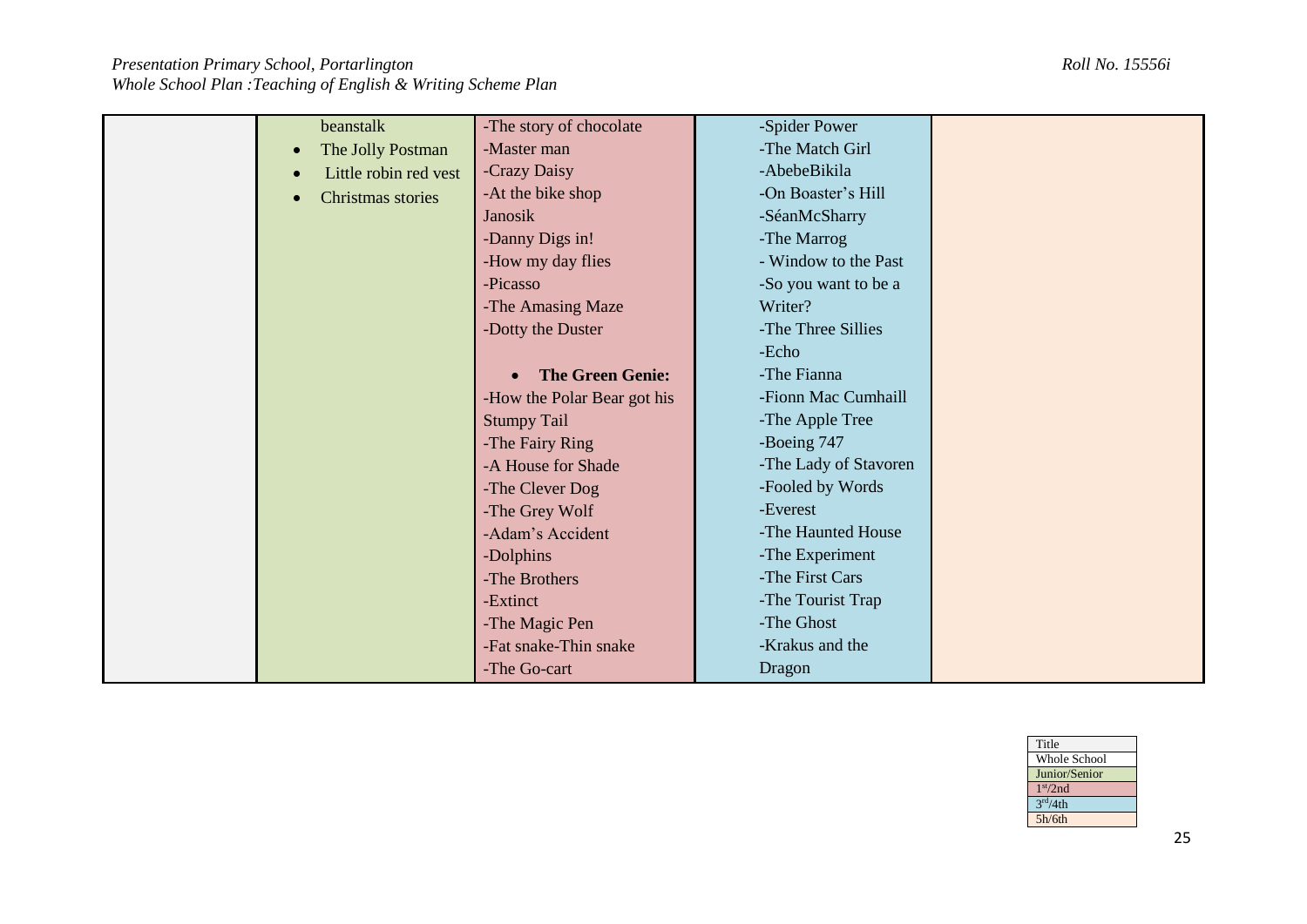| Title                |  |
|----------------------|--|
| Whole School         |  |
| Junior/Senior        |  |
| 1 <sup>st</sup> /2nd |  |
| 3 <sup>rd</sup> /4th |  |
| 5h/6th               |  |
|                      |  |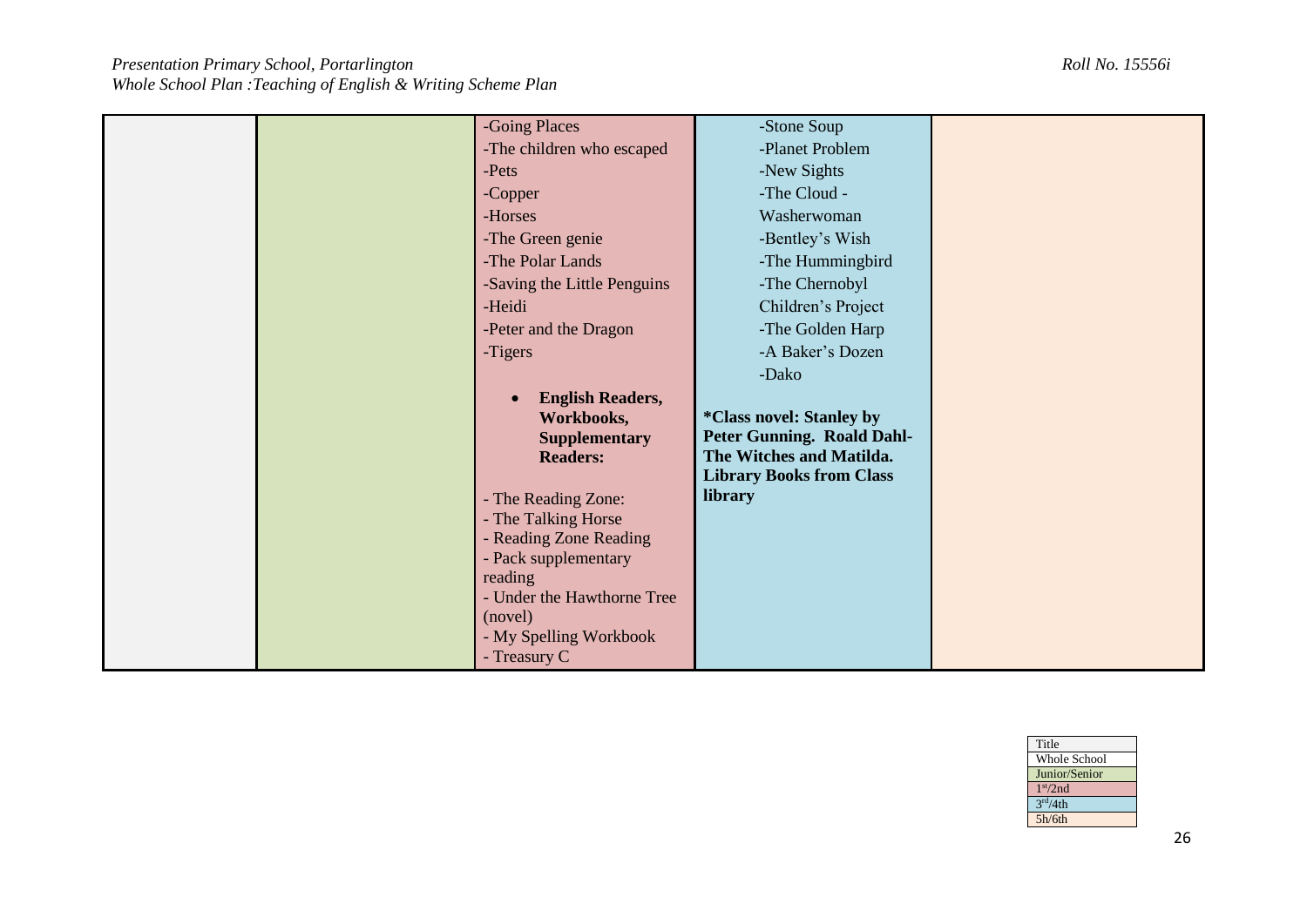| <b>Dictionary</b>                            |                                                                                                                            |                                                                                                                                                                                                                                                                                                                                                                                                                                                                                                                                                                                                                                                                                                                                                                                                                                                              |                     |                    |  |
|----------------------------------------------|----------------------------------------------------------------------------------------------------------------------------|--------------------------------------------------------------------------------------------------------------------------------------------------------------------------------------------------------------------------------------------------------------------------------------------------------------------------------------------------------------------------------------------------------------------------------------------------------------------------------------------------------------------------------------------------------------------------------------------------------------------------------------------------------------------------------------------------------------------------------------------------------------------------------------------------------------------------------------------------------------|---------------------|--------------------|--|
|                                              | <b>Juniors/Seniors</b>                                                                                                     | <b>First/Second</b>                                                                                                                                                                                                                                                                                                                                                                                                                                                                                                                                                                                                                                                                                                                                                                                                                                          | <b>Third/Fourth</b> | <b>Fifth/Sixth</b> |  |
| Using a dictionary :<br>A sequence of skills | Ι.<br>2.<br>3.<br>4.<br>5.<br>6.<br>,,<br>8.<br>9.<br>Study the use of accent in s dictionary.<br>10.<br>$\left( a\right)$ | Sorting words according to the initial letter: begin with two different letters only, gradually increasing.<br>Find in a collection of words those that begin with a given letter.<br>Teach the order of letters in the alphabet.<br>Give practice in finding a word in an alphabetically ordered list. (Use the word-lists in 'readers').<br>Tell in which part of a dictionary you will find words beginning with<br>'a' (beginning). 'z' (and) 'd' (near the beginning), 'h' (in the first half) etc.<br>Practise in finding words in a simple dictionary.<br>Arrange words in alphabetical order, using first letter only.<br>Study the arrangement of an index in a library and also an easy encyclopaedia.<br>Arrange words in alphabetical order, where this depends on the second or third letter.<br>Conduct, (b) content, (c) object, (d) subject. |                     |                    |  |

| Title                |
|----------------------|
| Whole School         |
| Junior/Senior        |
| 1 <sup>st</sup> /2nd |
| 3 <sup>rd</sup> /4th |
| 5h/6th               |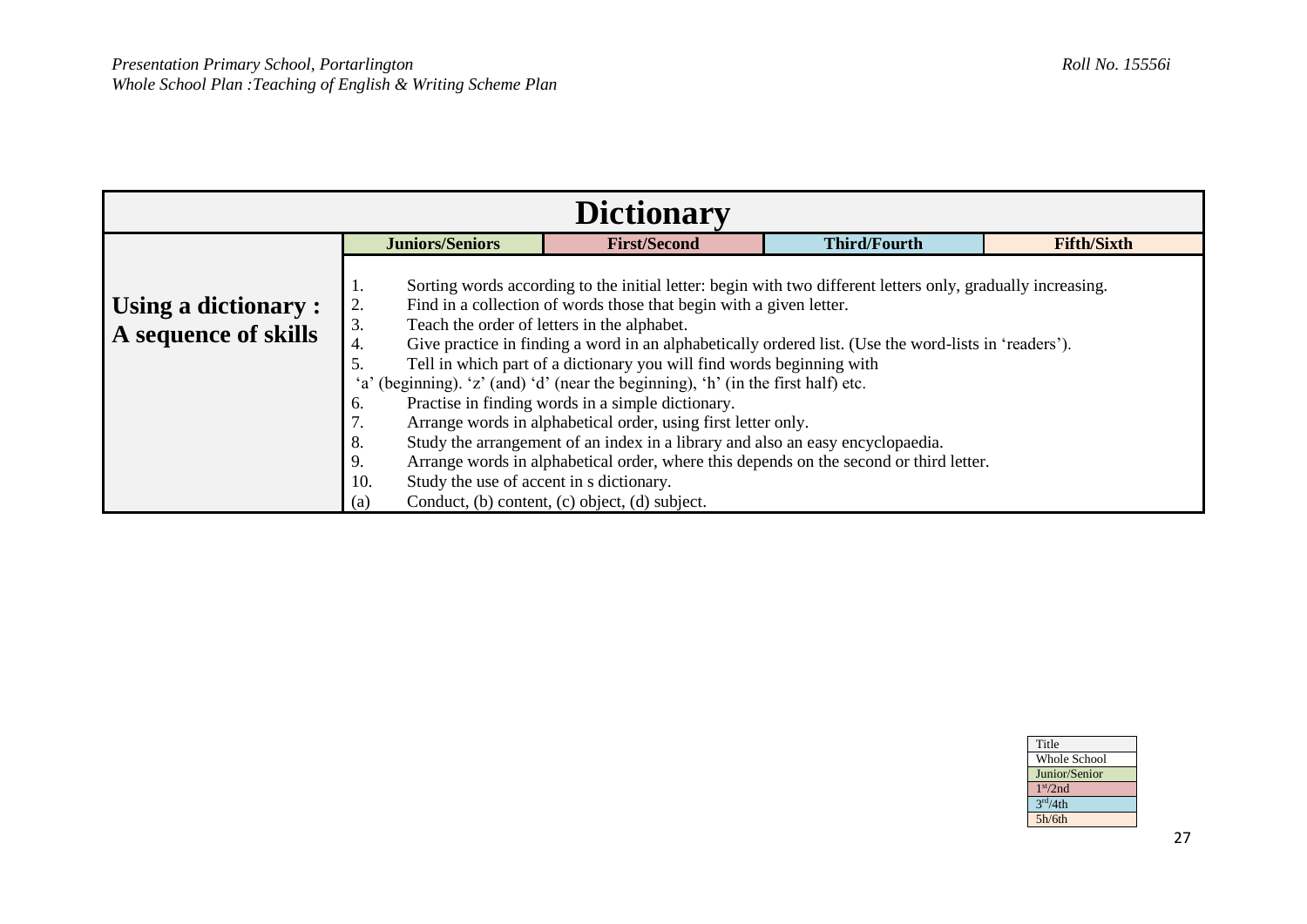| Writing:                   |                                                                                                                                                                                                             |                                                                                                      |                     |                    |  |  |  |
|----------------------------|-------------------------------------------------------------------------------------------------------------------------------------------------------------------------------------------------------------|------------------------------------------------------------------------------------------------------|---------------------|--------------------|--|--|--|
|                            | The Child Will Be Enabled To:                                                                                                                                                                               |                                                                                                      |                     |                    |  |  |  |
|                            | <b>Juniors/Seniors</b>                                                                                                                                                                                      | <b>First/Second</b>                                                                                  | <b>Third/Fourth</b> | <b>Fifth/Sixth</b> |  |  |  |
|                            | 2. Observe the teacher model writing.                                                                                                                                                                       | 1. Experience a classroom environment that encourages writing.                                       |                     |                    |  |  |  |
| <b>Receptiveness to</b>    |                                                                                                                                                                                                             | 3. Seek help from the teacher in order to achieve accuracy and an appropriate standard presentation. |                     |                    |  |  |  |
| Language                   |                                                                                                                                                                                                             | 4. Experience how a story structure is organised by reading and listening to fiction.                |                     |                    |  |  |  |
|                            | 5. Choose topics to write about.                                                                                                                                                                            |                                                                                                      |                     |                    |  |  |  |
|                            | 6. Have writing valued.                                                                                                                                                                                     |                                                                                                      |                     |                    |  |  |  |
|                            | 1. Experience an abundance of oral language activity when preparing a writing task.                                                                                                                         |                                                                                                      |                     |                    |  |  |  |
| <b>Competence and</b>      | 2. Understand that the conventions of punctuation help to make meaning clearer in writing.                                                                                                                  |                                                                                                      |                     |                    |  |  |  |
| <b>Confidence in</b>       | 3. Spell words in a recognisable way based on an awareness of the most common spelling strings and patterns.<br>4. Use approximate spelling as an interim measure in mastering the conventions of spelling. |                                                                                                      |                     |                    |  |  |  |
| using Language:            | 5. Spell correctly a range of familiar words.                                                                                                                                                               |                                                                                                      |                     |                    |  |  |  |
|                            | 6. Confer with teacher and others on quality of presentation.                                                                                                                                               |                                                                                                      |                     |                    |  |  |  |
|                            |                                                                                                                                                                                                             |                                                                                                      |                     |                    |  |  |  |
|                            | 1. Write a version of a story told by the teacher.                                                                                                                                                          |                                                                                                      |                     |                    |  |  |  |
| <b>Developing</b>          | 2. Write about something that has been learned.                                                                                                                                                             |                                                                                                      |                     |                    |  |  |  |
| <b>Cognitive Abilities</b> | 3. Write the significant details of an event or an activity.                                                                                                                                                |                                                                                                      |                     |                    |  |  |  |
|                            | 4. Write a simple sentence and add words to extend its meaning.                                                                                                                                             |                                                                                                      |                     |                    |  |  |  |
| through                    | 5. Listen to a story and write down questions to ask about it.                                                                                                                                              |                                                                                                      |                     |                    |  |  |  |
| Language:                  | 6. Write answers to questions asked by the teacher.                                                                                                                                                         |                                                                                                      |                     |                    |  |  |  |
|                            |                                                                                                                                                                                                             |                                                                                                      |                     |                    |  |  |  |

| Title                |
|----------------------|
| <b>Whole School</b>  |
| Junior/Senior        |
| 1 <sup>st</sup> /2nd |
| 3 <sup>rd</sup> /4th |
| 5h/6th               |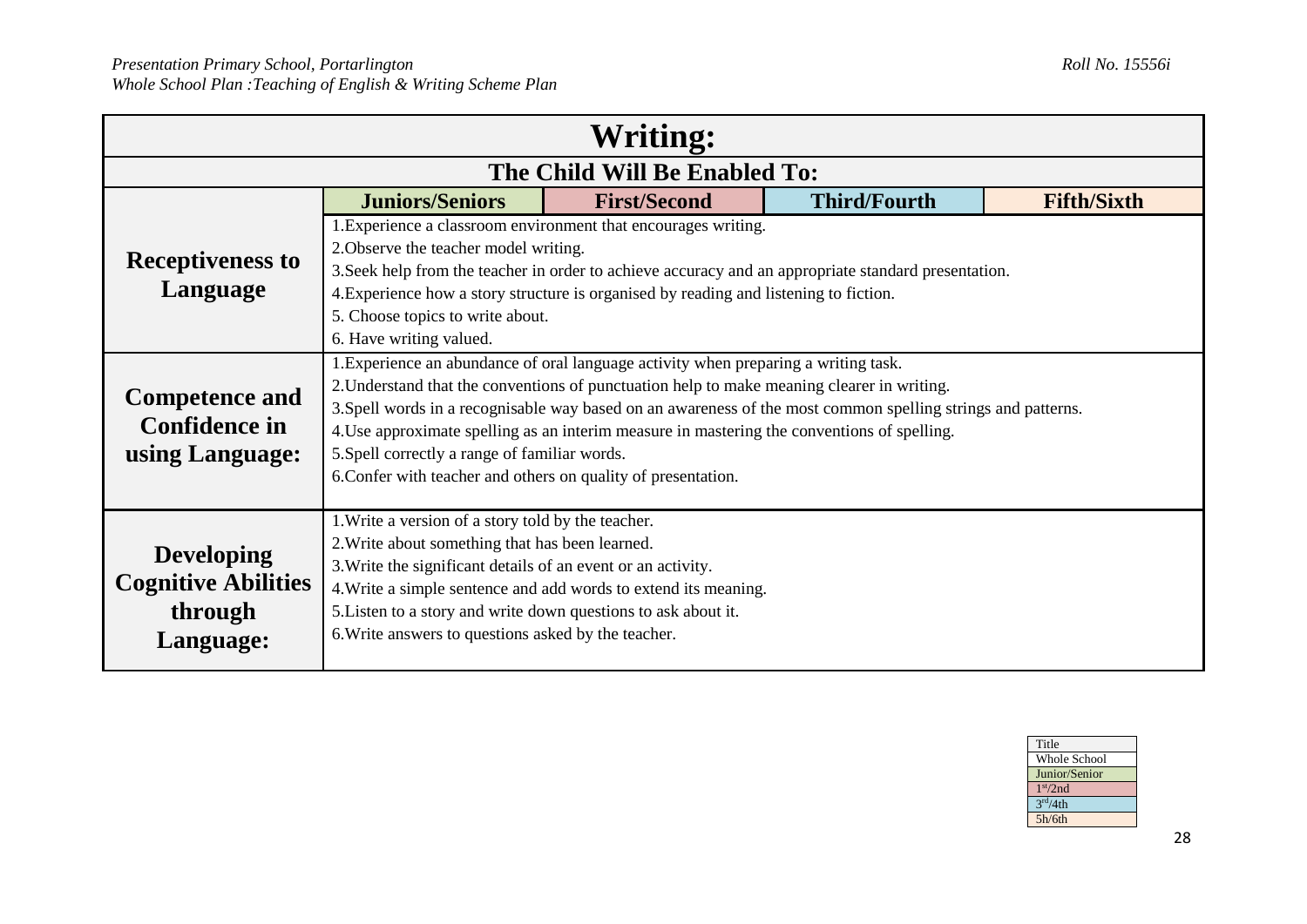|                      | 1. Express feelings in writing.              |
|----------------------|----------------------------------------------|
| <b>Emotional and</b> | 2. Write about experiences.                  |
|                      | 3. Draw and write about sensory experiences. |
| <b>Imaginative</b>   | 4. Write about feelings experienced in drama |
| Development          |                                              |
| through Language     |                                              |
|                      |                                              |

| <b>Strand Unit: Writing</b>                                   |                                                                                                                                                                                                              |                                                                                                                                                                                                                                            |                                                                                                                                                                                                                 |                                                                                                                                                                                                                        |  |
|---------------------------------------------------------------|--------------------------------------------------------------------------------------------------------------------------------------------------------------------------------------------------------------|--------------------------------------------------------------------------------------------------------------------------------------------------------------------------------------------------------------------------------------------|-----------------------------------------------------------------------------------------------------------------------------------------------------------------------------------------------------------------|------------------------------------------------------------------------------------------------------------------------------------------------------------------------------------------------------------------------|--|
|                                                               | <b>Juniors/Seniors</b>                                                                                                                                                                                       | <b>First/Second</b>                                                                                                                                                                                                                        | <b>Third/Fourth</b>                                                                                                                                                                                             | <b>Fifth/Sixth</b>                                                                                                                                                                                                     |  |
| Competence $\&$<br><b>Confidence</b><br><b>Using language</b> | Forming and naming letters<br>using different materials:<br>dough, sand, markers, chalk<br><b>boards</b><br>Write and Draw<br>-free writing time: letters and<br>words, sentences<br>Orientations of writing | Brainstorm writing activities<br>Introduce and practice the<br>conventions of writing – full<br>stops & capital letters<br>Spelling – common letter<br>strings, short vowel sounds<br>with regular patterns and<br>initial consonant words | Write regularly and to write a<br>piece over time<br><b>Experience oral Language</b><br>prior to writing<br>Use questions to develop a<br>story when writing<br>Give sequence to ideas and<br>events in stories | Write regularly for a<br>sustained length of time and<br>over a period of time<br>Observe grammar,<br>punctuation and spelling<br>Use a dictionary to extend<br>vocabulary and spelling<br>Explore syntax and sentence |  |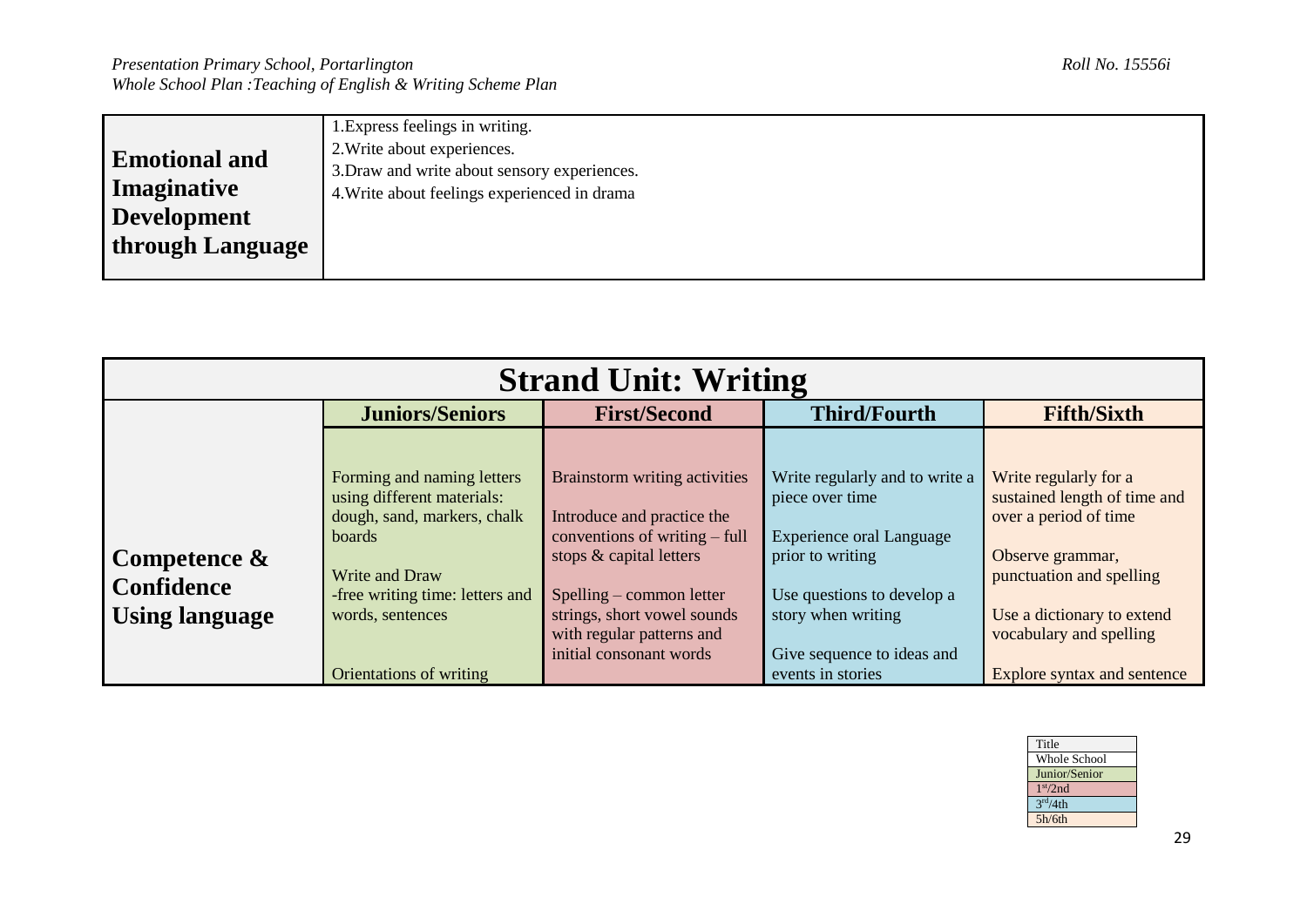|                         | Left-right                   | Revision – formation of        |                                | structure                       |
|-------------------------|------------------------------|--------------------------------|--------------------------------|---------------------------------|
|                         | Top-bottom                   | upper and lower case letters   | Learn to revise and redraft    |                                 |
|                         |                              |                                |                                | Write to a friend or to seek    |
|                         | Developing correct grip of   | Write Here                     | Write a birthday invitation or | information                     |
|                         |                              |                                |                                |                                 |
|                         | writing tools using chubby   |                                | letter seeking information for |                                 |
|                         | pencils                      |                                | a project                      | Help others to edit their       |
|                         |                              |                                |                                | writings                        |
|                         | Copying letters and words    |                                |                                |                                 |
|                         | from environment, tricky     |                                |                                | Projects/class newspaper        |
|                         | words, label words and       |                                |                                |                                 |
|                         |                              |                                |                                |                                 |
|                         | reader words                 |                                |                                | Compilation of poetry/stories   |
|                         |                              |                                |                                |                                 |
|                         | Writing his/her name         |                                |                                | Develop a legible fluent style  |
|                         | -tracing, copying and        |                                |                                | of writing                      |
|                         | practicing                   |                                |                                |                                 |
|                         |                              |                                |                                |                                 |
|                         |                              |                                |                                |                                 |
|                         | A print rich environment     | Personal writing displayed in  | Display writing in writing     | Writing corner and display      |
|                         |                              | class                          |                                |                                 |
|                         |                              |                                | corner perhaps in the library  | books written by the children   |
| <b>Receptiveness to</b> | <b>Teacher as Scribe</b>     |                                |                                |                                 |
|                         | -Helping with personal       | <b>Brainstorming of topics</b> | Display captioned drawings     | Captioned charts/posters        |
| Language                | writing, letter/word         |                                | and posters                    |                                 |
|                         | formations                   | Stories used as examples       |                                | Observe a variety of genres     |
|                         |                              |                                | Write a description and a      | e.g. narrative, letters, poems, |
|                         | <b>Writing and Drawing</b>   | Praise of all written work     | letter                         | fiction and project work        |
|                         | -practicing letter, word and |                                |                                |                                 |
|                         | sentence formations          | Sharing of writing with        | Write about personal           |                                 |
|                         |                              | others and discussion          |                                | Re-act to reading experiences   |
|                         | -write here B book used      |                                | experiences                    |                                 |
|                         |                              |                                |                                | <b>Experience interesting</b>   |

| Title                |  |
|----------------------|--|
| Whole School         |  |
| Junior/Senior        |  |
| 1 <sup>st</sup> /2nd |  |
| 3 <sup>rd</sup> /4th |  |
| 5h/6th               |  |
|                      |  |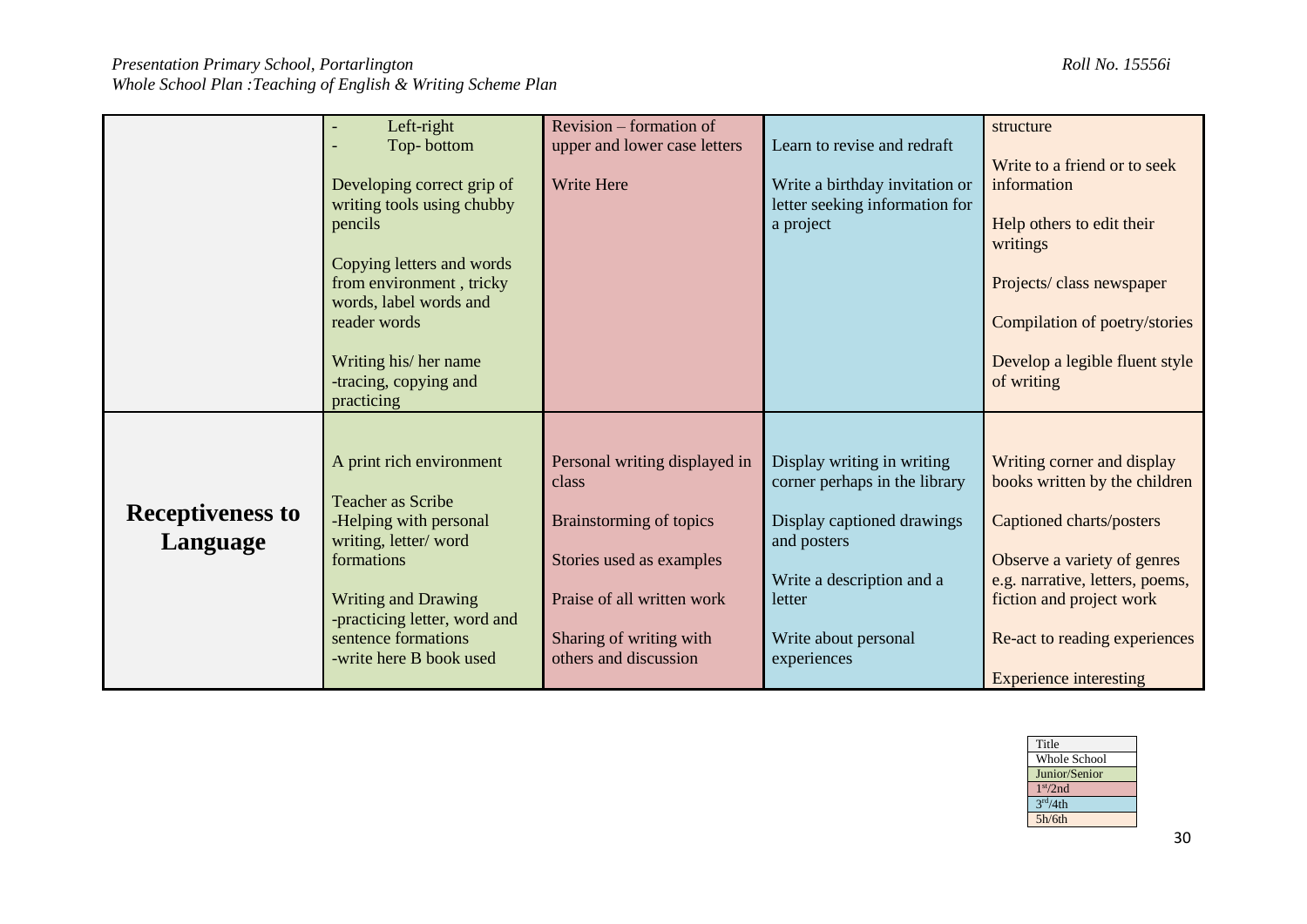|                                                    | Writing for different<br>Audiences<br>-themselves, teacher, other<br>children, visitors<br>Personal writing displayed<br>-on noticeboards/ walls                             |                                                                                                                                                                                                                                                               | Give positive responses to<br>writing<br>See writing valued by others<br>through display                                                                                                                                                                                                                                  | writing challenges and<br>respond to the writing.<br>Remember that success leads<br>to incentive and to further<br>writing                                                                                                                                                                           |
|----------------------------------------------------|------------------------------------------------------------------------------------------------------------------------------------------------------------------------------|---------------------------------------------------------------------------------------------------------------------------------------------------------------------------------------------------------------------------------------------------------------|---------------------------------------------------------------------------------------------------------------------------------------------------------------------------------------------------------------------------------------------------------------------------------------------------------------------------|------------------------------------------------------------------------------------------------------------------------------------------------------------------------------------------------------------------------------------------------------------------------------------------------------|
| <b>Developing</b><br>Cognitive<br><b>Abilities</b> | Draw a picture and write<br>about it news, special<br>occasion -in response to a<br>story<br>Draw and write about<br>everyday experience<br>news, something learned<br>today | Write about their news from<br>home or of news of others<br>Write simple sentences and<br>add in words to extend its<br>meaning<br>Write down answers to<br>questions in relation to<br>stories, poems, SESE topics<br>Complete cloze procedure<br>activities | Write stories, diaries, reports,<br>letters, notices menus and<br>other lists<br>Read a story and write it in<br>their own words<br>Write about an idea to<br>explain it to someone else<br>Write down directions on<br>how to perform a task<br>Write questions about a topic<br>Write a sentence and<br>elaborate on it | Write poetry, instructions,<br>summaries, reports, letters<br>and diaries<br>Draft and redraft to expand<br>and clarify a thought<br>Use notes to summarise<br>reading material<br>Argue a case in writing for a<br>particular point of view<br>Explore the use of compound<br>and complex sentences |
|                                                    | Draw and write about things                                                                                                                                                  | Draw & write about                                                                                                                                                                                                                                            | Write about experiences and                                                                                                                                                                                                                                                                                               | Re-act to experiences of                                                                                                                                                                                                                                                                             |

| Title                |
|----------------------|
| Whole School         |
| Junior/Senior        |
| 1 <sup>st</sup> /2nd |
| 3 <sup>rd</sup> /4th |
| 5h/6th               |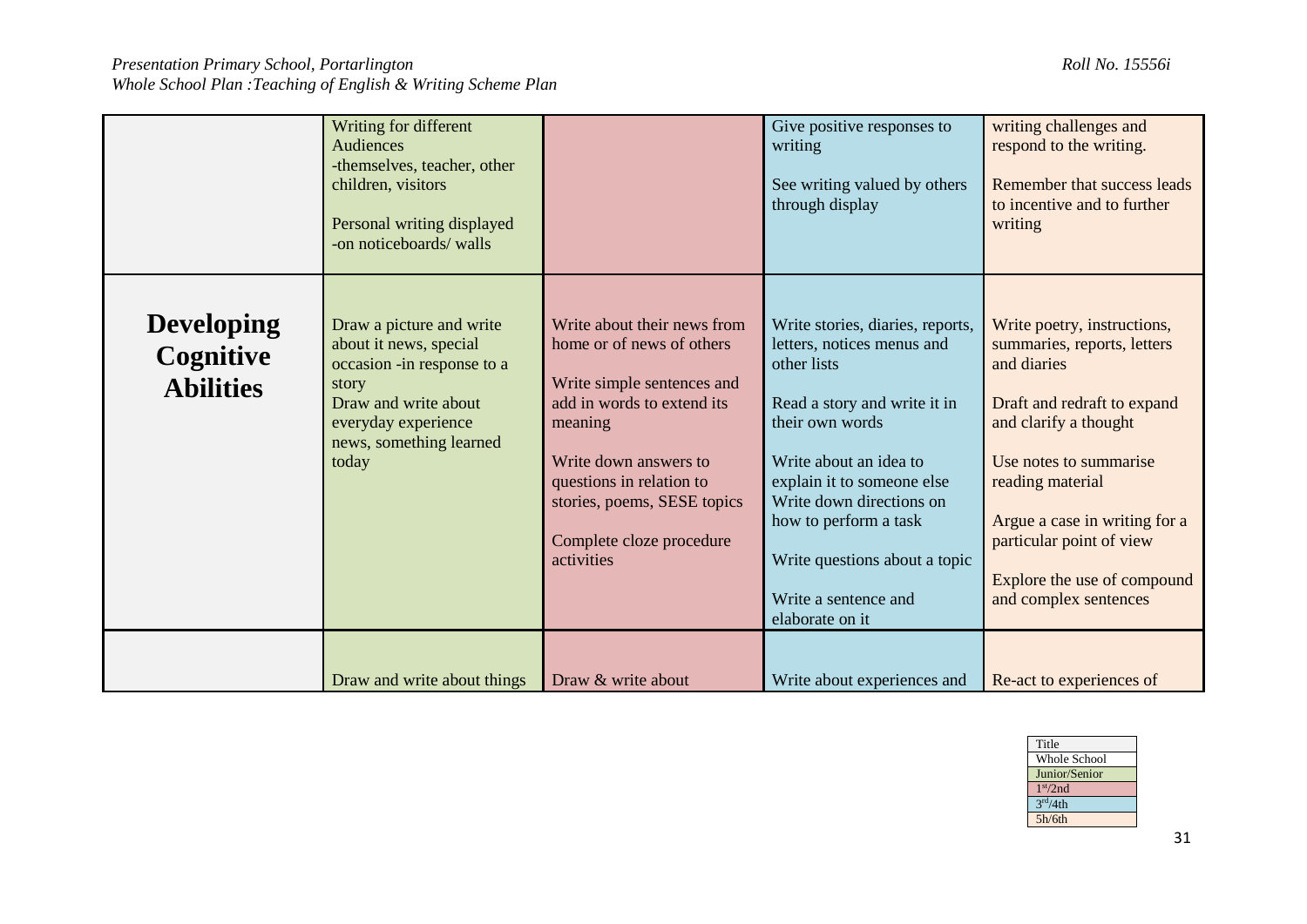|                        | he/ she likes and dislikes    | poem/stories               | feelings in diary form        | others and express it in                               |
|------------------------|-------------------------------|----------------------------|-------------------------------|--------------------------------------------------------|
|                        |                               |                            |                               | writing                                                |
| <b>Emotional &amp;</b> | Draw and write about          | Draw & write about         | Write about experiences in    |                                                        |
|                        | feelings                      | experiences of others $\&$ | drama, create stories, poems  | Write about stories and                                |
| Imaginative            | -happiness, sadness (linking) | express reactions to those | and create a book extending   | poems                                                  |
| <b>Development</b>     | in with SPHE)                 | experiences                | stories                       |                                                        |
|                        |                               |                            |                               | Keep a personal diary                                  |
|                        |                               | Write a story based on     | Write about favourite         |                                                        |
|                        |                               | picture only               | moments                       | Express a personal reaction<br>to ideas encountered in |
|                        |                               |                            | Re-act and express in writing | literature                                             |
|                        |                               |                            |                               |                                                        |
|                        |                               |                            | Write about what you have     | Express and analyse                                    |
|                        |                               |                            | read                          | reactions to poems in writing                          |
|                        |                               |                            |                               |                                                        |
|                        |                               |                            | Use art work as stimulus for  |                                                        |
|                        |                               |                            | writing                       | Write short plays based on                             |
|                        |                               |                            |                               | experiences in drama                                   |
|                        |                               |                            |                               |                                                        |
|                        |                               |                            |                               | Write about reaction to                                |
|                        |                               |                            |                               | music/TV/videos/film and art                           |
|                        |                               |                            |                               | work                                                   |
|                        |                               |                            |                               |                                                        |
|                        |                               |                            |                               |                                                        |

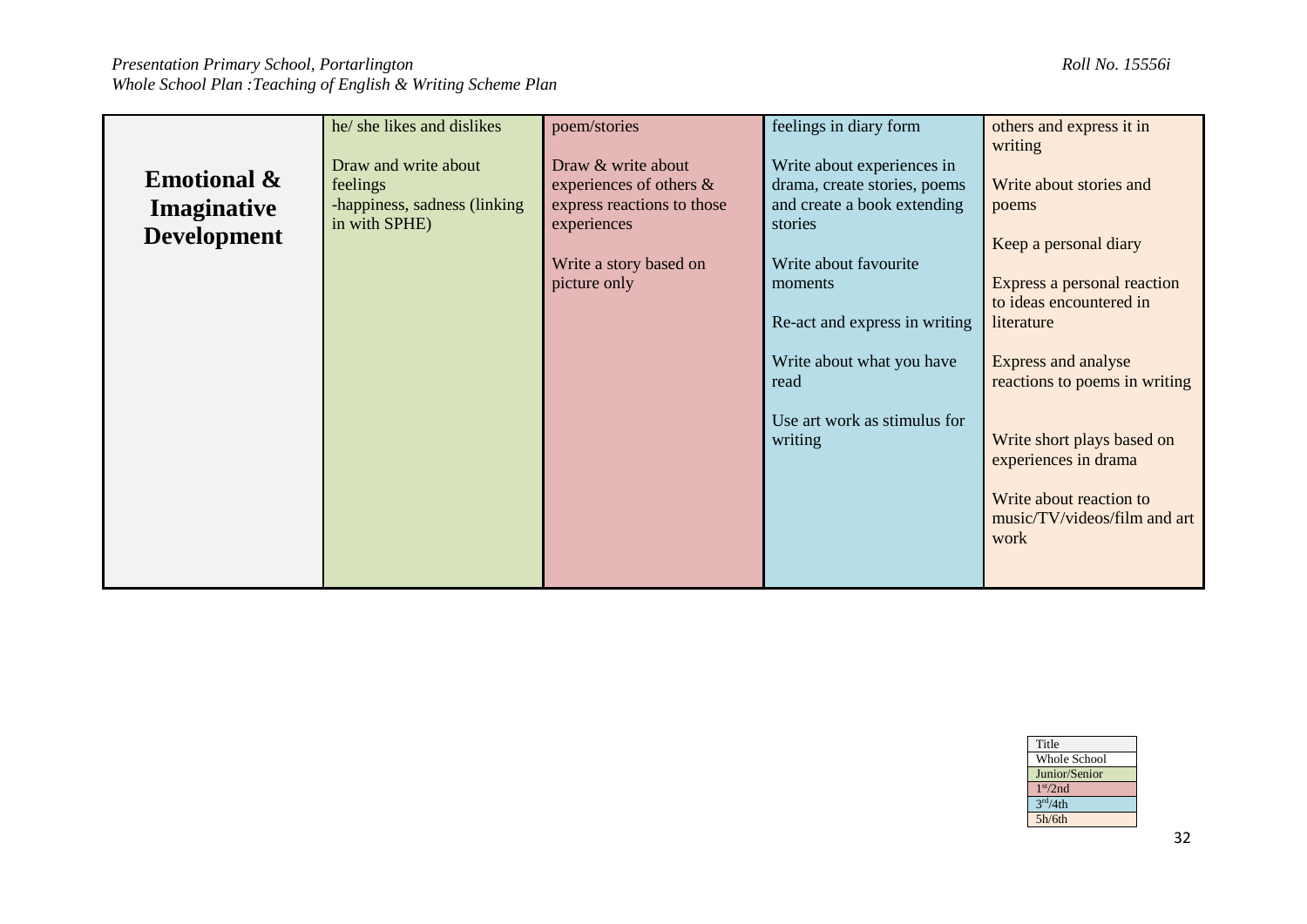| <b>Penmanship</b>                        |                                                                                                                                                                                                                                                                                                                                                                                                                                                                                                                                                                                                                                                                                                                                                                           |                                                                                        |                     |                    |  |
|------------------------------------------|---------------------------------------------------------------------------------------------------------------------------------------------------------------------------------------------------------------------------------------------------------------------------------------------------------------------------------------------------------------------------------------------------------------------------------------------------------------------------------------------------------------------------------------------------------------------------------------------------------------------------------------------------------------------------------------------------------------------------------------------------------------------------|----------------------------------------------------------------------------------------|---------------------|--------------------|--|
|                                          | <b>Juniors/Seniors</b>                                                                                                                                                                                                                                                                                                                                                                                                                                                                                                                                                                                                                                                                                                                                                    | <b>First/Second</b>                                                                    | <b>Third/Fourth</b> | <b>Fifth/Sixth</b> |  |
| Aims and<br><b>Objectives:</b>           | 1. To establish consistency in children's writing, throughout the school by using the same style.<br>To cultivate habits of neatness in penmanship activities which will, influence presentation of all work right across the<br>curriculum.<br>To develop fine motor control and to reinforce left to right movements necessary for good penmanship.<br>3.<br>To provide children with varied and essential practice in patterns and basic shapes particularly in their early years.<br>$\overline{4}$<br>To develop a fluent and legible style of handwriting.<br>5.<br>To establish correct habits from the onset.<br>To provide separate writing activities for younger children 6-7 years, as attending to both style and content is too<br>difficult at this stage. |                                                                                        |                     |                    |  |
|                                          | To enable the least skilled to reach a minimum acceptable standard and the more skilled to reach their potential.<br>8.<br>Fast legible handwriting should be established by 10-11 years old.                                                                                                                                                                                                                                                                                                                                                                                                                                                                                                                                                                             |                                                                                        |                     |                    |  |
| <b>Handwriting</b><br><b>Evaluation:</b> | Handwriting should be clear and legible.<br>Overall appearance- style not to childish.<br>2.<br>As the child progresses greater speed should be achieved.<br>3.<br>As the child progresses writing can become slightly smaller.<br>4.<br>Regularity and connectedness between letters and words.<br>$\mathcal{D}$ .<br>Proper spacing between letters and words.<br>Presentation – Use of margins, placing relative to lines etc.                                                                                                                                                                                                                                                                                                                                         |                                                                                        |                     |                    |  |
| <b>Posture:</b>                          | Lean forward but do not lean on the desk.<br>2. Head should not be to near paper.                                                                                                                                                                                                                                                                                                                                                                                                                                                                                                                                                                                                                                                                                         | Correct posture is essential to good handwriting and should be stressed in each class. |                     |                    |  |

| Title                |
|----------------------|
| Whole School         |
| Junior/Senior        |
| 1 <sup>st</sup> /2nd |
| 3 <sup>rd</sup> /4th |
| 5h/6th               |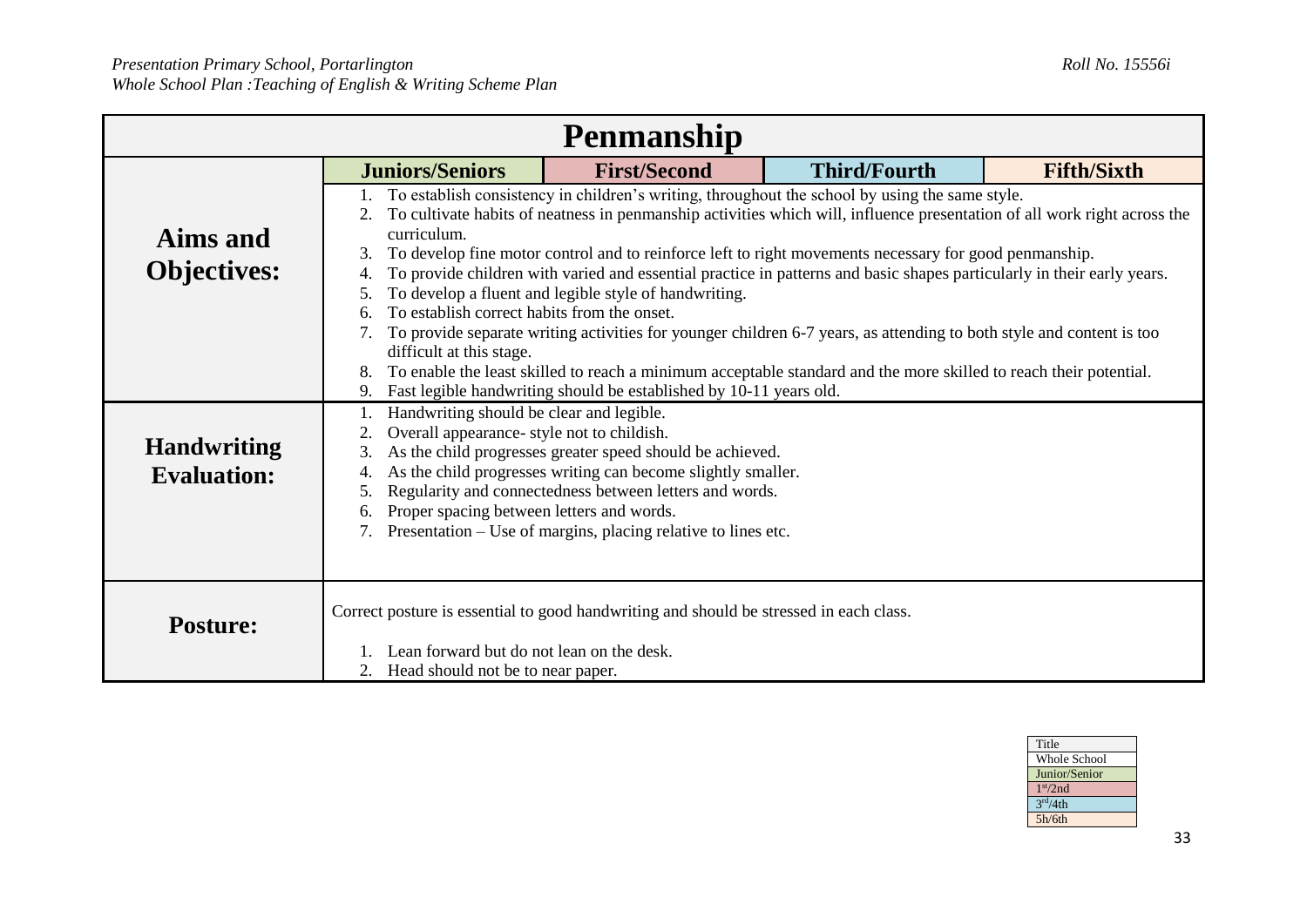|                                   | 3. Feet should be flat on the floor.<br>Sit right in front of the $\text{ desk}$ – no elbows on the desk.<br>4.<br>5. Be comfortable.                                                                                         |
|-----------------------------------|-------------------------------------------------------------------------------------------------------------------------------------------------------------------------------------------------------------------------------|
| <b>Position of</b><br>pen/pencil: | Hold pen/pencil correctly.<br>2. Hold very lightly between thumb and forefinger.<br>3. Do not press heavily on the paper.<br>4. Use left hand to hold copy in correct position or with the right if the child is left handed. |

| <b>Writing Scheme</b>           |                                                                                                                                    |                                                                                                  |                                                                              |                                                                                                      |
|---------------------------------|------------------------------------------------------------------------------------------------------------------------------------|--------------------------------------------------------------------------------------------------|------------------------------------------------------------------------------|------------------------------------------------------------------------------------------------------|
|                                 | <b>Juniors/Seniors</b>                                                                                                             | <b>First/Second</b>                                                                              | <b>Third/Fourth</b>                                                          | <b>Fifth/Sixth</b>                                                                                   |
| <b>Scheme</b>                   | <b>Juniors:</b><br>Script based on Folens<br>"Write Here A"<br><b>Seniors:</b><br>Simple script based on<br>Folens "Write Here B". | <b>First:</b><br>Simple script as in Folens<br>"Write Here C"<br>Second:<br>Folens"Write Here D" | Third & Fourth:<br>Simple script as in Folens,<br>"Write Here E"             | <b>Fifth &amp; Sixth:</b><br>Simple script as in Folens,<br>"Write On Book 3(5 <sup>th</sup> Class)" |
| Aims $\&$<br><b>Objectives:</b> | <b>Juniors:</b><br>To develop a fluent<br>and legible<br>handwriting                                                               | 1 <sup>st</sup> Class:<br>1. To ensure that<br>formation of all<br>letters is correctly          | $3rd \& 4th Class:$<br>To make sure<br>that each child is<br>endeavouring to | 5th & 6th Class:<br>1. To make sure that<br>each child is<br>endeavouring to                         |

| Title                |
|----------------------|
| <b>Whole School</b>  |
| Junior/Senior        |
| 1 <sup>st</sup> /2nd |
| 3 <sup>rd</sup> /4th |
| 5h/6th               |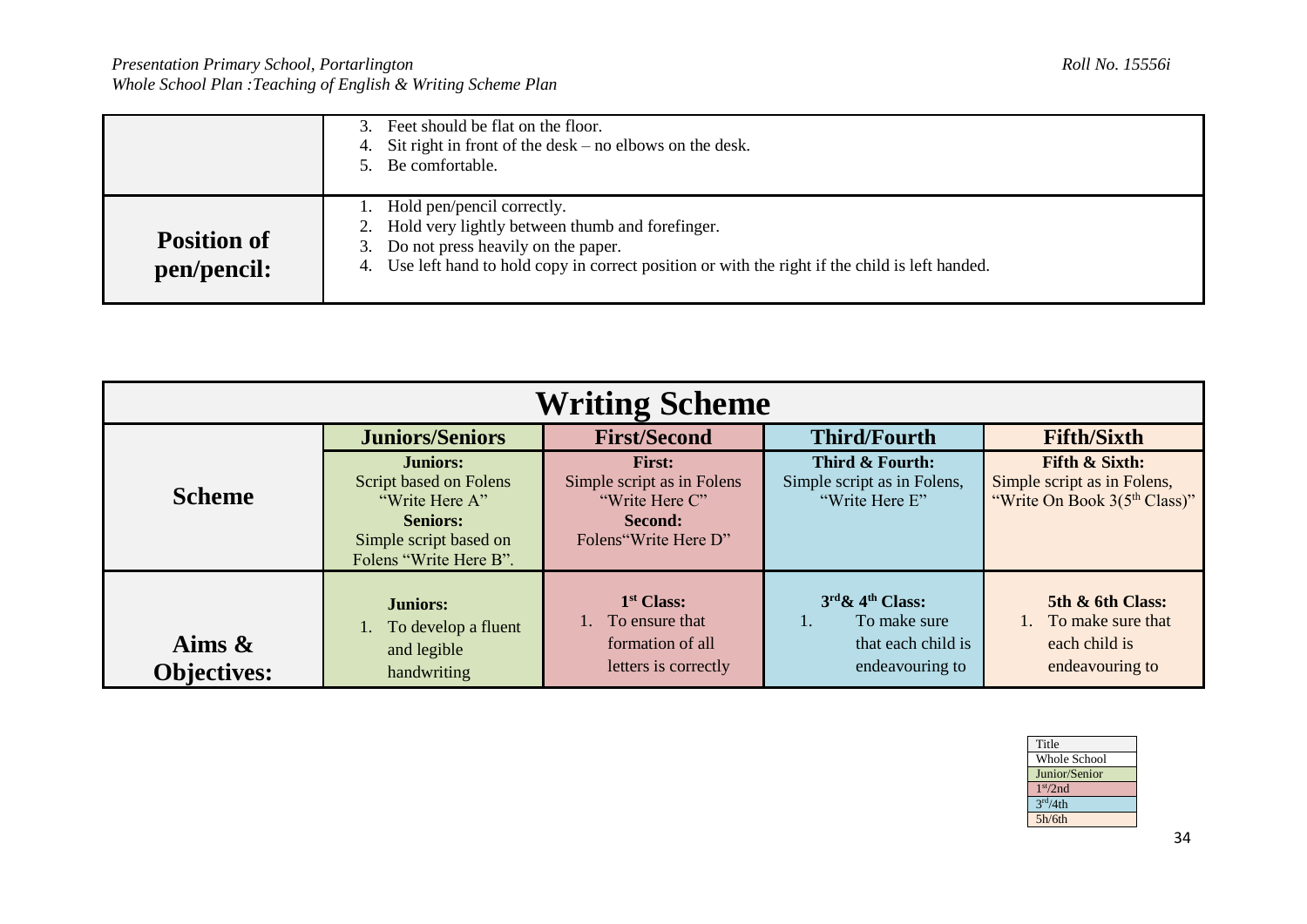|                             | done.                       |                      |                        |
|-----------------------------|-----------------------------|----------------------|------------------------|
| To practise and write<br>2. |                             | produce a clear,     | produce a clear,       |
| patterns.                   | To develop a style of<br>2. | fluent and           | fluent and legible     |
| To practise letters.<br>3.  | good handwriting            | legible script.      | script.                |
| To encourage visual<br>4.   | which should be             | 2.<br>To establish   | To establish<br>2.     |
| discrimination.             | clear so, that every        | standards of         | standards of           |
| Left to right<br>5.         | letter is perfectly         | presentation to      | presentation to make   |
| orientation.                | legible.                    | make written         | written work by less   |
| <b>Seniors:</b>             | To develop a style,<br>3.   | work by less         | skilled generally      |
| To develop a legible<br>1.  | which is natural,           | skilled generally    | acceptable and to      |
| style of writing, with      | rhythmic, simple and        | acceptable and to    | enable the more        |
| correct letter              | streamlined.                | enable the more      | skilled to reach their |
| formation.                  | Use basic patterns<br>4.    | skilled to reach     | potential.             |
| Provide interesting<br>2.   | and shapes to               | their potential.     | To continue to<br>3.   |
| and enjoyable               | develop fine motor          | 3.<br>To continue to | develop a style        |
| activities to develop       | control and to              | develop a style      | which is natural,      |
| fine motor control          | reinforce the left to       | which is natural,    | rhythmic and fluent,   |
| and to reinforce the        | right movements             | rhythmic and         | as already done in     |
| left to right               | necessary for good          | fluent, as already   | previous classes       |
| movements                   | handwriting.                | done in previous     | To encourage<br>4.     |
| necessary for good          | Using "Write Here<br>5.     | classes              | neatness and           |
| handwriting.                | C" from Folens to           | 4.<br>To encourage   | attractive             |
| Give children<br>3.         | provide a clearly           | neatness and         | presentation by        |
| practice in varied          | defined, carefully          | attractive           | proper                 |
| patterns and basic          | sequenced                   | presentation by      | connectedness          |
| shapes.                     | programme that will         | proper               | between letters,       |

| Title                |  |
|----------------------|--|
| <b>Whole School</b>  |  |
| Junior/Senior        |  |
| 1 <sup>st</sup> /2nd |  |
| 3 <sup>rd</sup> /4th |  |
| 5h/6th               |  |
|                      |  |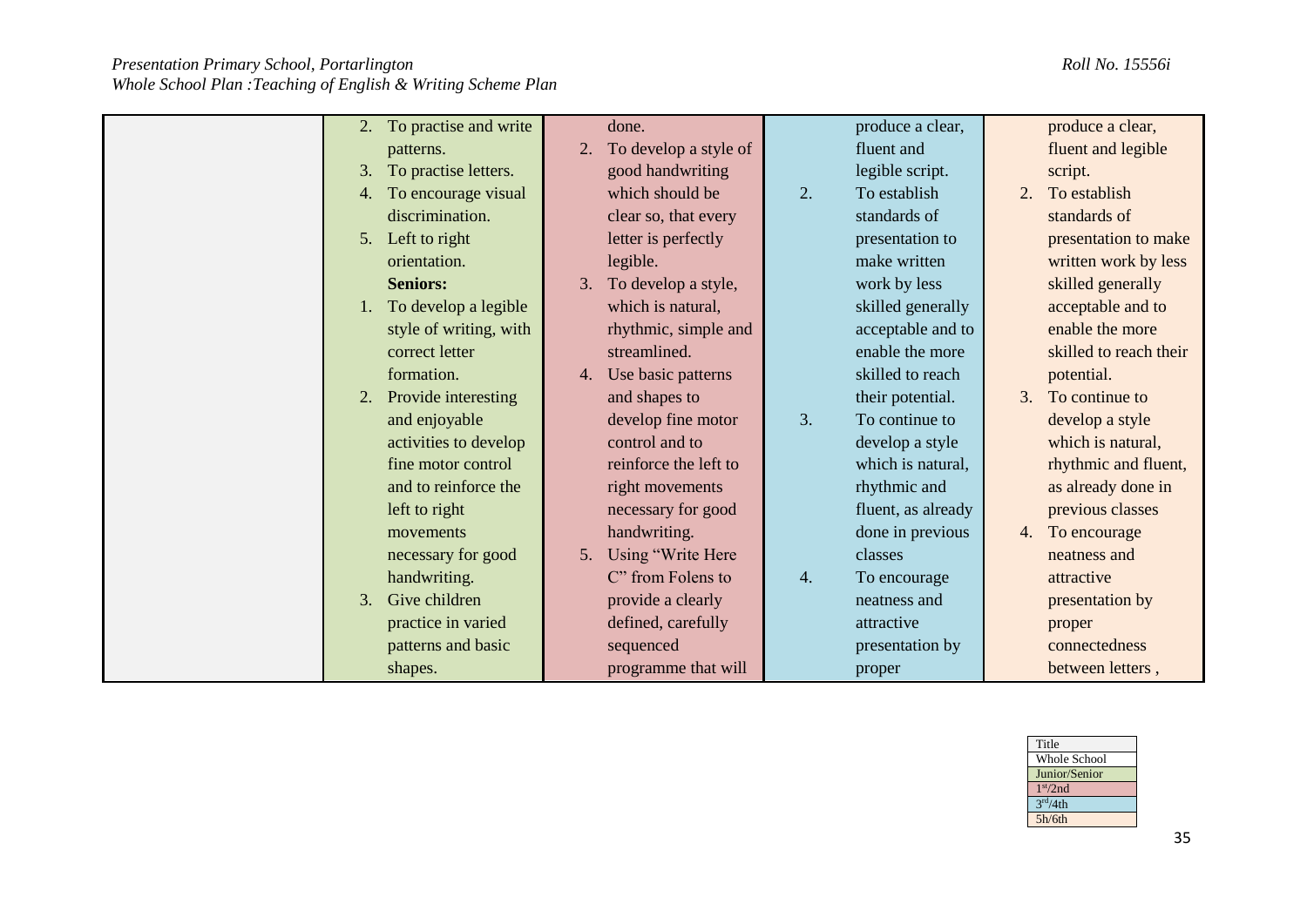| 4. Good posture as in | enable the teaching    | connectedness    | words and by     |
|-----------------------|------------------------|------------------|------------------|
| whole school plan.    | of a style of good     | between letters, | drawing margins. |
| 5. Correct holding of | handwriting.           | words and by     |                  |
| pencil as in whole    | 6. In First Class the  | drawing          |                  |
| school plan           | main objective is to   | margins.         |                  |
|                       | develop a print style  |                  |                  |
|                       | of handwriting that    |                  |                  |
|                       | forms a good basis     |                  |                  |
|                       | for further pre-       |                  |                  |
|                       | writing skills and     |                  |                  |
|                       | from there on to       |                  |                  |
|                       | finished joined print, |                  |                  |
|                       | in more senior         |                  |                  |
|                       | classes.               |                  |                  |
|                       | To continue to<br>7.   |                  |                  |
|                       | practise and           |                  |                  |
|                       | consolidate with the   |                  |                  |
|                       | children the writing   |                  |                  |
|                       | patterns and the       |                  |                  |
|                       | formation of the 26    |                  |                  |
|                       | small letters of the   |                  |                  |
|                       | alphabet and           |                  |                  |
|                       | afterwards the         |                  |                  |
|                       | capitals as already    |                  |                  |
|                       | done in Senior         |                  |                  |

| Title                |
|----------------------|
| <b>Whole School</b>  |
| Junior/Senior        |
| 1 <sup>st</sup> /2nd |
| 3 <sup>rd</sup> /4th |
| 5h/6th               |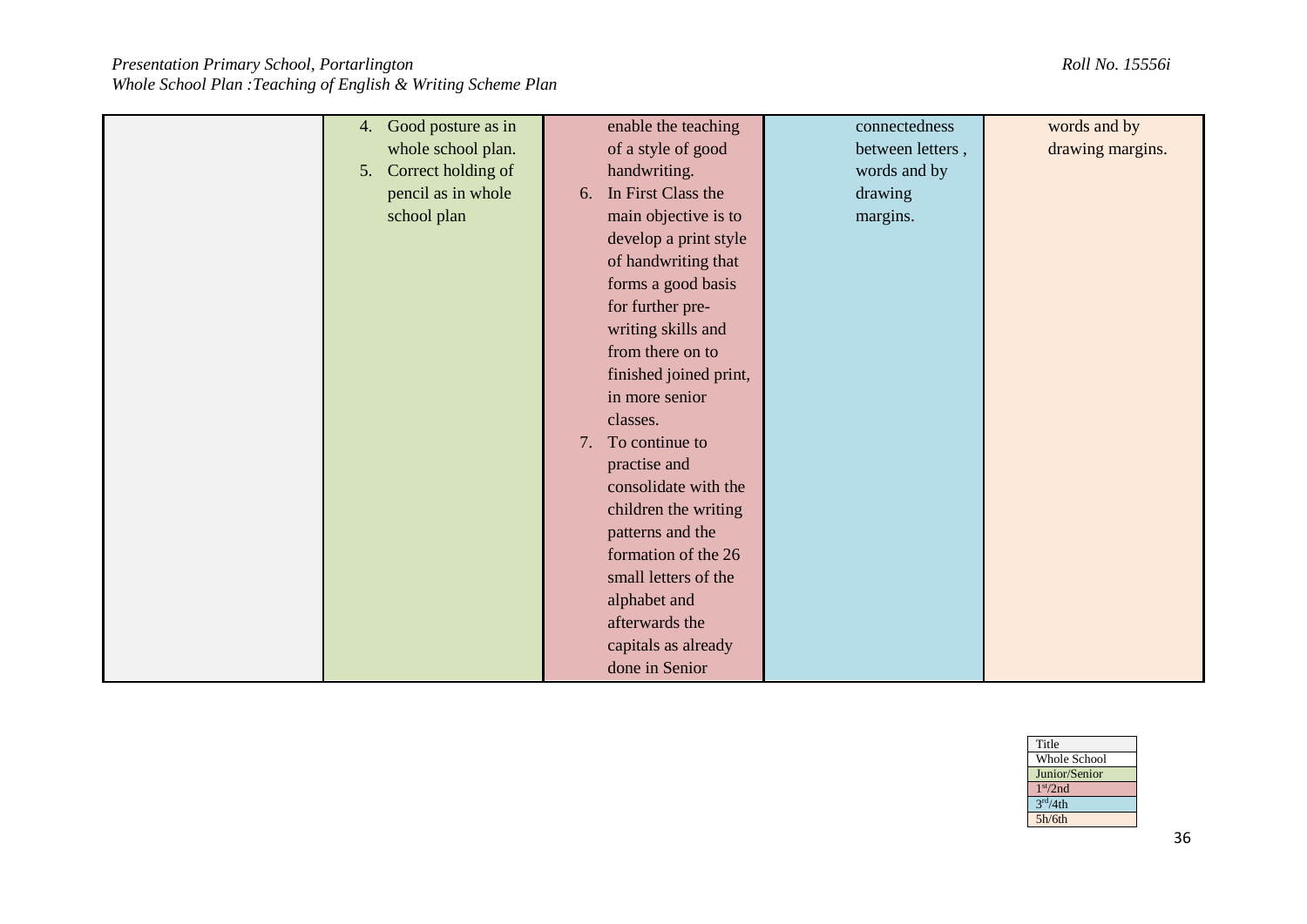| <b>Infants</b>          |  |
|-------------------------|--|
|                         |  |
| 8. As children progress |  |
| to words and            |  |
| sentences care must     |  |
| be taken at all times   |  |
| to ensure that letters  |  |
| are formed correctly.   |  |
| Space between<br>9.     |  |
| letters and one finger  |  |
| space between           |  |
| words.                  |  |
|                         |  |
| 2 <sup>nd</sup> Class:  |  |
| 1. To lead children     |  |
| along from stage to     |  |
|                         |  |
| stage until they are    |  |
| capable of producing    |  |
| clear, fluent and       |  |
| legible handwriting     |  |
| Using "Write Here<br>2. |  |
| D" from Folens, as      |  |
| much constructive       |  |
| practice as possible    |  |
| is given to proper      |  |
| Letter formation        |  |
|                         |  |

| Title                |
|----------------------|
| Whole School         |
| Junior/Senior        |
| 1 <sup>st</sup> /2nd |
| 3 <sup>rd</sup> /4th |
| 5h/6th               |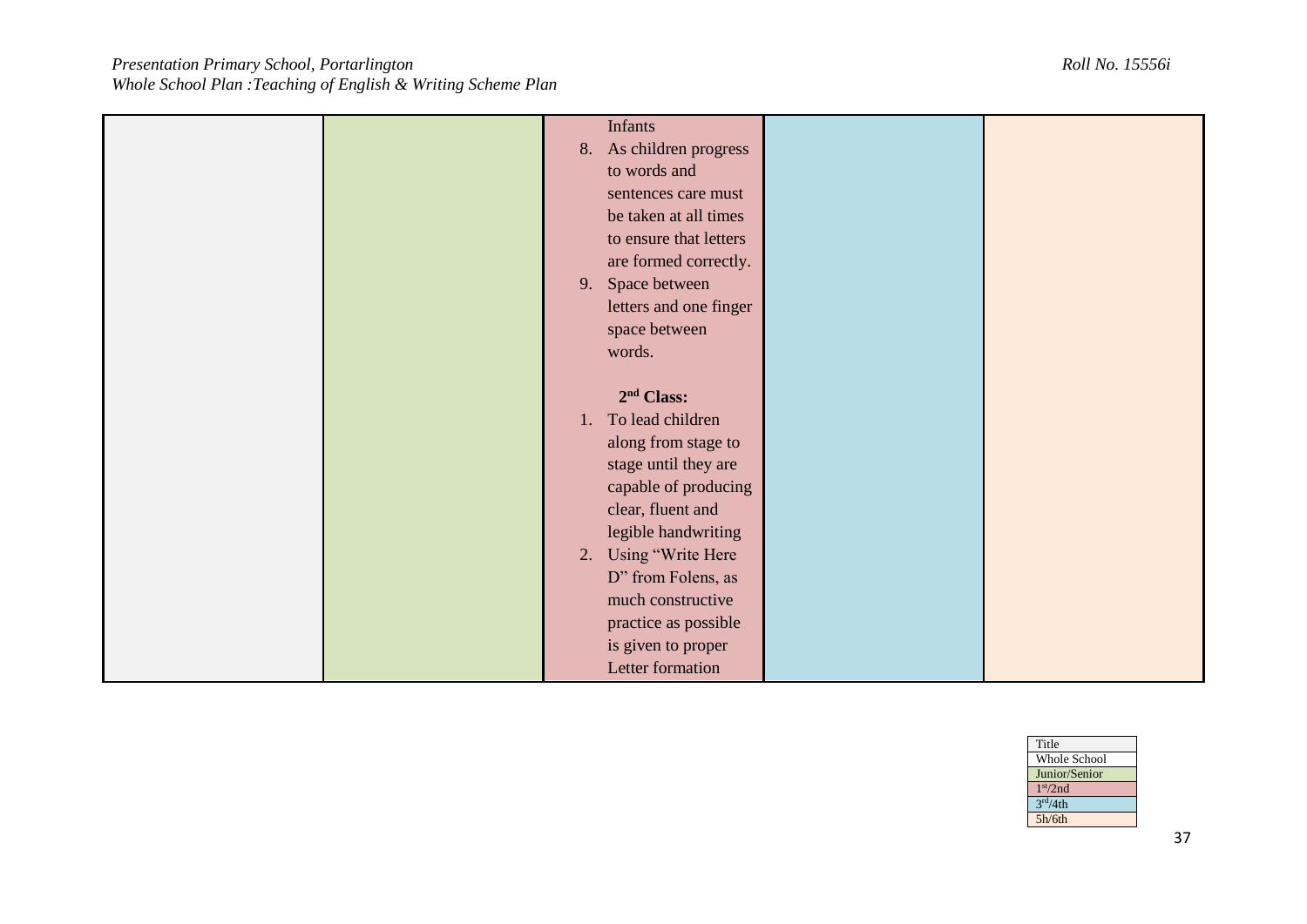|                                       |                                                                                                                                             | before proceeding to<br>join letters.                                                                                                                                                                                                     |                                                                                                                  |                                                                                                                 |
|---------------------------------------|---------------------------------------------------------------------------------------------------------------------------------------------|-------------------------------------------------------------------------------------------------------------------------------------------------------------------------------------------------------------------------------------------|------------------------------------------------------------------------------------------------------------------|-----------------------------------------------------------------------------------------------------------------|
| <b>Purpose of</b><br><b>Patterns:</b> | <b>Juniors:</b><br>1. To encourage<br>muscular control.<br>To encourage<br>2.<br>creative artwork.<br>3.<br>To encourage care in<br>layout. | 1st & 2nd Class:<br>Patterns are used to help<br>fluency - -up and down<br>strokes, oval strokes etc.<br>They are practised before<br>learning to join letters. The<br>following patterns are<br>practised without lifting the<br>pencil. | n/a                                                                                                              | n/a                                                                                                             |
|                                       | <b>Seniors:</b><br>1. Single blue-lined copy<br>2. Folens Work-book                                                                         | 1st & 2nd Class:<br>Single blue-lined<br>1.<br>copy                                                                                                                                                                                       | $3rd \& 4th Class:$<br>1. Workbook - "Write<br>Here" particular<br>attention is given to<br>correct formation of | 5th & 6th Class:<br>Workbook - "Write"<br>1.<br>On" particular<br>attention is given to<br>correct formation of |

| Title                |
|----------------------|
| <b>Whole School</b>  |
| Junior/Senior        |
| 1 <sup>st</sup> /2nd |
| 3 <sup>rd</sup> /4th |
| 5h/6th               |
|                      |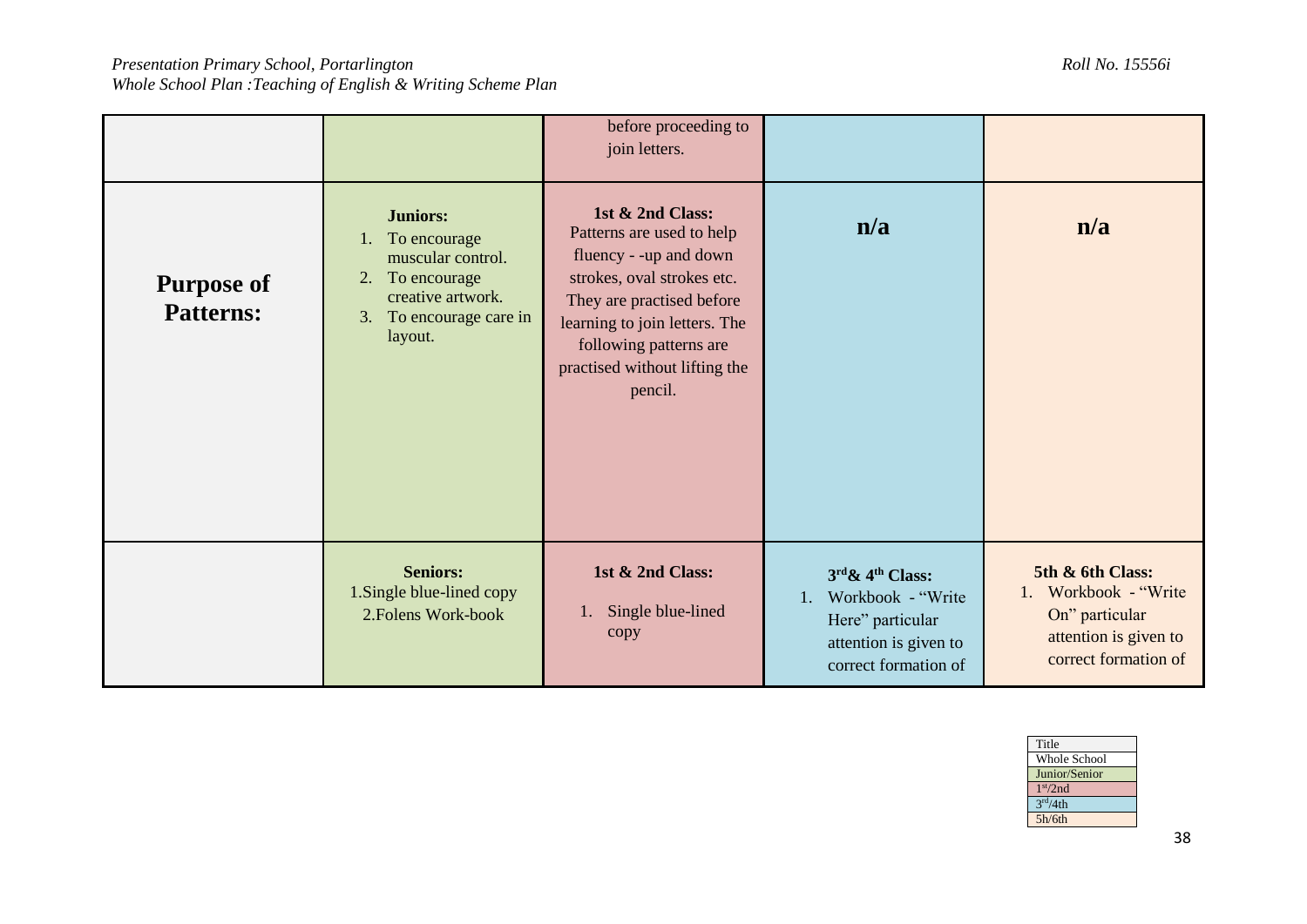| <b>Writing Surface</b> |  | 2. | letters and to proper<br>connectedness of<br>letters.<br>Red and blue lined<br>copies (narrow) B4.<br>So that children will<br>become accustomed<br>to giving proper<br>height to capitals and<br>to lower case letters.<br>3. Blue lined copies $-$<br>children draw margin<br>in order to give<br>writing a neat<br>attractive<br>appearance. Children<br>are encouraged to<br>give full space<br>between blue lines to<br>capital letters and<br>half space tp lower<br>case letters | 2.<br>3. | letters and to proper<br>connectedness of<br>letters.<br>Blue lined copies -<br>children draw margin<br>in order to give<br>writing a neat<br>attractive<br>appearance. Children<br>are encouraged to<br>give full space<br>between blue lines to<br>capital letters and<br>half space to lower<br>case letters<br>Space of one finger<br>between words. |
|------------------------|--|----|-----------------------------------------------------------------------------------------------------------------------------------------------------------------------------------------------------------------------------------------------------------------------------------------------------------------------------------------------------------------------------------------------------------------------------------------------------------------------------------------|----------|----------------------------------------------------------------------------------------------------------------------------------------------------------------------------------------------------------------------------------------------------------------------------------------------------------------------------------------------------------|
|                        |  | 4. | Space of one finger<br>between words.                                                                                                                                                                                                                                                                                                                                                                                                                                                   |          |                                                                                                                                                                                                                                                                                                                                                          |

| Title                |
|----------------------|
| <b>Whole School</b>  |
| Junior/Senior        |
| 1 <sup>st</sup> /2nd |
| 3 <sup>rd</sup> /4th |
| 5h/6th               |
|                      |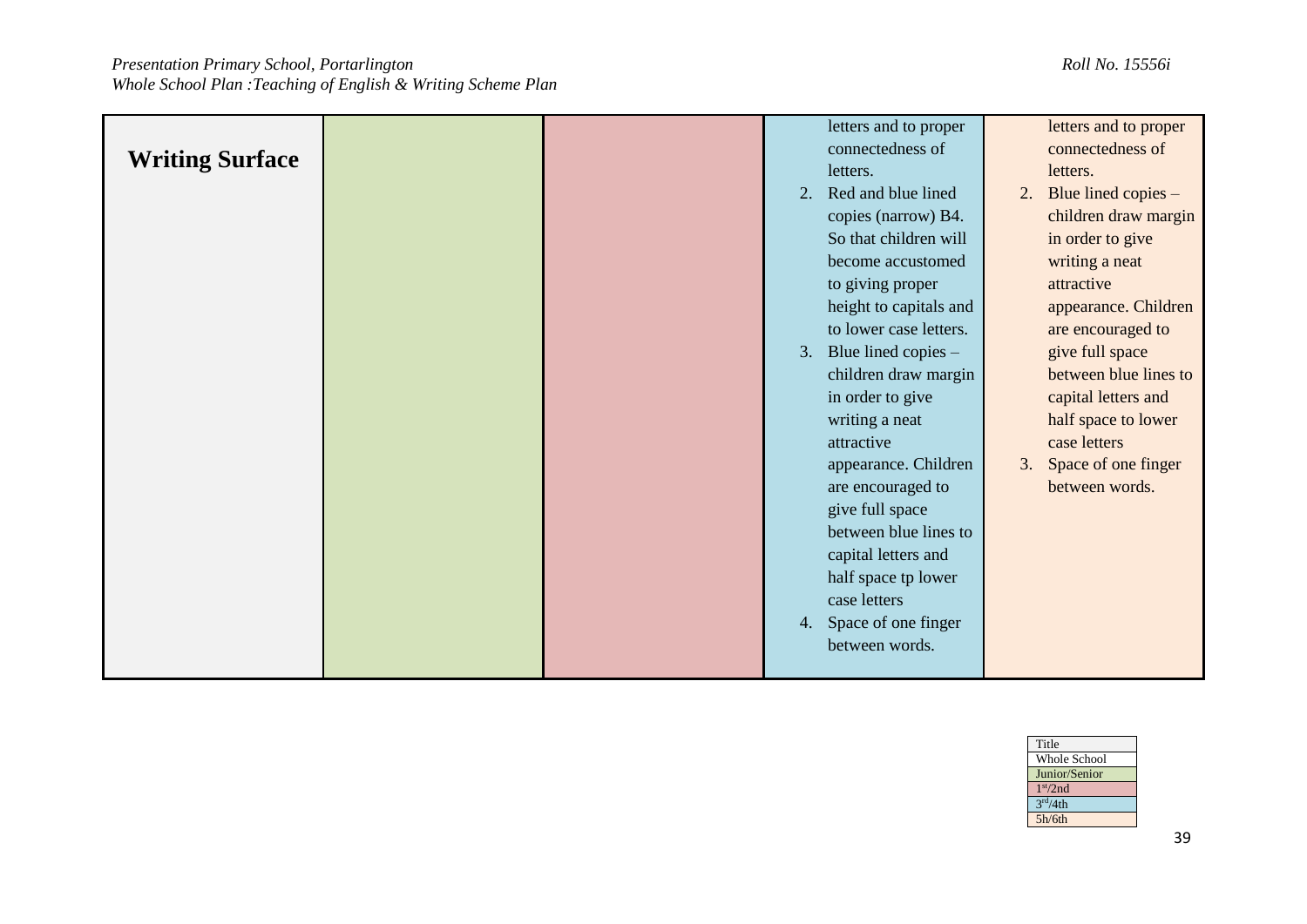| <b>Implements</b> | <b>Juniors &amp; Seniors:</b><br>pencils                                                                                                                           | 1st & 2nd Class:<br>pencils                                                                                                                     | $3rd \& 4th Class:$<br>Children use pencils until<br>after Christmas. From then<br>on children commence using<br>pen whenever they have<br>reached an acceptable<br>standard of writing in pencil.<br>By the end of the year all<br>children should be capable of<br>using pen. Felt tipped pens<br>are used as they are more<br>easily controlled than biro. | 5th & 6th Class:<br>Felt tipped pens are used as<br>they are more easily<br>controlled than biro.                                                                              |
|-------------------|--------------------------------------------------------------------------------------------------------------------------------------------------------------------|-------------------------------------------------------------------------------------------------------------------------------------------------|---------------------------------------------------------------------------------------------------------------------------------------------------------------------------------------------------------------------------------------------------------------------------------------------------------------------------------------------------------------|--------------------------------------------------------------------------------------------------------------------------------------------------------------------------------|
| Aids:             | <b>Juniors &amp;Seniors:</b><br>Interactive<br>whiteboard<br>2.<br>Teacher<br>demonstrates<br>formation of<br>patterns, letters or<br>words on the white<br>board. | $1st \& 2nd Class:$<br>Interactive board<br>1.<br>is used to<br>demonstrate<br>correct formation<br>of letters and<br>spacing between<br>words. | 3rd & 4th Class:<br>Interactive board is<br>$1_{\cdot}$<br>used to demonstrate<br>correct formation of<br>letters and spacing<br>between words.<br>White board is also<br>2.<br>used to demonstrate                                                                                                                                                           | 5th & 6th Class:<br>Interactive board is<br>used to demonstrate<br>correct formation of<br>letters and spacing<br>between words.<br>White board is also<br>used to demonstrate |

| Title                |
|----------------------|
| Whole School         |
| Junior/Senior        |
| 1 <sup>st</sup> /2nd |
| 3 <sup>rd</sup> /4th |
| 5h/6th               |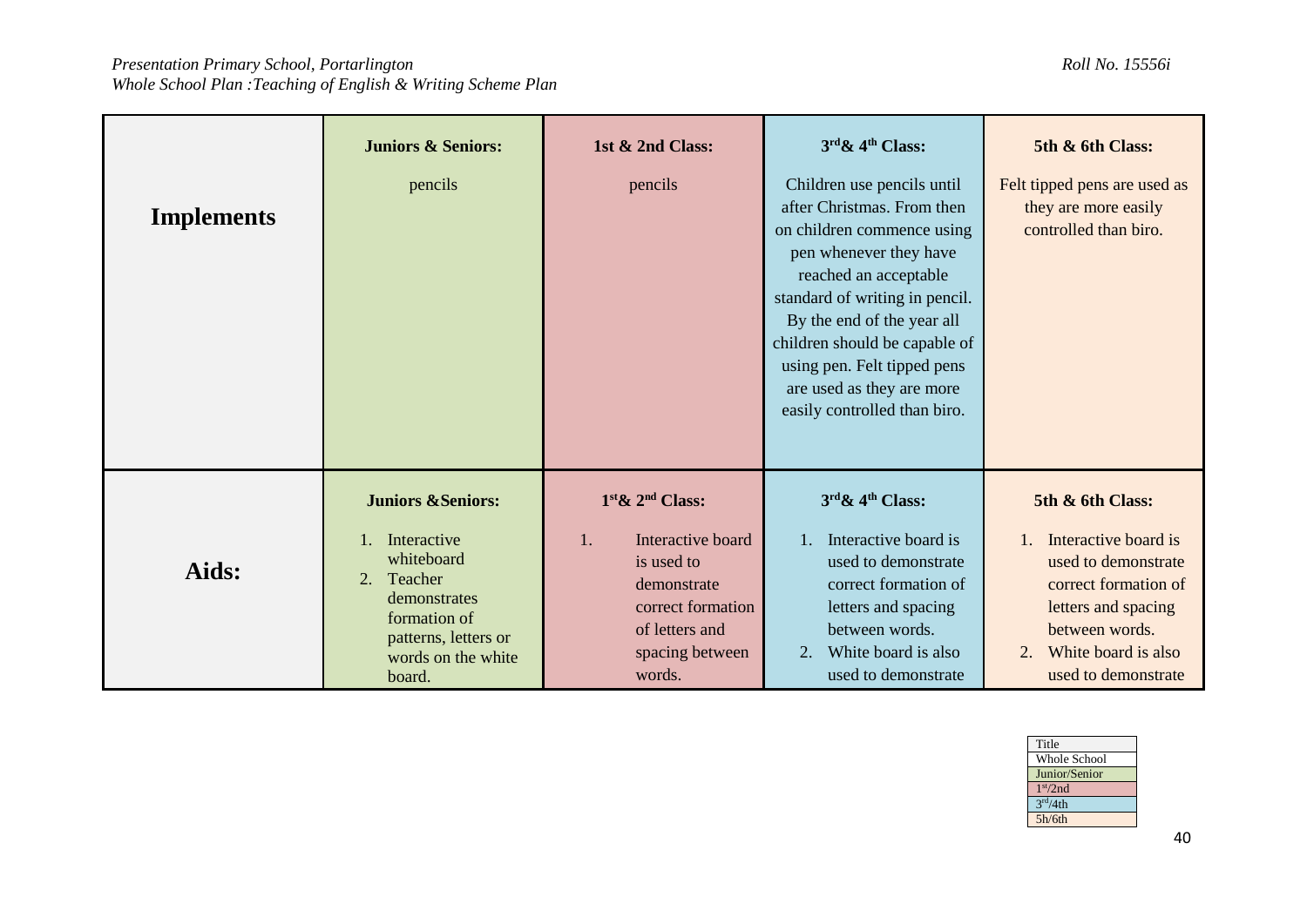|                    |                                                                                                                                                                                                                                                                                                                                                                                       | 2. | White board is<br>also used to<br>demonstrate<br>formation of<br>letters. | formation of letters. | formation of letters. |
|--------------------|---------------------------------------------------------------------------------------------------------------------------------------------------------------------------------------------------------------------------------------------------------------------------------------------------------------------------------------------------------------------------------------|----|---------------------------------------------------------------------------|-----------------------|-----------------------|
| <b>Pre-Writing</b> | At this level interesting and<br>enjoyable activities are<br>designed:<br>1. To develop fine<br>motor control.<br>To reinforce left to<br>2.<br>right movements<br>necessary for good<br>handwriting.<br>Freeplay with marla,<br>3.<br>chalk etc.<br>Making of jigsaws.<br>4.<br>Children practise<br>5.<br>patterns and basic<br>shapes before<br>proceeding to letter<br>formation. |    | n/a                                                                       | n/a                   | n/a                   |

| Title<br><b>Whole School</b><br>Junior/Senior<br>1 <sup>st</sup> /2nd |
|-----------------------------------------------------------------------|
|                                                                       |
|                                                                       |
|                                                                       |
|                                                                       |
| 3 <sup>rd</sup> /4th                                                  |
| 5h/6th                                                                |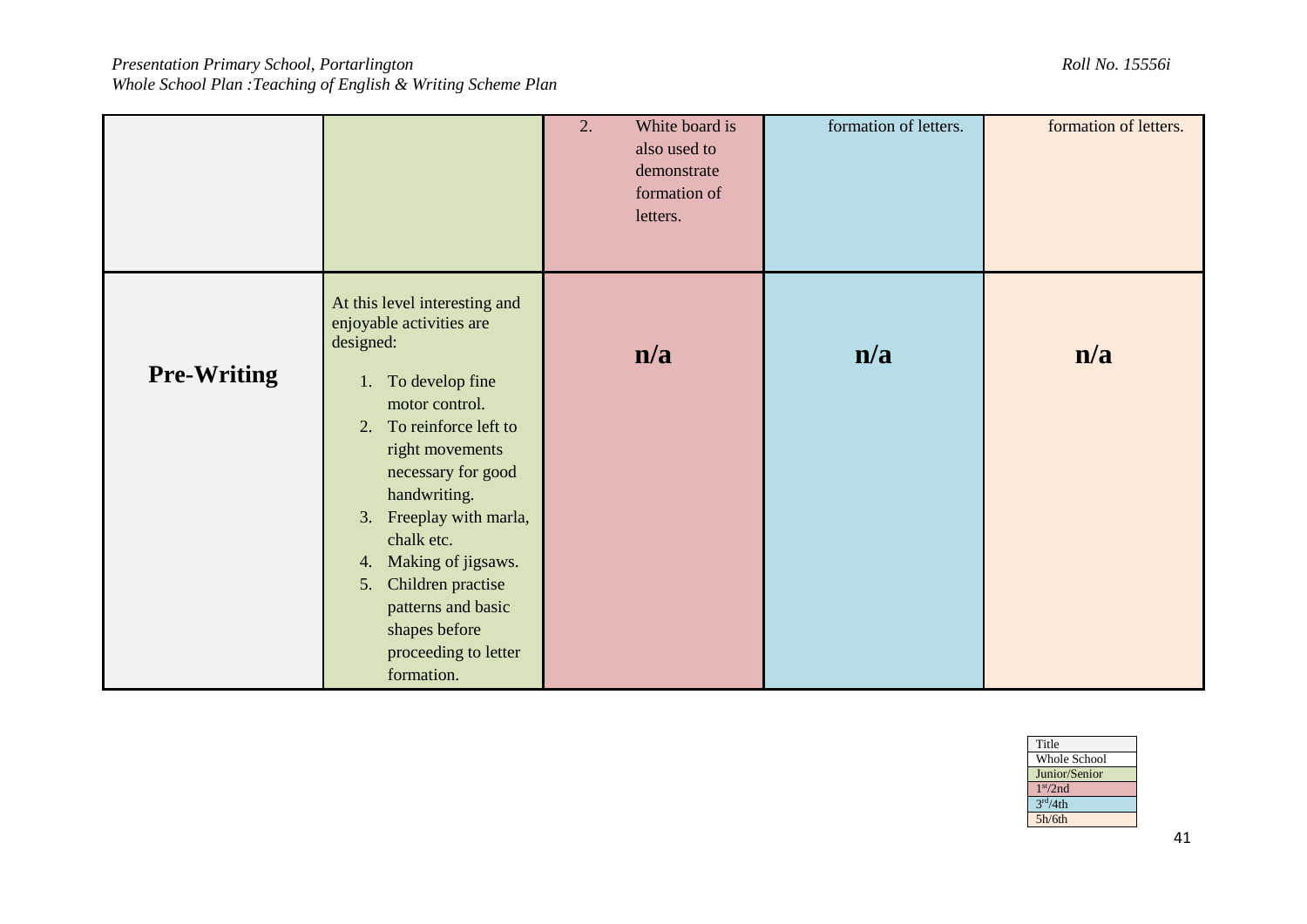|                                     | Left hand writers have many  | Left hand writers have many  | Left hand writers have many                                                                                                                                                                                                                                                                                                                                                                                                      | Left hand writers have many                                                                                                                                                                                                                                                                                                                                                                                                      |
|-------------------------------------|------------------------------|------------------------------|----------------------------------------------------------------------------------------------------------------------------------------------------------------------------------------------------------------------------------------------------------------------------------------------------------------------------------------------------------------------------------------------------------------------------------|----------------------------------------------------------------------------------------------------------------------------------------------------------------------------------------------------------------------------------------------------------------------------------------------------------------------------------------------------------------------------------------------------------------------------------|
|                                     | difficulties to overcome but | difficulties to overcome but | difficulties to overcome but                                                                                                                                                                                                                                                                                                                                                                                                     | difficulties to overcome but                                                                                                                                                                                                                                                                                                                                                                                                     |
|                                     | no attempt should be made to | no attempt should be made to | no attempt should be made to                                                                                                                                                                                                                                                                                                                                                                                                     | no attempt should be made to                                                                                                                                                                                                                                                                                                                                                                                                     |
|                                     | change them.                 | change them.                 | change them.                                                                                                                                                                                                                                                                                                                                                                                                                     | change them.                                                                                                                                                                                                                                                                                                                                                                                                                     |
| <b>Left Hand</b><br><b>Writers:</b> |                              |                              | Good posture is<br>essential but the<br>body may be turned<br>slightly to the right<br>to allow left arm<br>greater freedom of<br>movement.<br>2.<br>The pencil or Pen<br>should be held<br>slightly further away<br>from the point than is<br>usual, to enable the<br>pupil to see what is<br>being written and<br>avoid smudging.<br>Paper should be<br>3.<br>placed slightly to left<br>of pupil sloped<br>slightly downwards | Good posture is<br>1.<br>essential but the<br>body may be turned<br>slightly to the right<br>to allow left arm<br>greater freedom of<br>movement.<br>The pencil or Pen<br>should be held<br>slightly further away<br>from the point than is<br>usual, to enable the<br>pupil to see what is<br>being written and<br>avoid smudging.<br>Paper should be<br>3.<br>placed slightly to left<br>of pupil sloped<br>slightly downwards |

| Title                |                     |
|----------------------|---------------------|
|                      | <b>Whole School</b> |
| Junior/Senior        |                     |
| 1 <sup>st</sup> /2nd |                     |
| 3 <sup>rd</sup> /4th |                     |
| 5h/6th               |                     |
|                      |                     |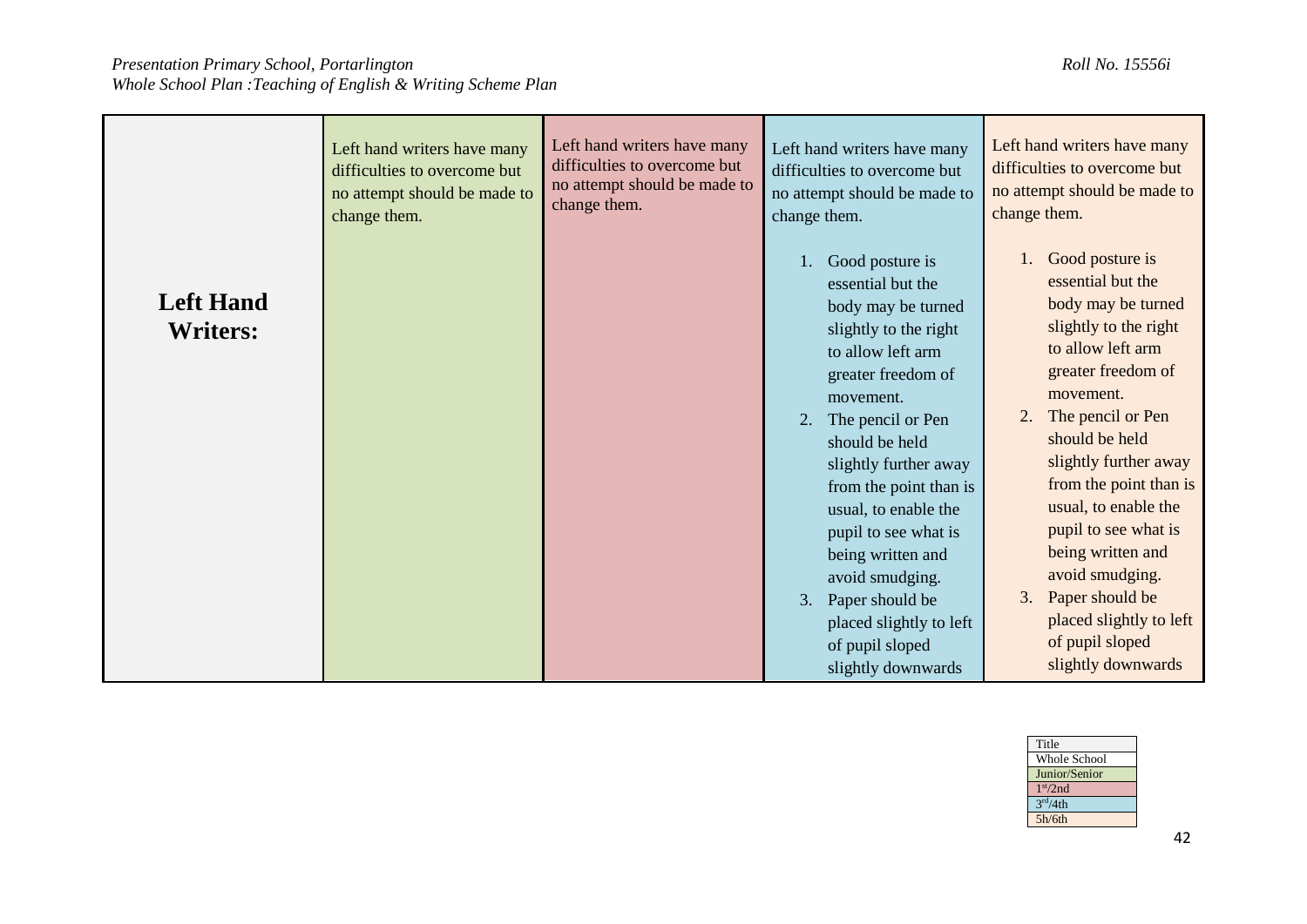| Good posture, but<br>body may be turned<br>slightly to the right<br>to allow the left arm<br>greater freedom of<br>movement.<br>Pencil or pen should<br>be held slightly<br>further away from<br>the point than is<br>usual, to enable the<br>pupil to see what is<br>being written and to<br>avoid smudging.<br>Paper should be<br>3.<br>placed slightly to the<br>left of the pupil and<br>sloped slightly<br>downwards to the<br>right.<br>4. Lean forward but do | Good posture, but<br>body may be turned<br>slightly to the right<br>to allow the left arm<br>greater freedom of<br>movement.<br>Pencil or pen should<br>be held slightly<br>further away from<br>the point than is<br>usual, to enable the<br>pupil to see what is<br>being written and to<br>avoid smudging.<br>Paper should be<br>3.<br>placed slightly to the<br>left of the pupil and<br>sloped slightly<br>downwards to the<br>right.<br>Lean forward but do<br>not lean on the desk. |
|----------------------------------------------------------------------------------------------------------------------------------------------------------------------------------------------------------------------------------------------------------------------------------------------------------------------------------------------------------------------------------------------------------------------------------------------------------------------|--------------------------------------------------------------------------------------------------------------------------------------------------------------------------------------------------------------------------------------------------------------------------------------------------------------------------------------------------------------------------------------------------------------------------------------------------------------------------------------------|
|                                                                                                                                                                                                                                                                                                                                                                                                                                                                      | not lean on the desk.                                                                                                                                                                                                                                                                                                                                                                                                                                                                      |

| Title                |
|----------------------|
| Whole School         |
| Junior/Senior        |
| 1 <sup>st</sup> /2nd |
| 3 <sup>rd</sup> /4th |
| 5h/6th               |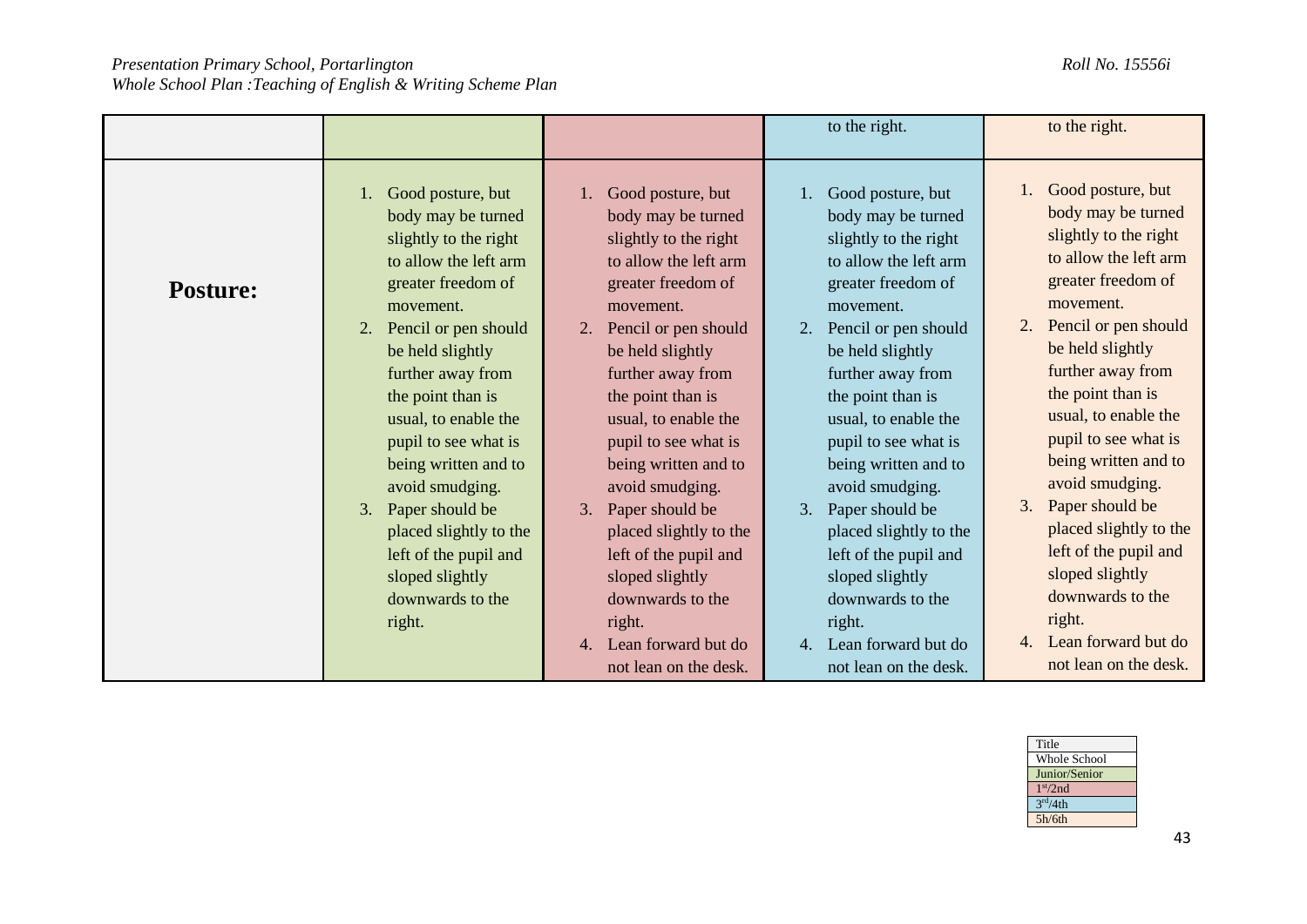| 5. Head should not be<br>to near paper.<br>Feet should be flat<br>6.<br>on the floor.<br>Sit right in front of<br>7.<br>the $\text{ desk} - \text{no}\text{ elbows}$<br>on the desk.<br>8. Be comfortable. | 5. Head should not be<br>to near paper.<br>6. Feet should be flat<br>on the floor and be<br>comfortable.<br>Sit right in front of<br>7.<br>the $\text{ desk} - \text{no}$ elbows<br>on the desk.<br>Be comfortable.<br>8. | 5. Head should not be<br>to near paper.<br>6. Feet should be flat<br>on the floor and be<br>comfortable.<br>Sit right in front of<br>7.<br>the $\text{ desk} - \text{no}\text{ elbows}$<br>on the desk.<br>Be comfortable.<br>8. |
|------------------------------------------------------------------------------------------------------------------------------------------------------------------------------------------------------------|---------------------------------------------------------------------------------------------------------------------------------------------------------------------------------------------------------------------------|----------------------------------------------------------------------------------------------------------------------------------------------------------------------------------------------------------------------------------|
| 1. Hold pencil very<br>lightly with thumb<br>and forefinger.<br>Your pencil should<br>2.                                                                                                                   | 1. Hold pencil very<br>lightly with thumb<br>and forefinger.<br>Your pencil should<br>2.                                                                                                                                  | 1. Hold pencil very<br>lightly with thumb<br>and forefinger.<br>Your pencil should<br>2.                                                                                                                                         |

| Title                |
|----------------------|
| Whole School         |
| Junior/Senior        |
| 1 <sup>st</sup> /2nd |
| 3 <sup>rd</sup> /4th |
| 5h/6th               |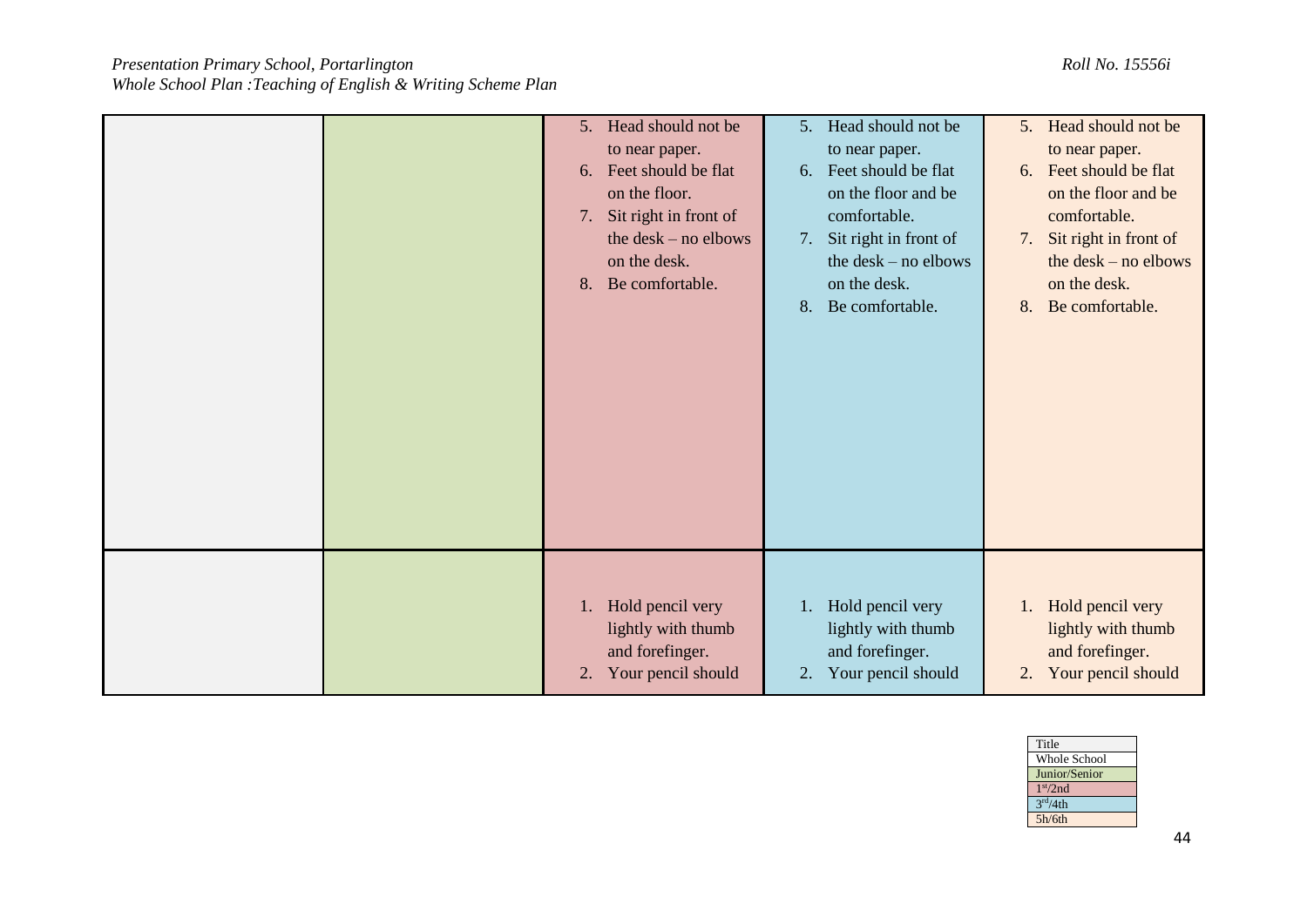| <b>Pencil/Pen</b><br><b>Holding</b> |                             | rest very lightly on<br>your middle finger.<br>3. Your other fingers<br>and hand should rest<br>very lightly on the<br>table.<br>Do not press heavily<br>4.<br>on the copy. The<br>pencil should point<br>along your arm, it<br>must not point along<br>your arm, it must not<br>point in the air<br>towards your body.<br>Use your left hand to<br>5.<br>keep your copy<br>steady. | rest very lightly on<br>your middle finger.<br>3. Your other fingers<br>and hand should rest<br>very lightly on the<br>table.<br>4. Do not press heavily<br>on the copy. The<br>pencil should point<br>along your arm, it<br>must not point along<br>your arm, it must not<br>point in the air<br>towards your body.<br>5. Use your left hand to<br>keep your copy<br>steady. | rest very lightly on<br>your middle finger.<br>3. Your other fingers<br>and hand should rest<br>very lightly on the<br>table.<br>Do not press heavily<br>4.<br>on the copy. The<br>pencil should point<br>along your arm, it<br>must not point along<br>your arm, it must not<br>point in the air<br>towards your body.<br>Use your left hand to<br>5.<br>keep your copy<br>steady. |
|-------------------------------------|-----------------------------|-------------------------------------------------------------------------------------------------------------------------------------------------------------------------------------------------------------------------------------------------------------------------------------------------------------------------------------------------------------------------------------|-------------------------------------------------------------------------------------------------------------------------------------------------------------------------------------------------------------------------------------------------------------------------------------------------------------------------------------------------------------------------------|-------------------------------------------------------------------------------------------------------------------------------------------------------------------------------------------------------------------------------------------------------------------------------------------------------------------------------------------------------------------------------------|
|                                     | Children are shown and      | Children are shown and                                                                                                                                                                                                                                                                                                                                                              | Children are shown and                                                                                                                                                                                                                                                                                                                                                        | Children are shown and                                                                                                                                                                                                                                                                                                                                                              |
|                                     | encouraged to use the three | encouraged to use the three                                                                                                                                                                                                                                                                                                                                                         | encouraged to use the three                                                                                                                                                                                                                                                                                                                                                   | encouraged to use the three                                                                                                                                                                                                                                                                                                                                                         |
|                                     | $P's$ :                     | $P's$ :                                                                                                                                                                                                                                                                                                                                                                             | $P's$ :                                                                                                                                                                                                                                                                                                                                                                       | P's                                                                                                                                                                                                                                                                                                                                                                                 |

| Title                |
|----------------------|
| <b>Whole School</b>  |
| Junior/Senior        |
| 1 <sup>st</sup> /2nd |
| 3 <sup>rd</sup> /4th |
| 5h/6th               |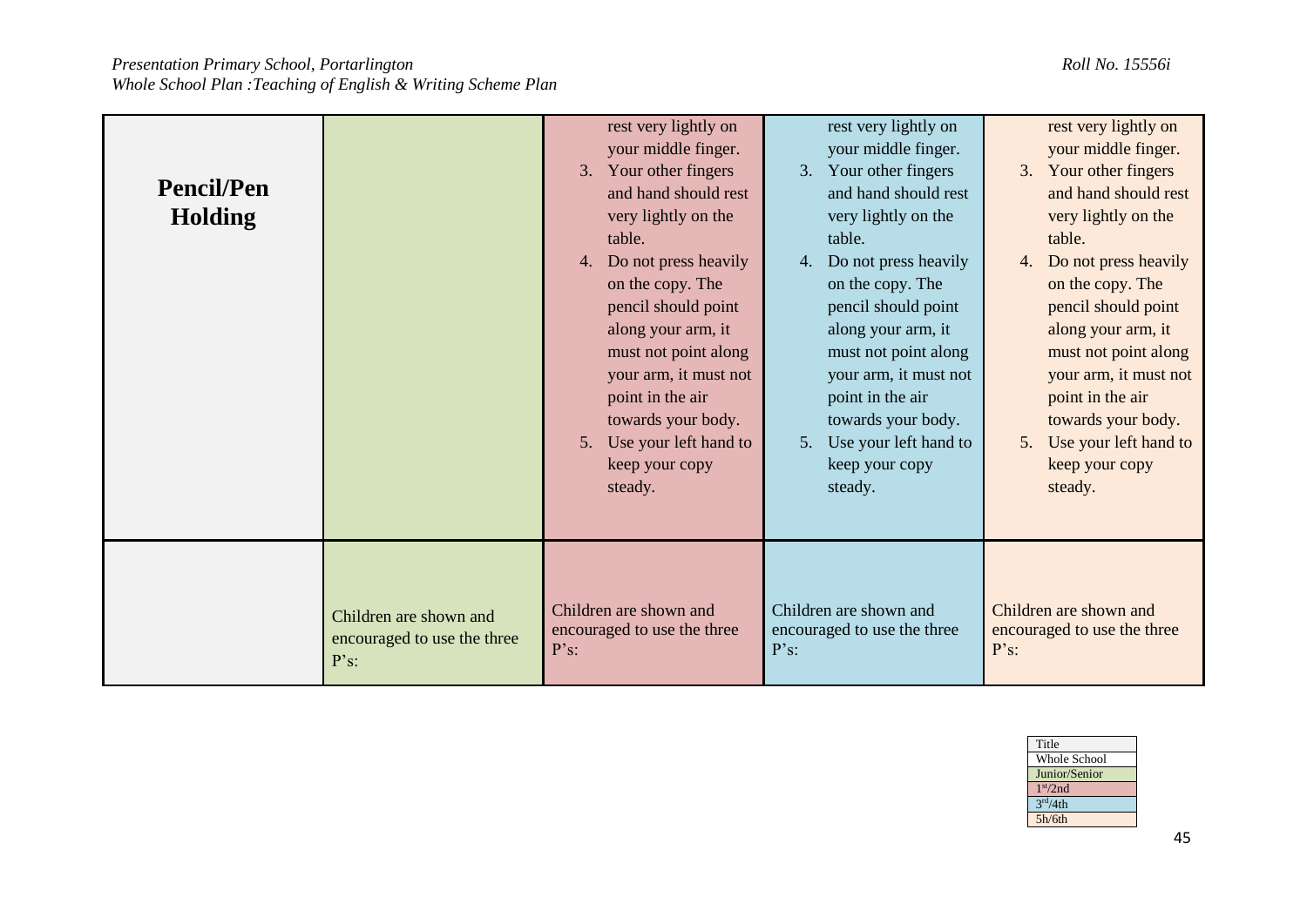| Three P <sub>,S</sub> : | 1. Good posture<br>(remind the children<br>the way good writers<br>sit).<br>Pencil grip- for this<br>2.<br>we use the "Hand"<br>Huggers" pencil.<br>Page/Copy position.<br>3.                                                                                                                                                                                             | Good posture<br>1.<br>(remind the children<br>the way good writers<br>sit).<br>Pencil grip<br>2.<br>Page/Copy position.<br>3. | 1. Good posture<br>(remind the children<br>the way good writers<br>sit).<br>Pencil grip.<br>2.<br>Page/Copy position.<br>3. | Good posture<br>1.<br>(remind the children<br>the way good writers<br>sit).<br>2.<br>Pencil grip<br>Page/Copy position.<br>3. |
|-------------------------|---------------------------------------------------------------------------------------------------------------------------------------------------------------------------------------------------------------------------------------------------------------------------------------------------------------------------------------------------------------------------|-------------------------------------------------------------------------------------------------------------------------------|-----------------------------------------------------------------------------------------------------------------------------|-------------------------------------------------------------------------------------------------------------------------------|
| Letters:                | <b>Seniors:</b><br>Write letter in air or<br>1.<br>on the table with<br>their finger saying<br>movement for letter.<br>Write letter on paper<br>2.<br>with their finger<br>saying the movement<br>for the letter.<br>Write letter on paper<br>3.<br>using a crayon<br>Trace over letter.<br>4.<br>Progress to single<br>5.<br>blue-line copy, ruled<br>by the teacher and | n/a                                                                                                                           | n/a                                                                                                                         | n/a                                                                                                                           |

| Title                |  |
|----------------------|--|
| Whole School         |  |
| Junior/Senior        |  |
| 1 <sup>st</sup> /2nd |  |
| 3 <sup>rd</sup> /4th |  |
| 5h/6th               |  |
|                      |  |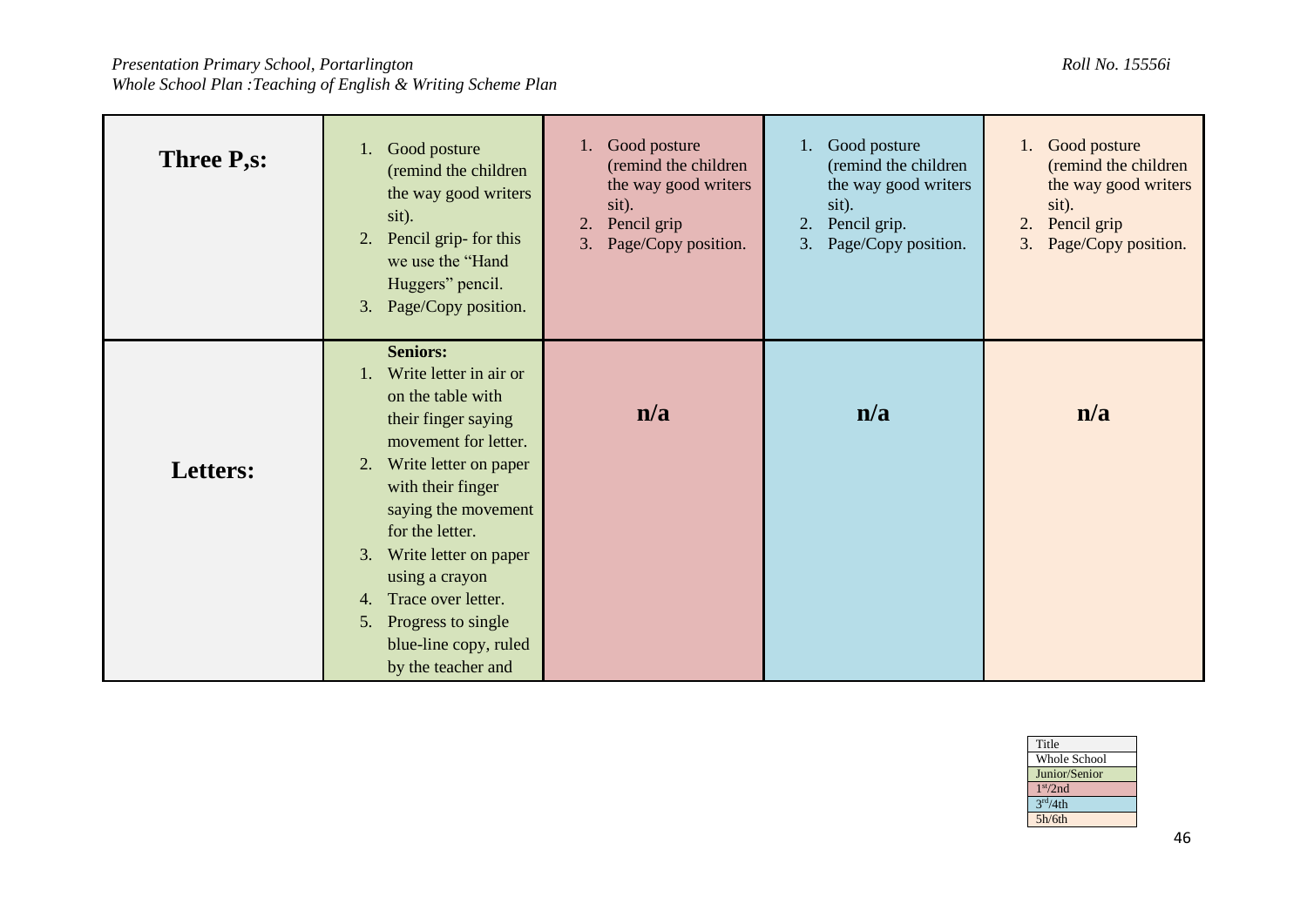|                                 | use a pencil.<br>6. Later write on News<br>copy - /thick wide<br>lines.                                                                                                                                                                                                                                                             |                                                                                                                                                                                                                                                                                                                                                                                                                                                                                                                              |     |     |
|---------------------------------|-------------------------------------------------------------------------------------------------------------------------------------------------------------------------------------------------------------------------------------------------------------------------------------------------------------------------------------|------------------------------------------------------------------------------------------------------------------------------------------------------------------------------------------------------------------------------------------------------------------------------------------------------------------------------------------------------------------------------------------------------------------------------------------------------------------------------------------------------------------------------|-----|-----|
| <b>Formation of</b><br>letters: | <b>Juniors:</b><br>As outlined in children's<br>book "Write This Way 2"<br>beginning with letters:<br>c, a, d, g, q, o<br>r, n, m, h<br>b, p,<br>i, t, j, f, k, x<br>u, y<br>l, v, w, z<br>e, s<br><b>Seniors:</b><br>Great care is taken to ensure<br>that children have correct<br>letter formation.<br>1. Write letter in air or | $1st$ & $2nd$ Class:<br>In teaching letter formation<br>the importance of<br>establishing correct<br>movements cannot be<br>overstated. Every letter has<br>its own precise movement<br>always starting at the correct<br>point and moving in a fixed<br>direction. This work has been<br>done in Infants and First<br>Class and continues in<br>Second.<br>a, c, e, i, m, n, o, r, s, u, v, w,<br>x, z are all small letters.<br>b, d, f, h, k, l, t are all tall<br>letters.<br>$g, y, p, q, j$ are letters with<br>tails. | n/a | n/a |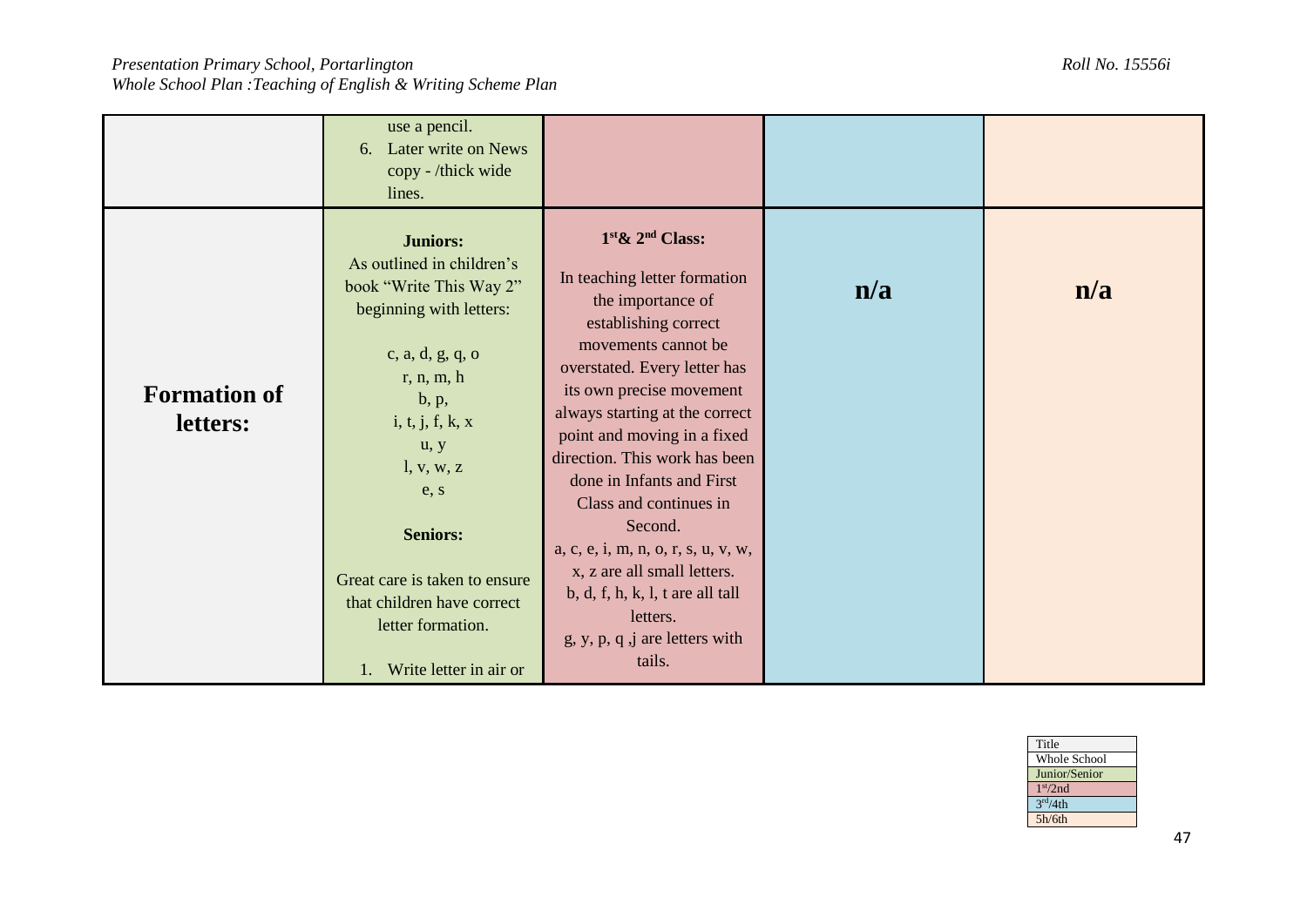| on the table with            |  |  |
|------------------------------|--|--|
| their finger saying          |  |  |
| movement for letter.         |  |  |
| 2. Write letter on paper     |  |  |
| with their finger            |  |  |
| saying the movement          |  |  |
| for the letter.              |  |  |
| 3. Children trace over       |  |  |
| words many times             |  |  |
| before writing,              |  |  |
| saying words to              |  |  |
| describe movement,           |  |  |
| as described inside          |  |  |
| the cover of the             |  |  |
| workbook. E.g. letter        |  |  |
| - around, up and             |  |  |
| down.                        |  |  |
| Children write letters<br>4. |  |  |
| in work-book:a, d, g,        |  |  |
| q, o and words with          |  |  |
| these letters e.g. dad,      |  |  |
|                              |  |  |
| add, doc, good, dog          |  |  |
| etc. r, n, m, h and          |  |  |
| words e.g. ran, can,         |  |  |
| had, man etc. b, p, i,       |  |  |

| Title                |
|----------------------|
| Whole School         |
| Junior/Senior        |
| 1 <sup>st</sup> /2nd |
| 3 <sup>rd</sup> /4th |
| 5h/6th               |
|                      |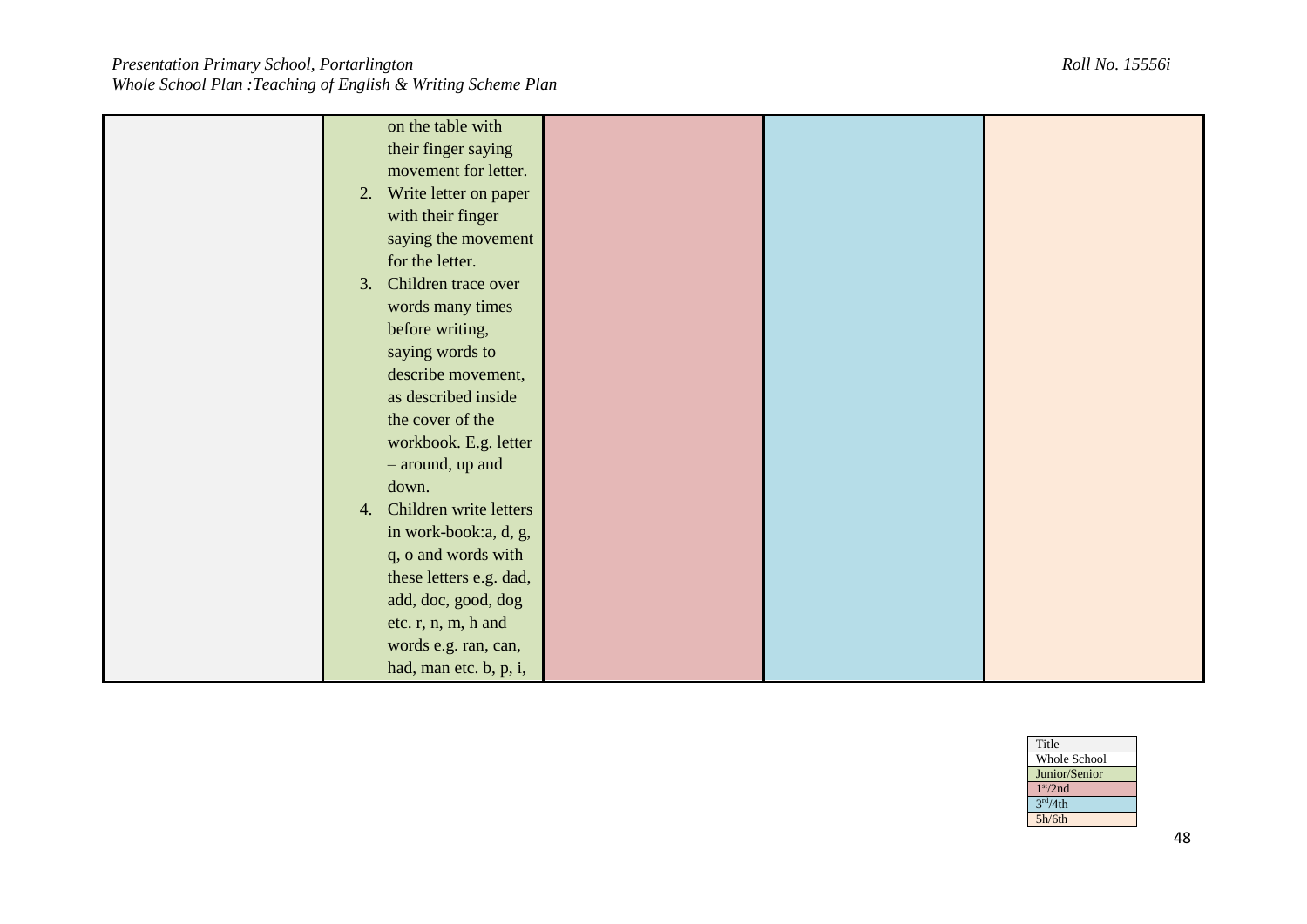|                                     | j, l, t, k, x, u, y, f, v,<br>w, z, e, s<br>Proceed to simple<br>5.<br>sentences e.g. the<br>dog is here.<br>Introduce capitals<br>6.<br>later in year. I, L, V,<br>W, Z, J, C, O, U, S,<br>N, M, T, Y, K, X etc. |     |     |     |
|-------------------------------------|-------------------------------------------------------------------------------------------------------------------------------------------------------------------------------------------------------------------|-----|-----|-----|
| <b>Formation of</b><br><b>Words</b> | <b>Juniors:</b><br>dog, dad<br>hand, door<br>mop, hop<br>fox, dig<br>baby, cup<br>ball, wall<br>Children also write words<br>from Reading Scheme and<br>copy Newstime from white<br>board to copy during term     | n/a | n/a | n/a |

| Title                |
|----------------------|
| <b>Whole School</b>  |
| Junior/Senior        |
| 1 <sup>st</sup> /2nd |
| 3 <sup>rd</sup> /4th |
| 5h/6th               |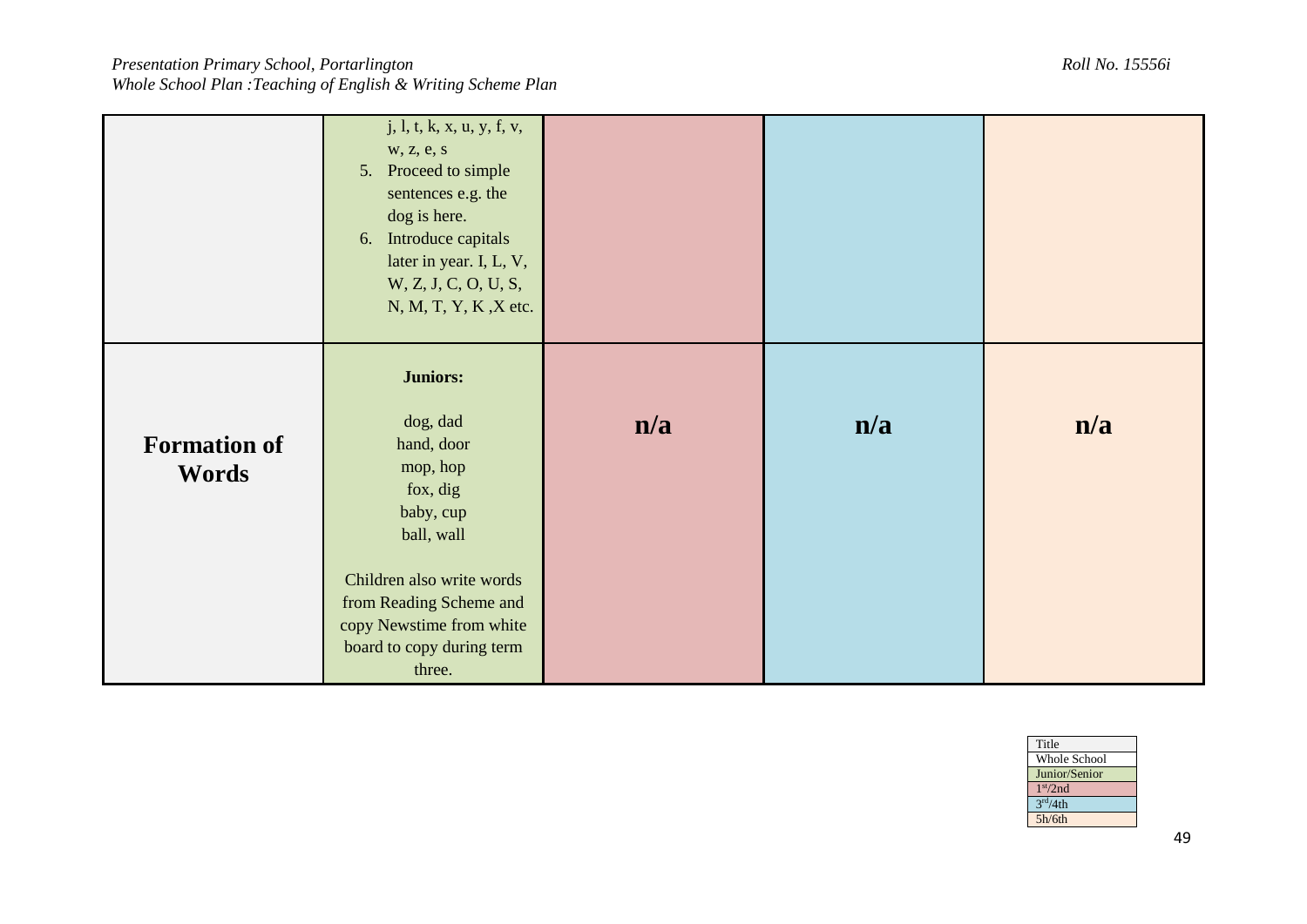| Title                |
|----------------------|
| Whole School         |
| Junior/Senior        |
| 1 <sup>st</sup> /2nd |
| 3 <sup>rd</sup> /4th |
| 5h/6th               |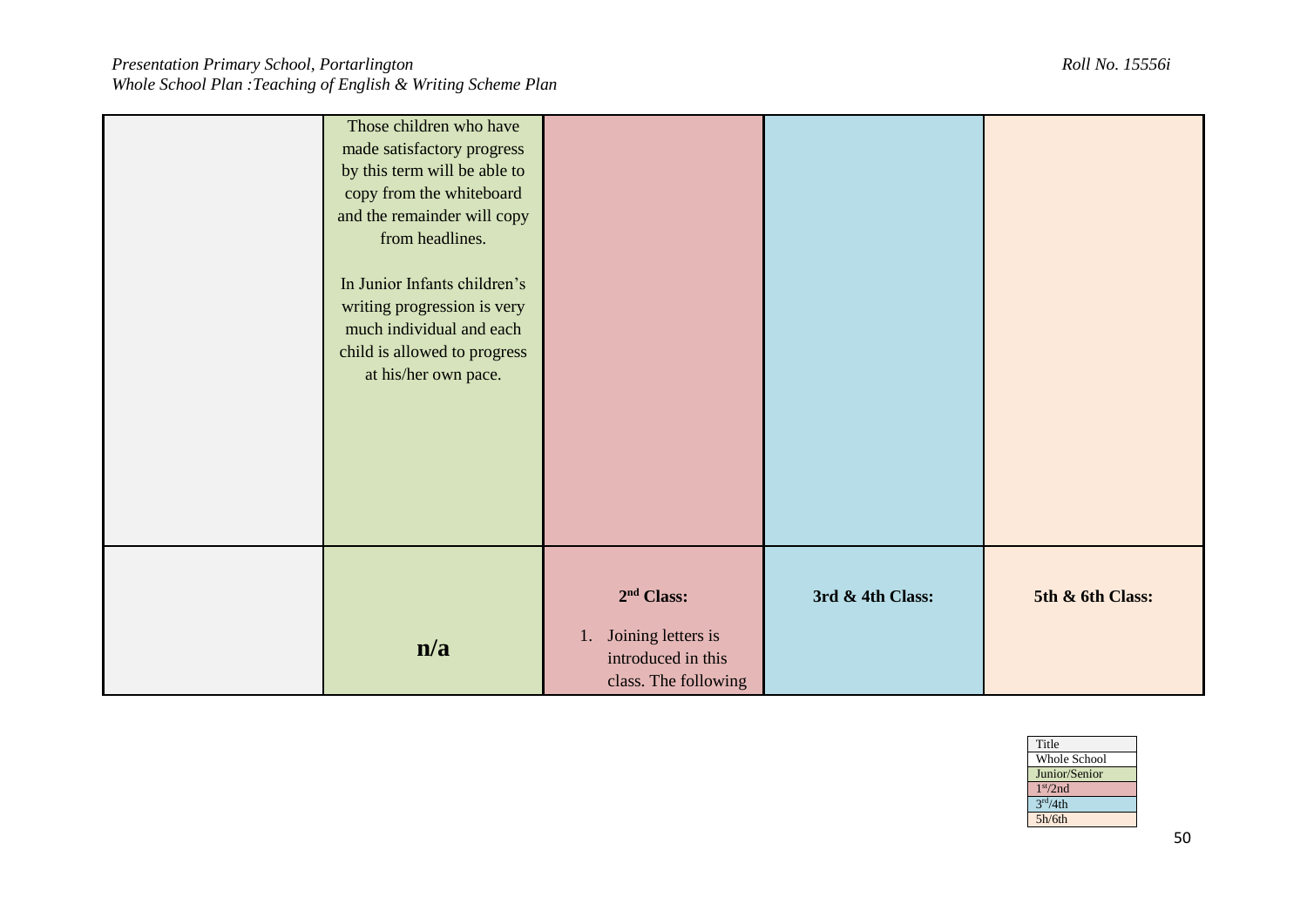|                        | letters of the              |  |
|------------------------|-----------------------------|--|
|                        | alphabet finish with        |  |
|                        | a little up stroke: I, l,   |  |
| <b>Joining Letters</b> | t, n, m, h, c, a d, u, e    |  |
|                        | Give plenty of<br>2.        |  |
|                        | practice with up            |  |
|                        | stroke before               |  |
|                        | proceeding to join          |  |
|                        | letters. Point out by       |  |
|                        | making the up stroke        |  |
|                        | a little longer - they      |  |
|                        | can easily be joined        |  |
|                        |                             |  |
|                        | to next letter. e.g. in,    |  |
|                        | up, hum                     |  |
|                        | Practice joins to 'e'<br>3. |  |
|                        | and joins to tall           |  |
|                        | letters- all, hill, kick    |  |
|                        | as in the work book.        |  |
|                        | 4. Joins can be made to     |  |
|                        | but never from these        |  |
|                        | letters:- $b, g, j, p, q,$  |  |
|                        | r, s, x, y, z. e.g.         |  |
|                        | rubber, spark, tyre,        |  |
|                        | hugged.                     |  |
|                        | 5. C is the only capital    |  |

| Title                |
|----------------------|
| <b>Whole School</b>  |
| Junior/Senior        |
| 1 <sup>st</sup> /2nd |
| 3 <sup>rd</sup> /4th |
| 5h/6th               |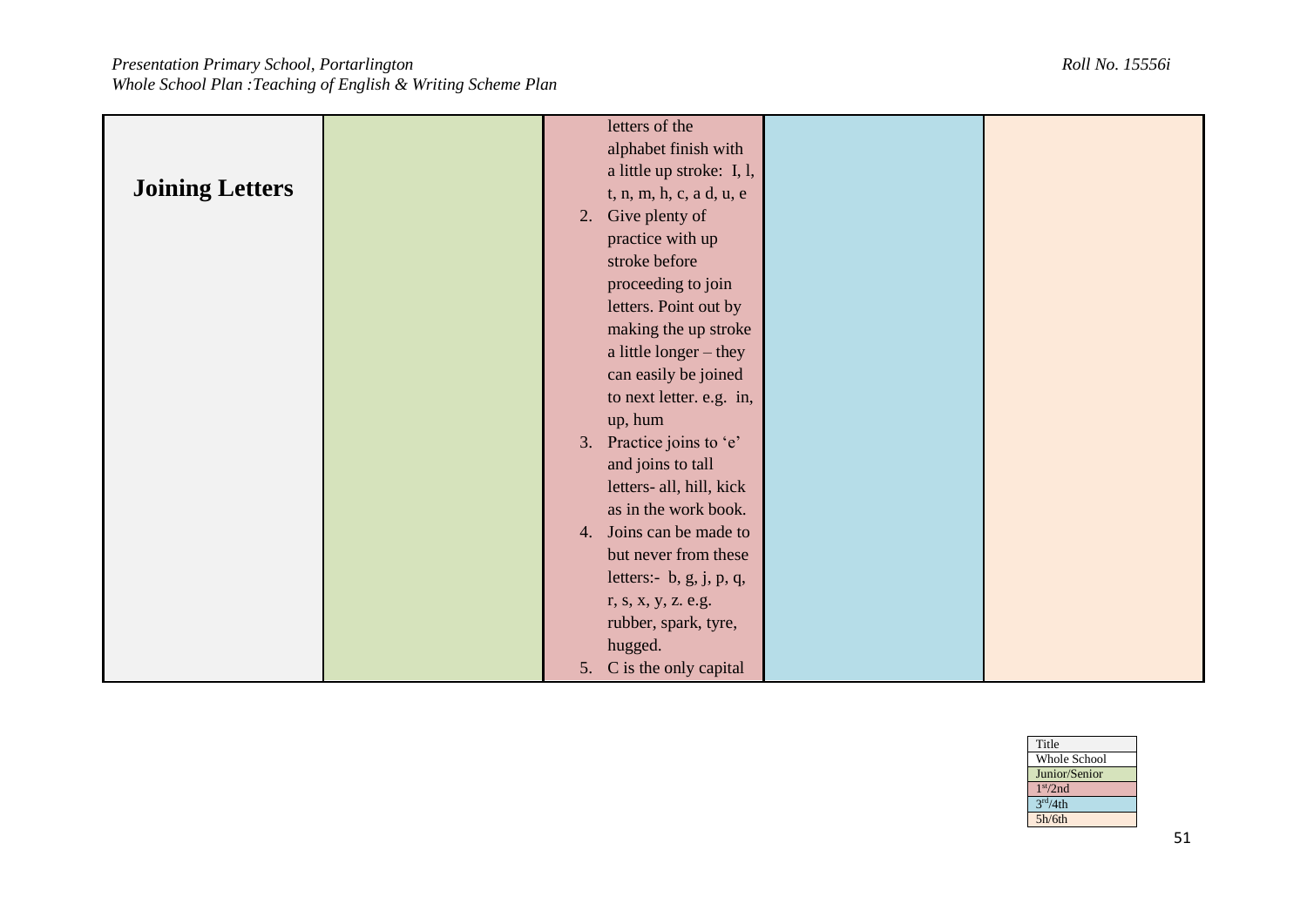|                                          | letter which is joined<br>to lower case letters.<br>6. Joins from f can be<br>made to all small<br>letters (except e and<br>z) and to the letters<br>with tails $(f, g, j, p, j)$<br>$q, y$ ).<br>7.<br>Children trace over<br>letters and words as<br>in Workbook before<br>writing letters and<br>words themselves.<br>The rest of the<br>8.<br>instructions for the<br>letter formations are<br>in the Workbook<br>"Write this way5" |                                                                                                                                         |                                      |
|------------------------------------------|-----------------------------------------------------------------------------------------------------------------------------------------------------------------------------------------------------------------------------------------------------------------------------------------------------------------------------------------------------------------------------------------------------------------------------------------|-----------------------------------------------------------------------------------------------------------------------------------------|--------------------------------------|
| <b>Juniors &amp; Seniors:</b><br>Pencils | 2 <sup>nd</sup> Class:<br>Pencil, Workbooks-<br>1.<br>red and blue lines<br>Single lined copies -<br>2.<br>children draw<br>margin. One full                                                                                                                                                                                                                                                                                            | $3rd \& 4th Class:$<br>Children use pencils until<br>after Christmas. From then<br>on children commence using<br>pen whenever they have | 5th & 6th Class:<br><b>Felt Pens</b> |

| Title                |
|----------------------|
| Whole School         |
| Junior/Senior        |
| 1 <sup>st</sup> /2nd |
| 3 <sup>rd</sup> /4th |
| 5h/6th               |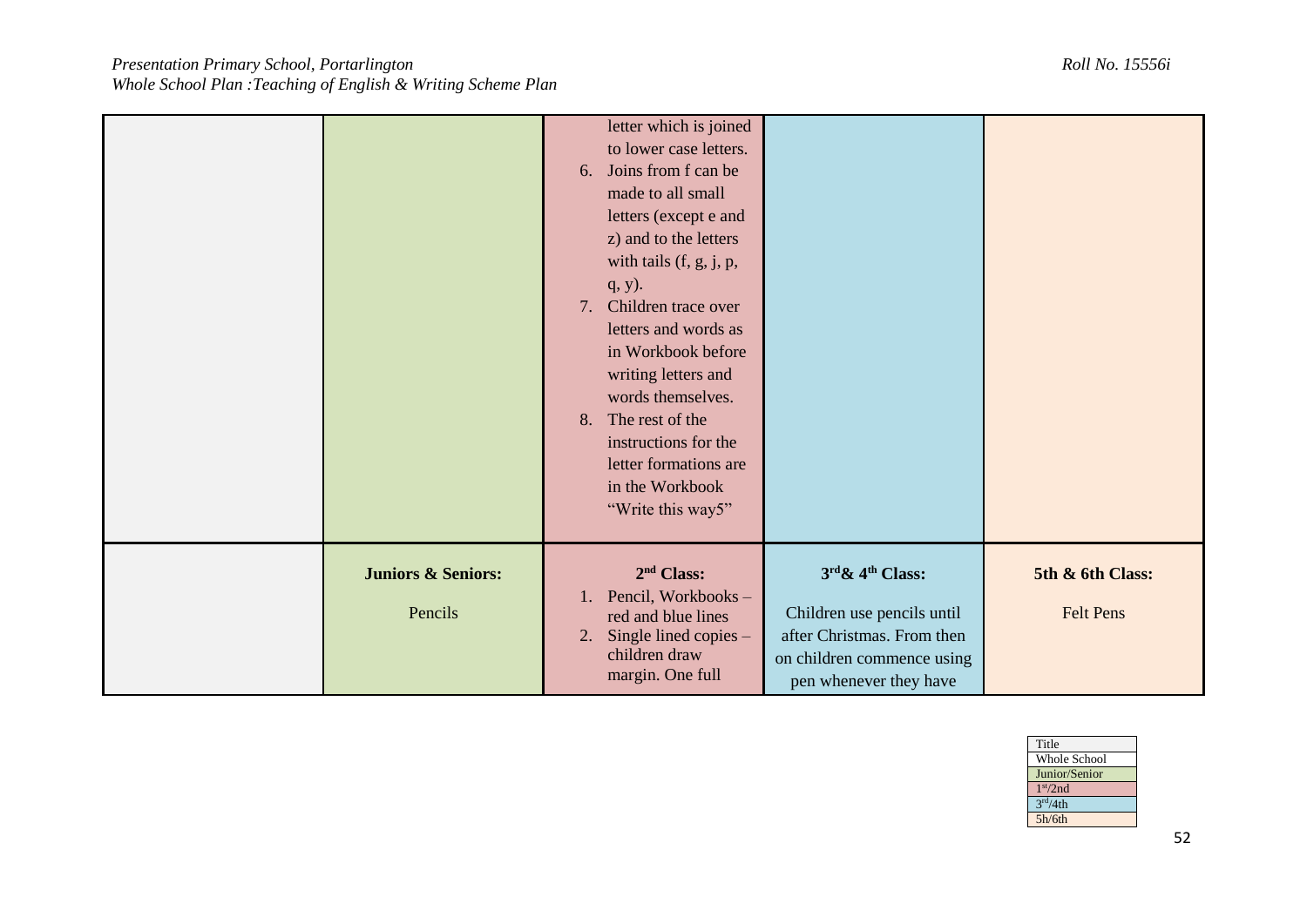| <b>Materials</b> | space between 2 blue<br>lines to Capital<br>Letters and half<br>space to Lower Case<br>Letters<br>3. Correct spacing | reached an acceptable<br>standard of writing in pencil.<br>By the end of the year all<br>children should be capable of<br>using pen. Felt tipped pens |  |
|------------------|----------------------------------------------------------------------------------------------------------------------|-------------------------------------------------------------------------------------------------------------------------------------------------------|--|
|                  | between letters and<br>words is very<br>important.<br>Leave space of one<br>4.<br>finger between<br>words.           | are used as they are more<br>easily controlled than biro                                                                                              |  |

| Title                |
|----------------------|
| <b>Whole School</b>  |
| Junior/Senior        |
| 1 <sup>st</sup> /2nd |
| 3 <sup>rd</sup> /4th |
| 5h/6th               |